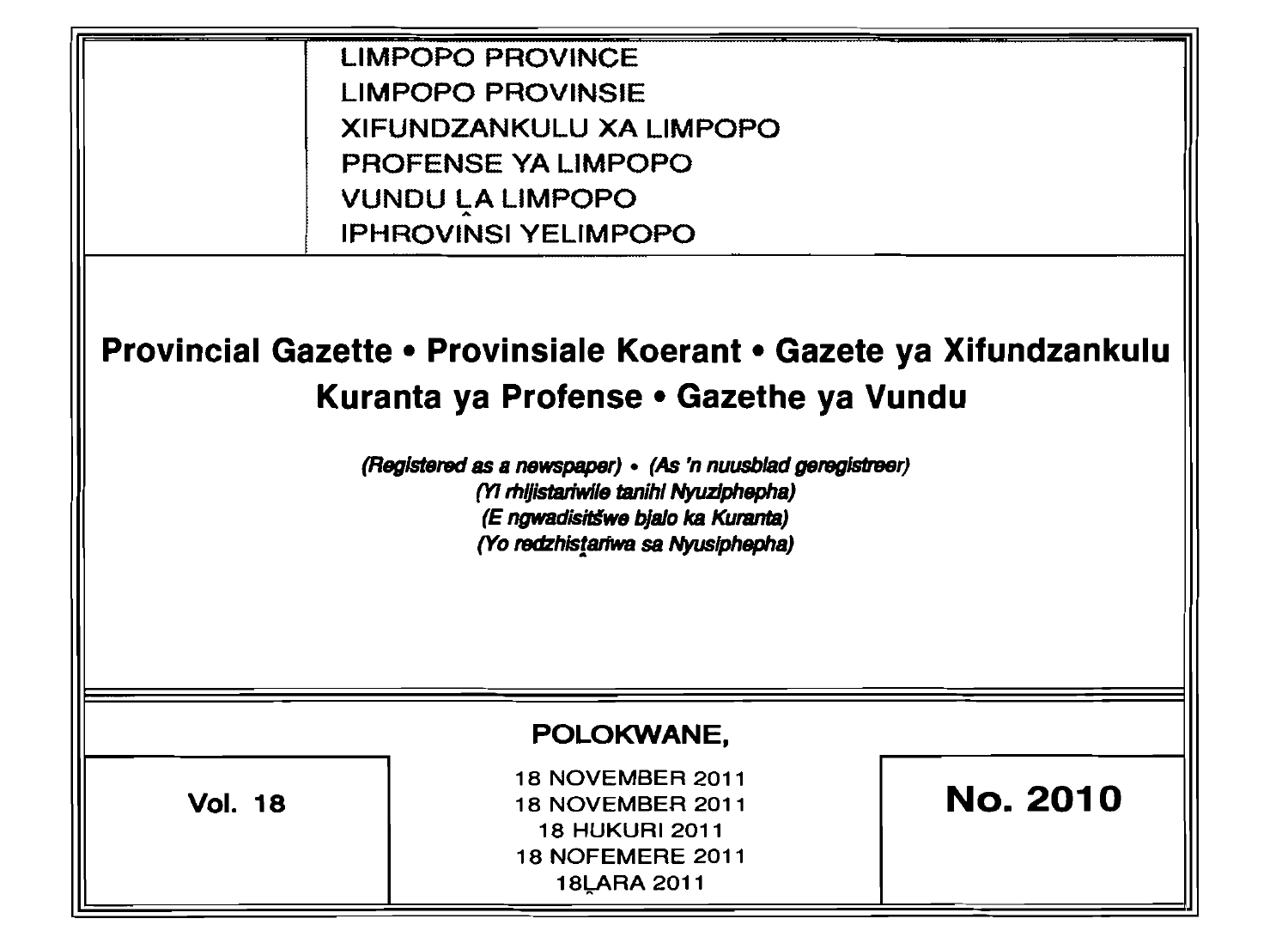### IMPORTANT NOTICE

The Government Printing Works will not be held responsible for faxed documents not received due to errors on the fax machine or faxes received which are unclear or incomplete. Please be advised that an "OK" slip, received from a fax machine, will not be accepted as proof that documents were received by the GPW for printing. If documents are faxed to the GPW it will be the sender's responsibility to phone and confirm that the documents were received in good order.

Furthermore the Government Printing Works will also not be held responsible for cancellations and amendments which have not been done on original documents received from clients.

### CONTENTS • INHOLID

No. Page Gazette No. No.

#### GENERAL NOTICES • ALGEMENE KENNISGEWINGS

| 350 | Town-planning and Townships Ordinance (15/1986): Polokwane/Perskebult Amendment Scheme 275                        | 9  | 2010 |
|-----|-------------------------------------------------------------------------------------------------------------------|----|------|
| 350 |                                                                                                                   | 9  | 2010 |
| 351 | Town-planning and Townships Ordinance (15/1986): Polokwane/Perskebult Amendment Scheme 281                        | 10 | 2010 |
| 351 | Ordonnansie op Dorpsbeplanning en Dorpe (15/1986): Polokwane/Perskebult-wysigingskema 281                         | 10 | 2010 |
| 352 | Town-planning and Townships Ordinance (15/1986): Polokwane/Perskebult Amendment Scheme 268                        | 10 | 2010 |
| 352 | Ordonnansie op Dorpsbeplanning en Dorpe (15/1986): Polokwane/Perskebult-wysigingskema 268                         | 10 | 2010 |
| 353 |                                                                                                                   | 11 | 2010 |
| 353 |                                                                                                                   | 11 | 2010 |
| 354 |                                                                                                                   | 11 | 2010 |
| 354 |                                                                                                                   | 12 | 2010 |
| 355 |                                                                                                                   | 12 | 2010 |
| 355 |                                                                                                                   | 12 | 2010 |
| 356 | Town-planning and Townships Ordinance (15/1986): Polokwane/Perskebult Amendment Scheme 244                        | 13 | 2010 |
| 356 |                                                                                                                   | 13 | 2010 |
| 357 | Town-planning and Townships Ordinance (15/1986): Polokwane/Perskebult Amendment Scheme 247                        | 14 | 2010 |
| 357 | Ordonnansie op Dorpsbeplanning en Dorpe (15/1986): Polokwane/Perskebult-wysigingskema 247                         | 14 | 2010 |
| 358 |                                                                                                                   | 14 | 2010 |
| 358 |                                                                                                                   | 15 | 2010 |
| 359 | Town-planning and Townships Ordinance (15/1986): Establishment of township: Polokwane Extension 122               | 15 | 2010 |
| 359 | Ordonnansie op Dorpsbeplanning en Dorpe (15/1986): Stigting van dorp: Polokwane-uitbreiding 122                   | 15 | 2010 |
| 360 | Town-planning and Townships Ordinance (15/1986): Establishment of township: Makhado Fuel City                     | 16 | 2010 |
| 360 |                                                                                                                   | 16 | 2010 |
| 361 |                                                                                                                   | 17 | 2010 |
| 361 | Wet op Opheffing van Beperkings, 1967: Opheffing van titelvoorwaardes: Gedeelte 43, plaas Doornkraal 680 LS       | 17 | 2010 |
| 362 | Removal of Restrictions Act (84/1967): Amendment, suspension or removal of conditions: Erf 1202, Pietersburg      | 17 | 2010 |
| 362 | Wet op Opheffing van Beperkings (84/1967): Wysiging, opskorting of opheffing van titelvoorwaardes: Erf 1202,      | 18 | 2010 |
| 363 | Development Facilitation Act (67/1995): Establishment of land development area: Blyde Village on Portion 18, farm |    |      |
| 363 | Wet op Ontwikkelingsfasilitering (69/1995): Stigting van grondontwikkelingsgebied: Blyde Village, Gedeelte 18,    | 26 | 2010 |
|     |                                                                                                                   | 28 | 2010 |
| 364 | Development Facilitation Act (67/1995): Establishment of land development area: Erven 756 and 757, Groblersdal    | 32 | 2010 |
| 365 | Town-planning and Townships Ordinance (15/1986): Polokwane/Perskebult Amendment Scheme 212                        | 18 | 2010 |
| 365 | Ordonnansie op Dorpsbeplanning en Dorpe (15/1986): Polokwane/Perskebult-wysigingskema 212                         | 19 | 2010 |
| 367 | Town-planning and Townships Ordinance (15/1986): Polokwane/Perskebult Amendment Scheme 286                        | 19 | 2010 |
| 367 | Ordonnansie op Dorpsbeplanning en Dorpe (15/1986): Polokwane/Perskebult-wysigingskema 286                         | 19 | 2010 |
| 368 | Town-planning and Townships Ordinance (15/1986): Modimolle Local Municipality Amendment Scheme 243                | 20 | 2010 |
| 368 | Ordonnansie op Dorpsbeplanning en Dorpe (15/1986): Modimolle Plaaslike Munisipaliteit-wysigingskema 243           | 20 | 2010 |
| 369 | Town-planning and Townships Ordinance (15/1986): Modimolle Local Municipality Amendment Scheme 245                | 20 | 2010 |
| 369 | Ordonnansie op Dorpsbeplanning en Dorpe (15/1986): Modimolle Plaaslike Munisipaliteit-wysigingskema 245           | 21 | 2010 |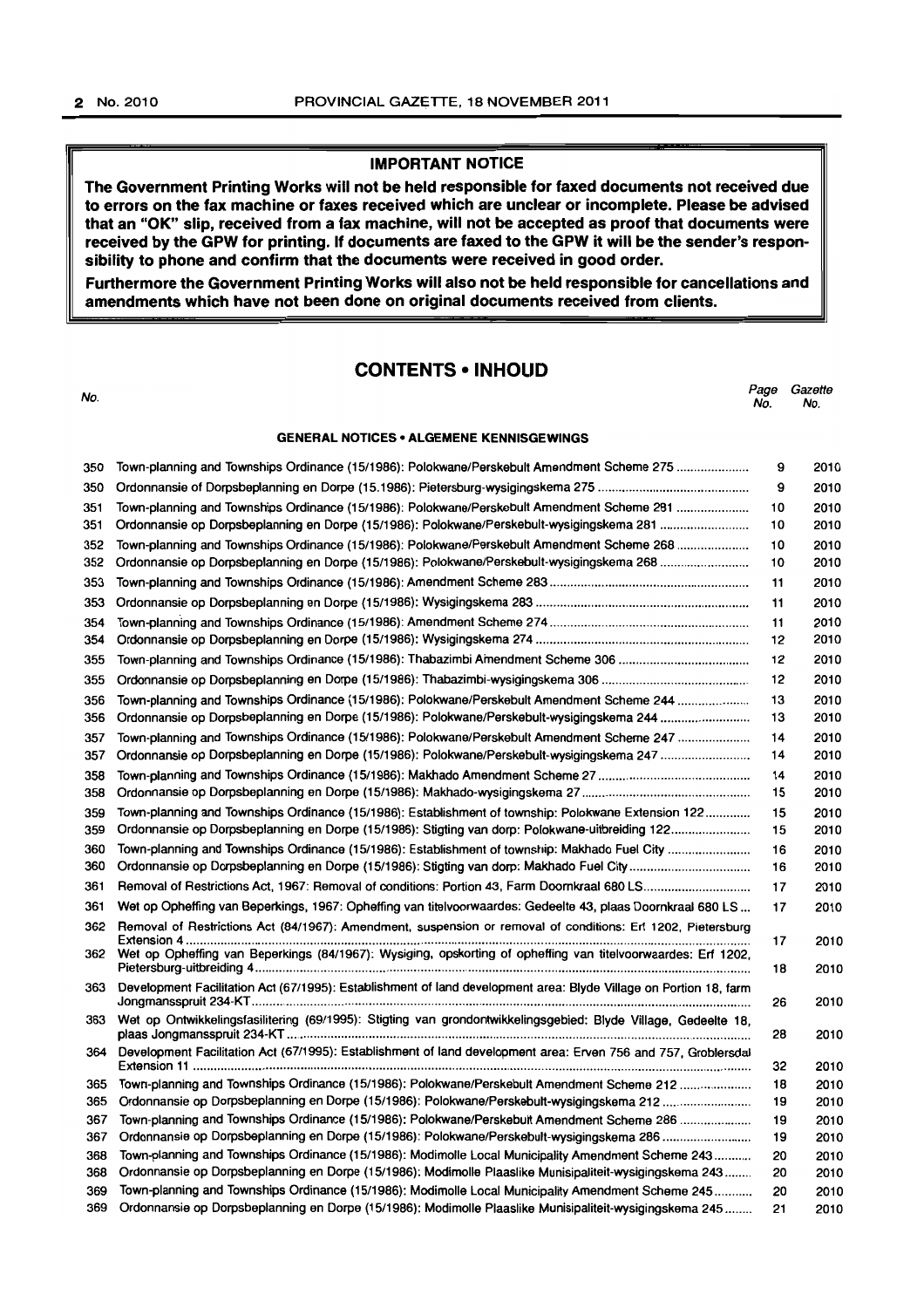PROVINCIAL GAZETTE, 18 NOVEMBER 2011 No. 2010 3

| No. |                                                                                                            | Page<br>No. | Gazette<br>No. |
|-----|------------------------------------------------------------------------------------------------------------|-------------|----------------|
| 370 |                                                                                                            | 21          | 2010           |
| 370 |                                                                                                            | 21          | 2010           |
| 371 | Town-planning and Townships Ordinance (15/1986): Establishment of township: Leseding Extension 6           | 22          | 2010           |
| 371 |                                                                                                            | 22          | 2010           |
| 372 |                                                                                                            | 23          | 2010           |
| 373 |                                                                                                            | 23          | 2010           |
| 373 | Wet op Opheffing van Beperkings, 1967: Opheffing van titelvoorwaardes: Erf 1737, Phalaborwa-uitbreiding 4  | 24          | 2010           |
| 374 |                                                                                                            | 24          | 2010           |
| 374 |                                                                                                            | 24          | 2010           |
| 375 | Town-planning and Townships Ordinance (15/1986): Phalaborwa Land Use Management Scheme 2009: Amendment     | 25          | 2010           |
| 375 | Ordonnansie op Dorpsbeplanning en Dorpe (15/1986): Phalaborwa Grondgebruikskema 2009: Wysigingskema 8      | 25          | 2010           |
|     | <b>LOCAL AUTHORITY NOTICES • PLAASLIKE BESTUURSKENNISGEWINGS</b>                                           |             |                |
| 329 | Town-planning and Townships Ordinance (15/1986): Polokwane/Perskebult Amendment Scheme 284                 | 34          | 2010           |
| 329 | Ordonnansie op Dorpsbeplanning en Dorpe (15/1986): Połokwane/Perskebult-wysigingskema 284                  | 34          | 2010           |
| 330 | Town-planning and Townships Ordinance (15/1986): Polokwane/Perskebult Amendment Scheme 277                 | 35          | 2010           |
| 330 |                                                                                                            | 35          | 2010           |
| 331 | Local Government Ordinance, 1939: Polokwane Local Municipality: Permanent closure: Erf 7860, Pietersburg   | 37          | 2010           |
| 331 | Ordonnansie op Plaaslike Bestuur, 1939: Polokwane Plaaslike Munisipaliteit: Permanente sluiting: Erf 7860, | 37          | 2010           |
| 332 | Town-planning and Townships Ordinance (15/1986): Greater Tubatse Local Municipality: Greater Tubatse       | 37          | 2010           |
| 332 | Ordonnansie op Dorpsbeplanning en Dorpe (15/1986): Groter Tubatse Munisipaliteit: Groter Tubatse-wysiging- |             |                |
|     |                                                                                                            | 37          | 2010           |
| 336 | Town-planning and Townships Ordinance (15/1986): Polokwane/Perskebult Amendment Scheme 282                 | 36          | 2010           |
| 336 |                                                                                                            | 36          | 2010           |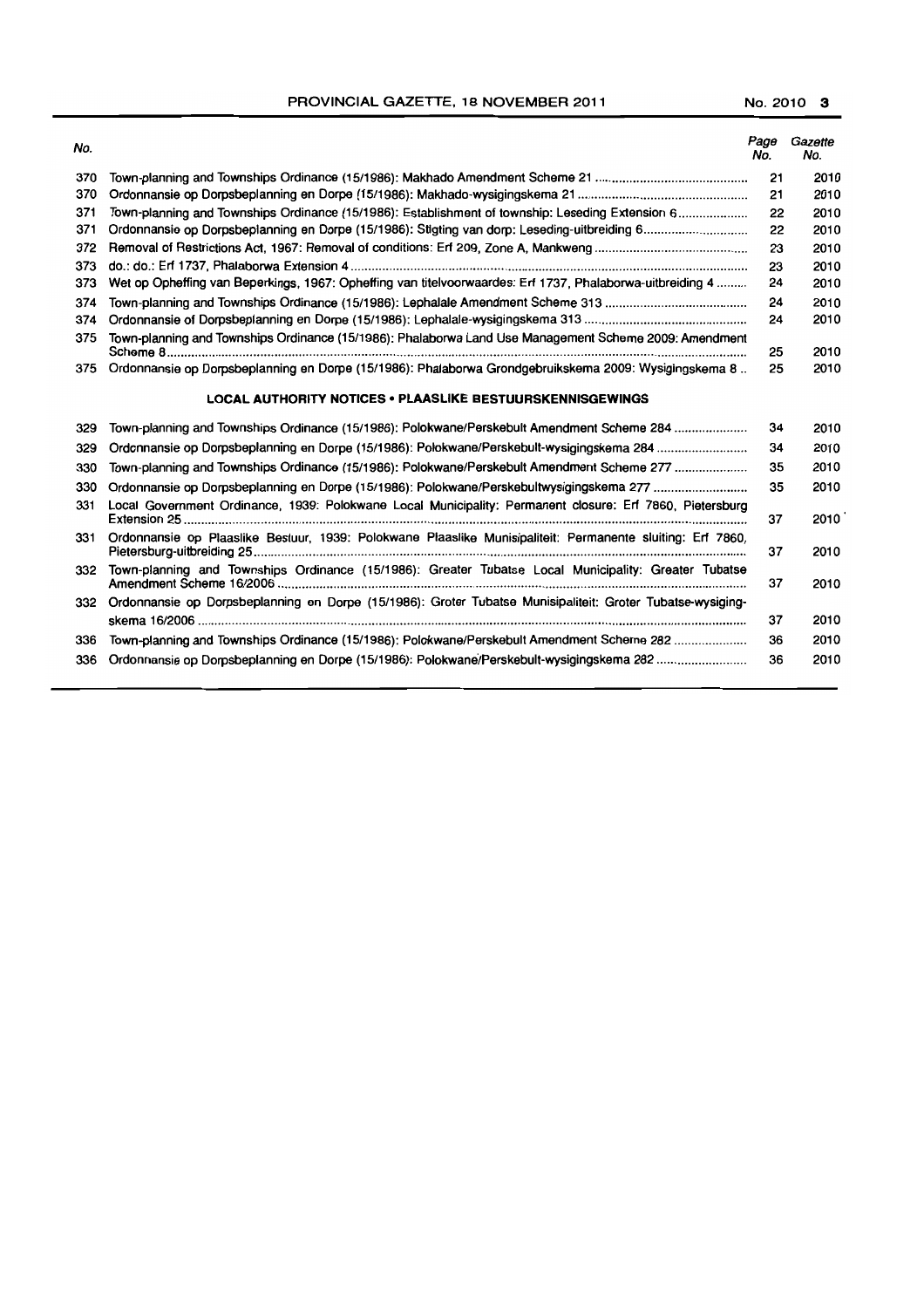# IMPORTANT NOTICE

# The

# Limpopo Provincial Gazette Function

will be transferred to the

# Government Printer in Pretoria

as from 1 November 2004

NEW PARTICULARS ARE AS FOLLOWS:

### Physical address:

Government Printing Works 149 Bosman Street Pretoria

### Postal address:

Private Bag X85 **Pretoria** 0001

New contact person: Vino Thaver Tel.: (012) 334-4687

Fax number: (012) 323-8805

E-mail address: vino.thaver@gpw.gov.za

Contact person for subscribers:

Mrs J. Wehmeyer Tel.: (012) 334-4753 Fax.: (012) 323-9574

This phase-in period is to commence from 15 October 2004 (suggest date of advert) and notice comes into operation as from 1 November 2004.

Subscribers and all other stakeholders are advised to send their advertisements directly to the Government Printing Works, two weeks before the 1st November 2004.

> In future, adverts have to be paid in advance before being published in the Gazette.

Advertising Manager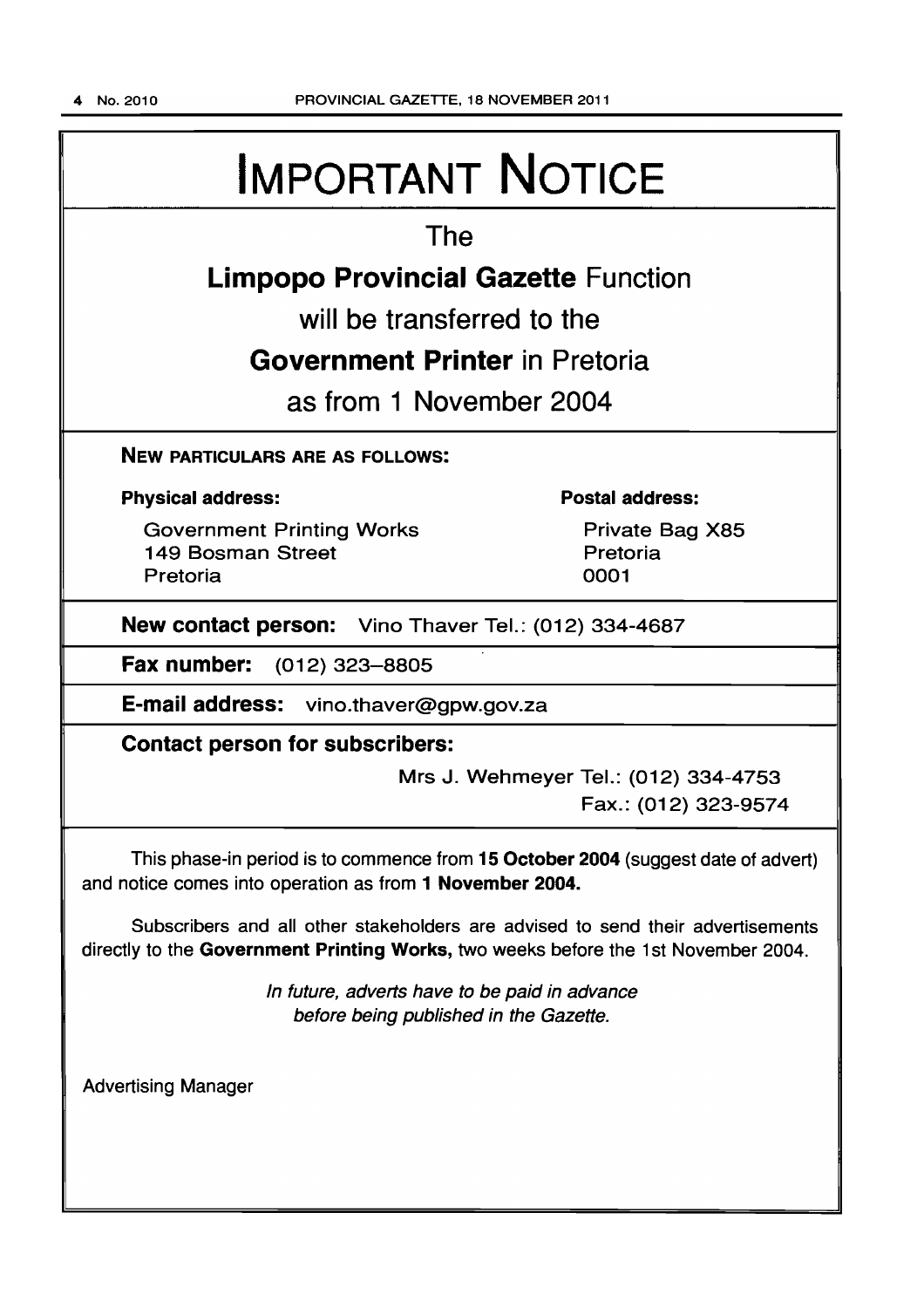| IT IS THE CLIENTS RESPONSIBILITY TO ENSURE THAT THE CORRECT AMOUNT IS PAID<br>AT THE CASHIER OR DEPOSITED INTO THE GOVERNMENT PRINTING WORKS BANK<br>ACCOUNT AND ALSO THAT THE REQUISITION/COVERING LETTER TOGETHER WITH<br>THE ADVERTISEMENTS AND THE PROOF OF DEPOSIT REACHES THE GOVERNMENT<br>PRINTING WORKS IN TIME FOR INSERTION IN THE PROVINCIAL GAZETTE.<br>NO ADVERTISEMENTS WILL BE PLACED WITHOUT PRIOR PROOF OF PRE-PAYMENT.<br>$\frac{1}{4}$ page R 229.40<br>Letter Type: Arial<br><b>Size: 10</b><br>Line Spacing: At:<br>Exactly<br>11pt |                                                                                                                                             |  |  |  |  |
|-----------------------------------------------------------------------------------------------------------------------------------------------------------------------------------------------------------------------------------------------------------------------------------------------------------------------------------------------------------------------------------------------------------------------------------------------------------------------------------------------------------------------------------------------------------|---------------------------------------------------------------------------------------------------------------------------------------------|--|--|--|--|
| <b>TAKE NOTE OF</b><br><b>THE NEW TARIFFS</b><br><b>WHICH ARE</b>                                                                                                                                                                                                                                                                                                                                                                                                                                                                                         | $\frac{1}{2}$ page R 458.75<br>Letter Type: Arial<br>Size: 10<br>Line Spacing: At:<br>Exactly<br>11pt                                       |  |  |  |  |
| <b>APPLICABLE</b><br><b>FROM THE 1ST OF</b><br><b>JUNE 2011</b>                                                                                                                                                                                                                                                                                                                                                                                                                                                                                           | $\frac{3}{4}$ page R 688.15<br>Letter Type: Arial<br>Size: 10                                                                               |  |  |  |  |
|                                                                                                                                                                                                                                                                                                                                                                                                                                                                                                                                                           | Line Spacing: At:<br><b>Exactly</b><br>11pt<br>Full page R 917.55<br>Letter Type: Arial<br>Size: 10<br>Line Spacing: At:<br>Exactly<br>11pt |  |  |  |  |

SUBSCRIPTION: R 200,00 PER YEAR / R 917.55 PER PAGE = 25CM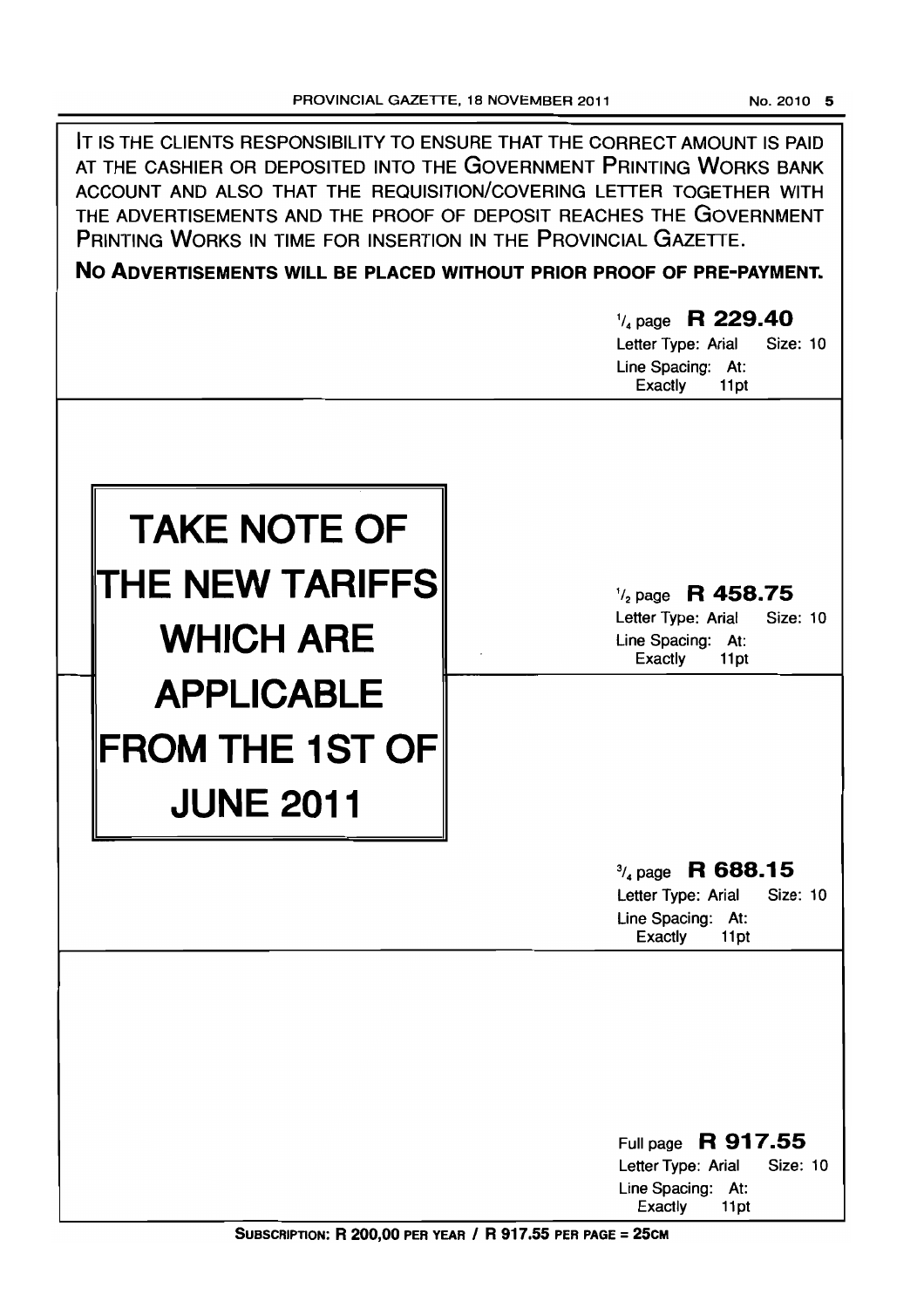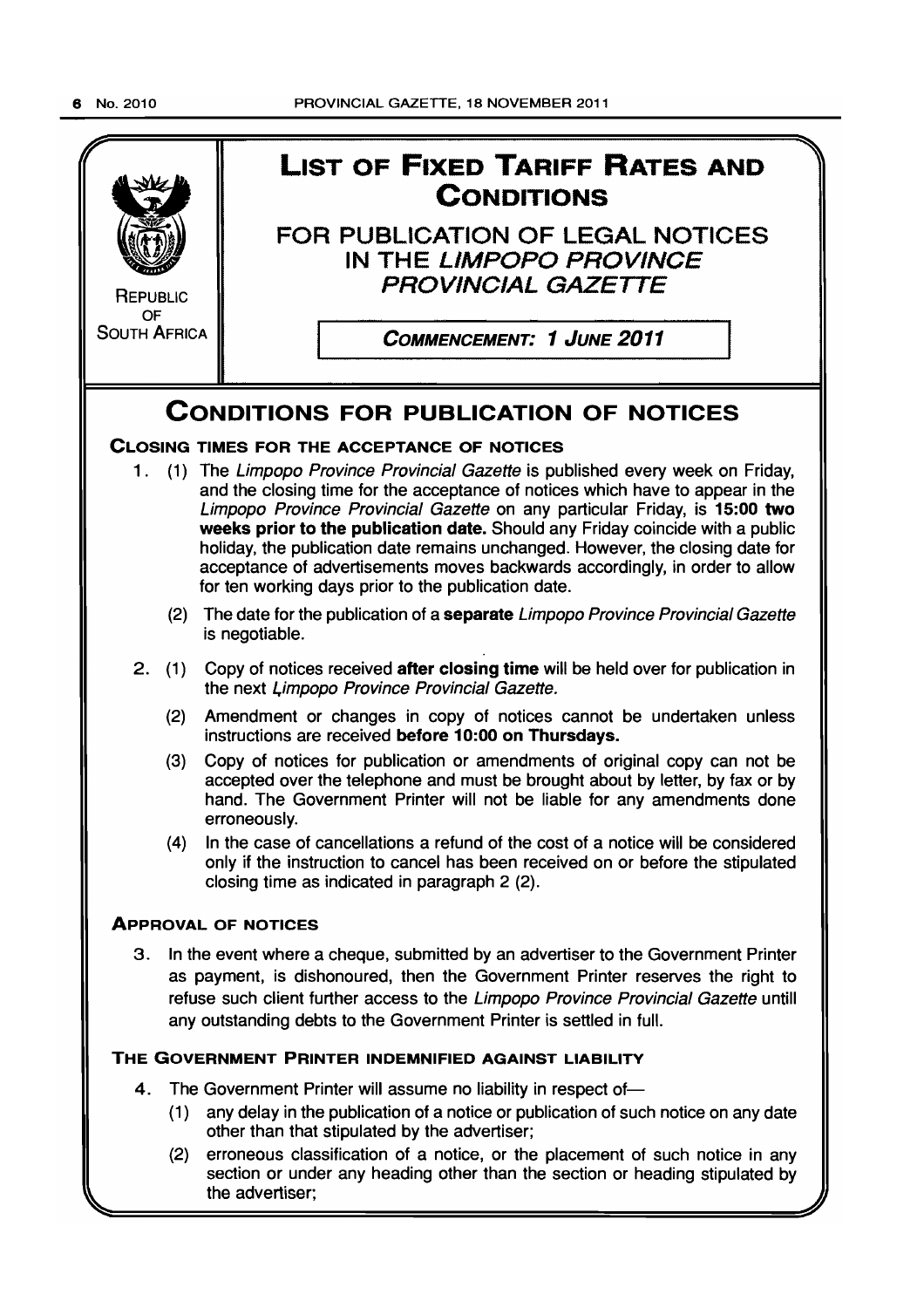(3) any editing, revision, omission, typographical errors or errors resulting from faint or indistinct copy.

## LIABILITY OF ADVERTISER

5. Advertisers will be held liable for any compensation and costs arising from any action which may be instituted against the Government Printer in consequence of the publication of any notice,

# **COPY**

- 6. Copy of notices must be typed on one side of the paper only and may not constitute part of any covering letter or document.
- 7. At the top of any copy, and set well apart from the notice, the following must be stated:

Where applicable

- (1) The heading under which the notice is to appear.
- (2) The cost of publication applicable to the notice, in accordance with the "Word Count Table",

# PAYMENT OF COST

- 9. With effect from 1 NOVEMBER 2004 no notice will be accepted for publication unless the cost of the insertion(s} is prepaid in CASH or by CHEQUE or POSTAL ORDERS. It can be arranged that money can be paid into the banking account of the Government Printer, in which case the deposit slip accompanies the advertisement before publication thereof.
- 10. (1) The cost of a notice must be calculated by the advertiser in accordance with the word count table.
	- (2) Where there is any doubt about the cost of publication of a notice, and in the case of copy, an enquiry, accompanied by the relevant copy, should be addressed to the Advertising Section, Government Printing Works, Private Bag X85, Pretoria, 0001 [Fax: (012) 323-8805], before publication.
- 11 . Overpayment resulting from miscalculation on the part of the advertiser of the cost of publication of a notice will not be refunded, unless the advertiser furnishes adequate reasons why such miscalculation occurred. In the event of underpayments, the difference will be recovered from the advertiser, and the notice(s) will not be published until such time as the full cost of such publication has been duly paid in cash or by cheque or postal orders, or into the banking account.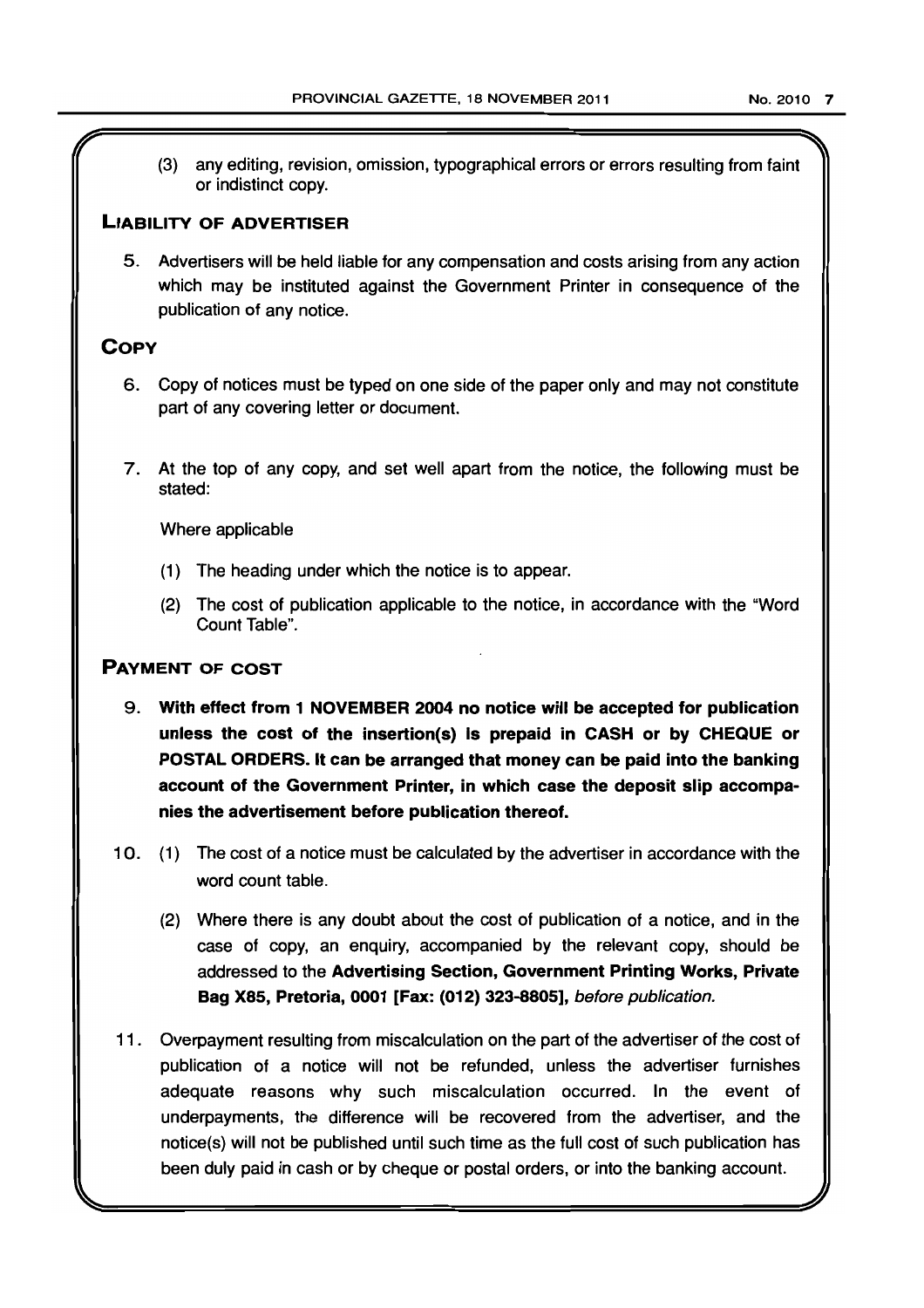- 12. In the event of a notice being cancelled, a refund will be made only if no cost regarding the placing of the notice has been incurred by the Government Printing Works.
- 13. The Government Printer reserves the right to levy an additional charge in cases where notices, the cost of which has been calculated in accordance with the Word Count Table, are subsequently found to be excessively lengthy or to contain overmuch or complicated tabulation.

#### PROOF OF PUBLICATION

14. Copies of the Limpopo Province Provincial Gazette which may be required as proof of publication, may be ordered from the Government Printer at the ruling price. The Government Printer will assume no liability for any failure to post such Limpopo Province Provincial Gazette(s) or for any delay in despatching it/them.

# **GOVERNMENT PRINTERS BANK ACCOUNT PARTICULARS**

Bank:

ABSA

BOSMAN STREET

Account No.: 4057114016

Branch code: 632005

Reference No.: 00000049

Fax No.: (012) 323 8805

# Enquiries:

| Mrs. L. Fourie    | Tel.: (012) 334-4686 |
|-------------------|----------------------|
| Mrs. H. Wolmarans | Tel.: (012) 334-4591 |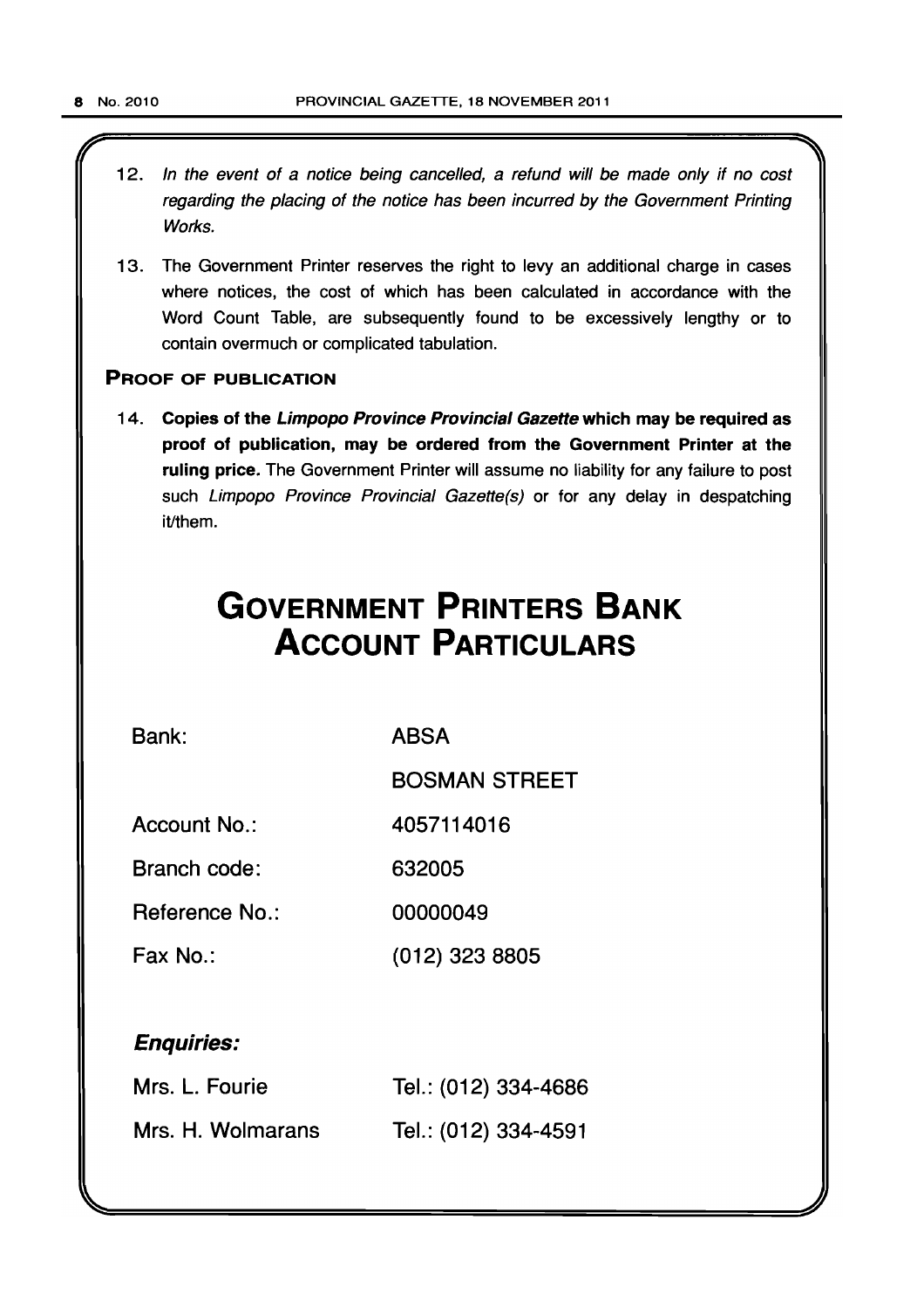# **GENERAL NOTICES • ALGEMENE KENNISGEWINGS**

#### **GENERAL NOTICE 350 OF 2011**

#### **POLOKWANEIPERSKEBULT AMENDMENT SCHEME 275**

#### **POLOKWANE MUNICIPALITY**

The Polokwane Municipality hereby gives notice in terms of section 28 (1), read in conjunction with sections 18 and 55, of the Town-planning and Townships Ordinance, 1986 (Ordinance 15 of 1986), that a draft town-planning scheme, to be known as Polokwane/Perskebult Amendment Scheme 275, has been prepared by it.

This scheme is an amendment of the Polokwane/Perskebult Town-planning Scheme, 2007 and contains the following proposal: The rezoning of Erf 7860, Pietersburg Extension 25 situated at the southern entrance of Polokwane City (where the former N1 road from Pretoria enters) bordering Thabo Mbeki Street on the south-east and Grobler Street on the north-west from "Public Open Space" to "Special" for a Vehicle Sales Lot with an Annexure to permit subordinate and ancillary shops/offices, including a kiosk, and the carrying on of the business servicing, repairing, washing, cleaning, polishing of vehicles and related purposes, that include the parking or storage of vehicles, as welt as the sale of spare parts, accessories and lubricants for vehicles, subject to further conditions (Annexure 113).

Particulars of the draft scheme will lie for inspection during normal office hours at the office of the Manager: Spatial Planning and Land Use Management, Directorate Planning and Development, Polokwane Municipality, First Floor, West Wing, Civic Centre, Landdros Mare Street, Polokwane, for a period of 28 days from 11 November 2011.

Objections to or representations in respect of the application must be lodged with or made in writing to the Manager: Spatial Planning and Land Use Management, at the above address or at P.O. Box 111, Polokwane, 0700, within a period of 28 days from **11** November 2011 .

#### **MS FANISA LYDIA LAMOLA**

Municipal Manager Civic Centre, Polokwane, 0699

#### **ALGEMENE KENNISGEWING 350 VAN 2011**

• **• •** 

#### **PIETERSBURG WYSIGINGSKEMA 275**

#### **POLOKWANE MUNISIPALEIT**

Die Polokwane Munisipaliteit gee hiermee ingevolge artikel 28 (1), saamgelees met artikels 18 en 55 van die Ordonnansie op Dorpsbeplanning en Dorpe, 1986 (Ordonnansie 15 van 1986) kennis dat 'n ontwerp dorpsbeplanningskema, wat bekend sal staan as Polokwane/Perskebult Wysigingskema 275, deur hom opgestel is.

Hierdie skema is 'n wysiging van die Polokwane/Perskebult Dorpsbeplanningskema, 2007, en bevat die volgende voorstel: Die hersonering van Erf 7860, Pietersburg Uitbreiding 25, gelee by die suidelike ingang van Polokwane (waar die voormalige N1 pad vanaf Pretoria inkom) aangresend aan Thabo Mbekistraat aan die suid-oostelike kant en Groblerstraat aan die noord-westelike kant, vanaf "Publieke Oop Ruimte" na "Spesiaal" vir 'n Motor verkoop perseel met 'n Bylae am ondergeskikte en aanverwante winkels/kantore, insluitende 'n kiosk, en die diens, herstel, was, skoonmaak, polering van voertuie en aanverwante doeleindes. wat insluit perkering en storing van voertuite. asook die verkoop van spaar onderdele, toebehore en smeermiddels vir voertuie, toe te laat, onderworpe aan verdere voorwaardes (Bylaag 113).

Besonderhede van die ontwerpskema lê ter insae gedurende gewone kantoorure by die kantoor van die Bestuurder: Ruimtelike Beplanning en Grondgebruiksbeheer, Direktoraat Beplanning en Ontwikkeling, Polokwane Munisipaliteit. Eerste Vloer, Wesvleuel, Burgersentrum. Landdros Marestraat, Polokwane, vir 'n tydperk van 28 dae vanaf 11 November 2011.

Besware teen of vertoe ten opsigte van die aansoek moet binne 'n tydperk van 28 dae vanaf 11 November 2011 skriftelik by of tot die Bestuurder: Ruimtelike Beplanning en Grondgebruiksbeheer, Polokwane Munisipaliteit. by bovermelde adres of by Posbus 111, Polokwane. 0700, ingedien of gerig word.

#### **MS FANISA LYDIA LAMOLA**  Munisipale Bestuurder

Burgersentrum, Polokwane, 0699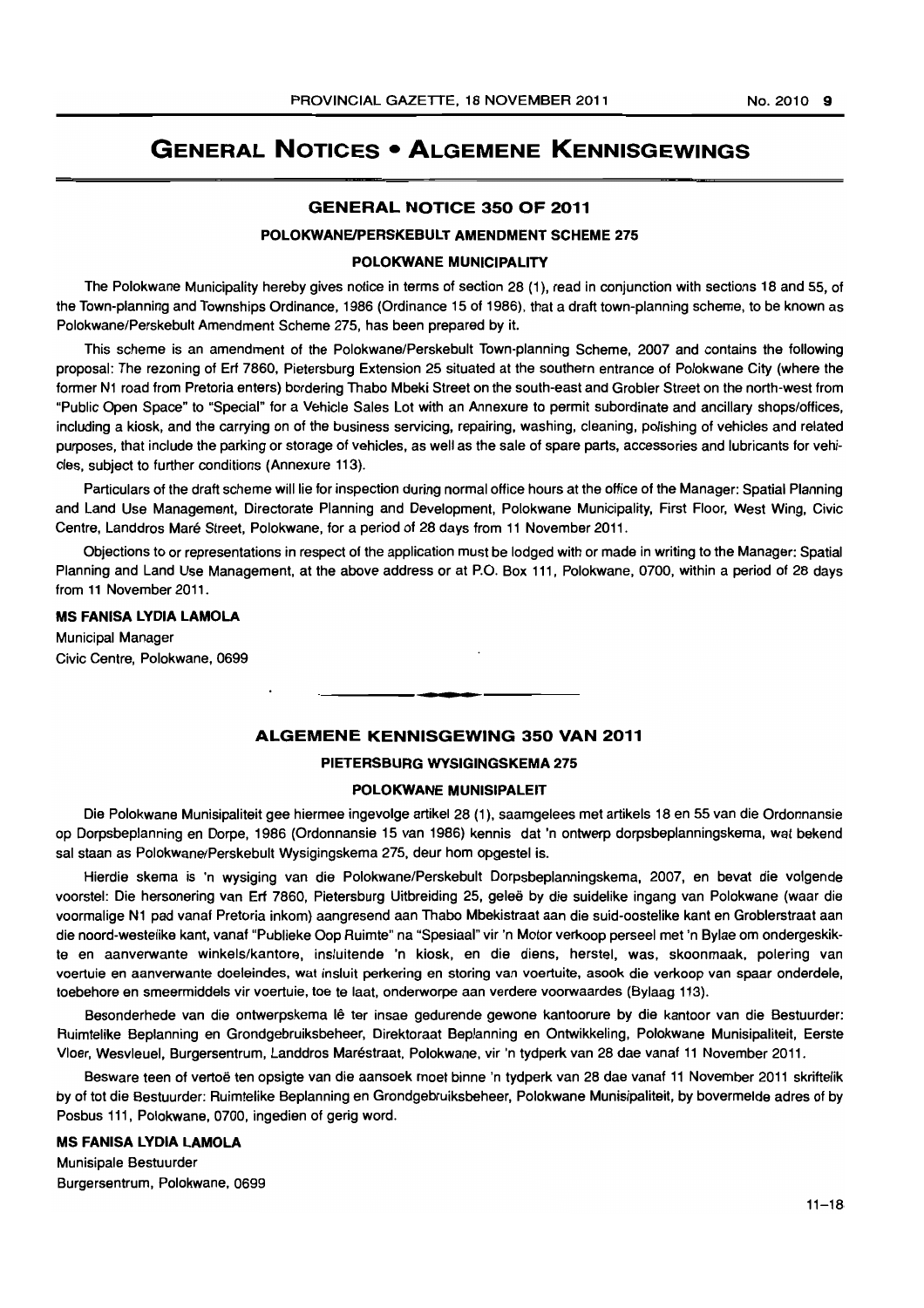#### **GENERAL NOTICE 351 OF 2011**

#### **POLOKWANEIPERSKEBULT AMENDMENT SCHEME 281**

Duzilux CC Town Planners and Project Management Consultants, being the authorised agent of the owner of Portion 2 of Erf 138, Pietersburg, situated at 14 Paul Kruger Street, do hereby give notice in terms of section 56 (1) (B) (i) of the Townplanning and Townships Ordinance, (Ordinance 15 of 1986), that I have applied to the Polokwane Municipality for the amendment of the Polokwane/Perskebult Town-planning Scheme, 2007, for the rezoning of above site from "Residential 1" to "Business 2" for office use.

Particulars of the application will lie for inspection during normal office hours at the office of the manager: Planning: Directorate Planning and Development, First Floor, West Wing, Civic Centre, Landros Mare Street, Polokwane, for a period of 28 days from 11 November 2011.

Objections to or representations in respect of the application must be lodged with or made in writing to the Manager: Spatial Planning and Land Use Management at the above address or at: P.O. Box 111, Polokwane, 0700, within a period of 28 days from 11 November 2011.

Address of agent: Duzilux CC Town Planners and Project Management Consultants, P.O. Box 1305, Springs, 1560. Cell: 0734527172. Fax: 086 718 2333. . **- .** 

#### **ALGEMENE KENNISGEWING 351 VAN 2011**

#### **POLOKWANEIPERSKEBULT WYSIGINGSKEMA 281**

Duzilux CC Town Planners and Project Management Consultants, synde die gemagtigde agent van die eienaar van Gedeelte 2 van Erf 138, Pietersburg, gelee te Paul Krugerstraat 14, gee hiermee ingevolge artikel 56 (1) (b) (i) van die Ordonnnasie op Dorpsbeplanning en Dorpe, 1986 (Ordonnansie 15 van 1986), kennis dat ek by die Polokwane Munisipaliteit aansoek gedoen het vir die wysiging van die Polokwane/Perskebult-dorpsbeplanningskema, 2007, deur die hersonering van bg. eiendom vanaf "Residensieel 1" na "Besigheid 2" vir kantoorgebruik.

Besonderhede van die aansoek lê ter insae gedurende gewone kantoorure by die Bestuurder: Beplanning: Direktoraat Beplanning en Ontwikkeling, Eerste Vloer, Burgersentrum, Landdros Marestraat, Polokwane, vir 'n tydperk van 28 dae vanaf 11 November 2011.

Besware teen of vertoë ten opsigte van die aansoek moet binne 28 dae vanaf 11 November 2011, skriftelik by of tot die Bestuurder: Beplanning: Direktoraat Beplanning en Ontwikkeling, by- onderstaande adres of by Posbus 111, Polokwane, 0700, ingedien of gerig word.

Adres van agent: Duzilux CC Town Planners and Project Management Consultants, Posbus 1305, Springs, 1560. Sel: 073 4527172. Faks: 086 718 2333.

 $11 - 18$ 

#### **GENERAL NOTICE OF 352 OF 2011**

#### **POLOKWANEIPERSKEBULT AMENDMENT SCHEME 268**

Duzilux cc Town Planners and Project Management Consultants, being the authorised agent of the owner of the remaining extent of Erf 135, Pietersburg, situated at 19 Church Street, do hereby give notice in terms of section 56 (1) (B) (i) of the Townplanning and Townships ordinance, (Ordinance 15 of 1986), that I have applied to the Polokwane Municipality for the amendment of the Polokwane/Perskebult Town Planning Scheme, 2007, for the rezoning of above site from "Residential 1" to "Business 2" for office use.

Particulars of the application will lie for inspection during normal office hours at the office of the manager: Planning: Directorate Planning and Development, First Floor, West Wing, Civic Centre, Landros Mare Street, Polokwane, for a period of 28 days from 11 November 2011.

Objections to or representations in respect of the application must be lodged with or made in writing to the Manager: Spatial Planning and Land Use Management at the above address or at: P.O. Box 111, Polokwane, 0700, within a period of 28 days from 11 November 2011.

Address of agent: Duzilux cc Town Planners and Project Management Consultants, P.O. Box 1305, Springs, 1560. Cell: 073 4527 172. Fax: 086 718 2333.

#### **ALGEMENE KENNISGEWING 352 VAN 2011**

**-**

#### **POLOKWANEIPERSKEBULT WYSIGINGSKEMA 268**

Duzilux cc Town Planners and Project Management Consultants, synde die gemagtigde agent van die eienaar van restrende gedeelte van Erf 135, Pietersburg, geleë te Kerkstraat 19, gee hiermee ingevolge artikel 56 (1) (b) (i) van die Ordonnnasie op Dorpsbeplanning en Dorpe, 1986 (ordonnansie 15 van 1986), kennis dat ek by die Polokwane Munisipaliteit aansoek gedoen het vir die wysiging van die Polokwane/Perskebult Dorpsbeplanningskema, 2007, deur die hersonering van bg. Eiendom vanaf "Residensieel 1" na "Besigheid 2" vir kantoorgebruik.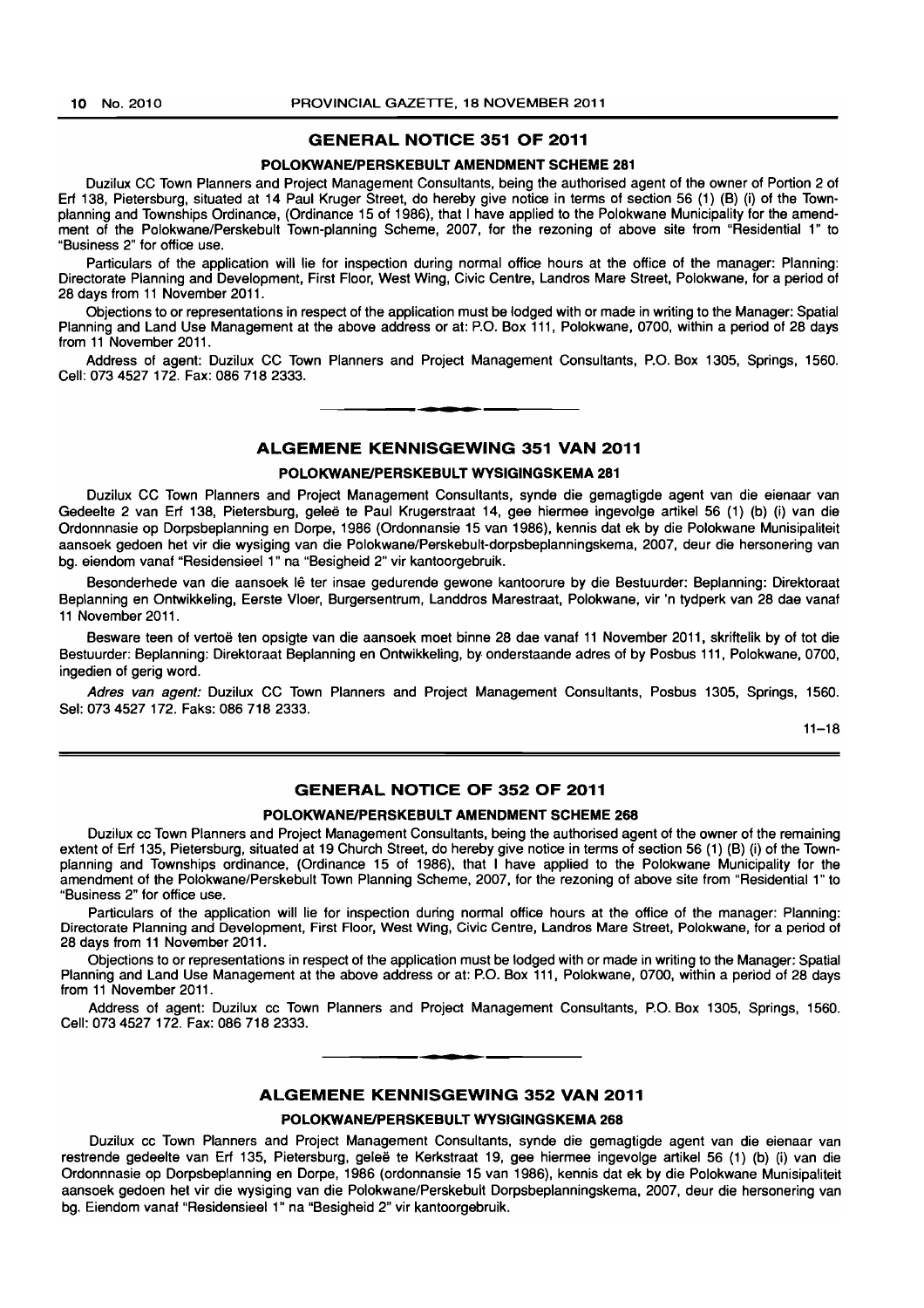Besonderhede van die aansoek lê ter insae gedurende gewone kantoorure by die Bestuurder: Beplanning: Direktoraat Beplanning en Ontwikkeling, Eerste Vloer, Burgersentrum, Landdros Marestraat, Polokwane, vir 'n tydperk van 28 dae vanaf 11 November 2011.

Besware teen of vertoe ten opsigte van die aansoek moet binne 28 dae vanaf 11 November 2011 skriftelik by of tot die Bestuurder: Beplanning: Direktoraat Beplanning en Ontwikkeling by onderstaande adres of by Posbus 111, Polokwane, 0700, ingedien of gerig word.

Adres van agent: Duzilux cc Town Planners and Project Management Consultants, Posbus 1305, Springs, 1560. Sel: 073 4527 172. Faks: 086 718 2333.

 $11 - 18$ 

#### **GENERAL NOTICE 353 OF 2011**

#### **POLOKWANEIPERSKEBULT TOWN-PLANNING SCHEME, 2007**

#### **AMENDMENT SCHEME 283**

It is hereby notified that application has been made in terms of section 56 (1) (b) (i) of the Town-planning and Townships Ordinance 15 of 1986, section 56, by Fulwana Planning Consultants CC, the authorised agent of the subject property, for the amendment of the Polokwane/Perskebult Town-planning Scheme, 2007, by the rezoning of the Remainder of Erf 130, Pietersburg Township Registration Division L.S., Limpopo Province, from "Residential 1" to "Business 4" for offices.

The application and the relevant documents are open for inspection at the offices of the Manager: Spatial Planning and Land Use Management, Polokwane Municipality, First Floor, West Wing, Civic Centre, Landdros Mare Street, Polokwane, for 28 days from the 10th of November 2011.

Objection to the application must be lodged with or made in writing to the Municipal Manager, Polokwane Municipality, PO Box 111, Polokwane, 0700, for a period of 28 days from the 10th of November 2011.

Address of the applicant: Fulwana Planning Consultants, 91 Hans van Rensburg Street, Polokwane, 0700. Tel: (015) 297- 6060. Fax: 086 663 5119/015 297 4040. . **- .** 

#### **ALGEMENE KENNISGEWING 353 VAN 2011**

#### **POLOKWANEIPERSKEBULT-DORPSBEPLANNINGSKEMA, 2007**

#### **WYSIGINGSKEMA 283**

Hiermee word bekendgemaak dat ingevolge die bepalings van artikel 56 (1) (b) (i) van die Dorpsbeplannings en Dorpa Ordonnansie 15 van 1986 aansoek gedoen is deur Fulwana Planning Consultants CC, vir die wysiging van die Polokwane/Perskebult-dorpsbeplanningskema, 2007, deur die hersonering van Restant van Erf 130, Pietersburg, Township Registrasie L.S., van "Residensieel 1" na "Besigheid 4" vir kantoor.

Die aansoek en die betrokke dokumente Iê ter insae in die kantoor van die Munisipale Kantore, Eerste Vloer, Wes Kant, Civic Centre, Landdros Marestraat, Polokwane, en die ondergetekende nie later nie as 28 dae vanaf 10 November 2011.

Besware teen die aansoek kan striftelik by die Munisipal Bestuurder by bovermelde adres of Posbus 111, Polokwane, 0700, ingedien en moet die kantoor nie later as 28 dae vanaf 10 November 2011.

Adres van die applikant: Fulwana Planning Consultants, 91 Hans van Rensburg Street, Polokwane, 0699. Tel: (015) 297- 6060. Fax: 086 663 5119/015 297 4040.

 $11 - 18$ 

#### **GENERAL NOTICE 354 OF 2011**

#### **POLOKWANEIPERSKEBULT TOWN-PLANNING SCHEME, 2007**

#### **AMENDMENT SCHEME 274**

I, Tshilidzi Timothy Mudzielwana of Fulwana Planning Consultants, being the authorized agent of the registered owners, hereby give notice in terms of section 56 (1) (b) (i) of the Townships and Town Planning Ordinance (Ordinance 15 of 1986), that I have made an application to the Polokwane Local Municipality for the amendment of the Town-planning Scheme, known as the Polokwane/Perskubult Town-planning Scheme, 2007, by rezoning of Erf 397, Bendor Township, Registration Division L.S., Limpopo Province, situated at 17 De Villiers Avenue from "Residential 1" to "Special" for Overnight Accommodation with conditions outlined on Annexure 112.

The conditions are as follows: That the property be used for overnight accommodation, a conference facility of maximum of 50  $m^2$  be permissible, a restaurant of maximum 100  $m^2$  for residents be allowed, a bar of maximum of 40  $m^2$  for residents be permissible, coverage of 80% be permissible, 1 dust free parking per bedroom suite be permissible, 6/100m GLFA parking for visitors be permissible.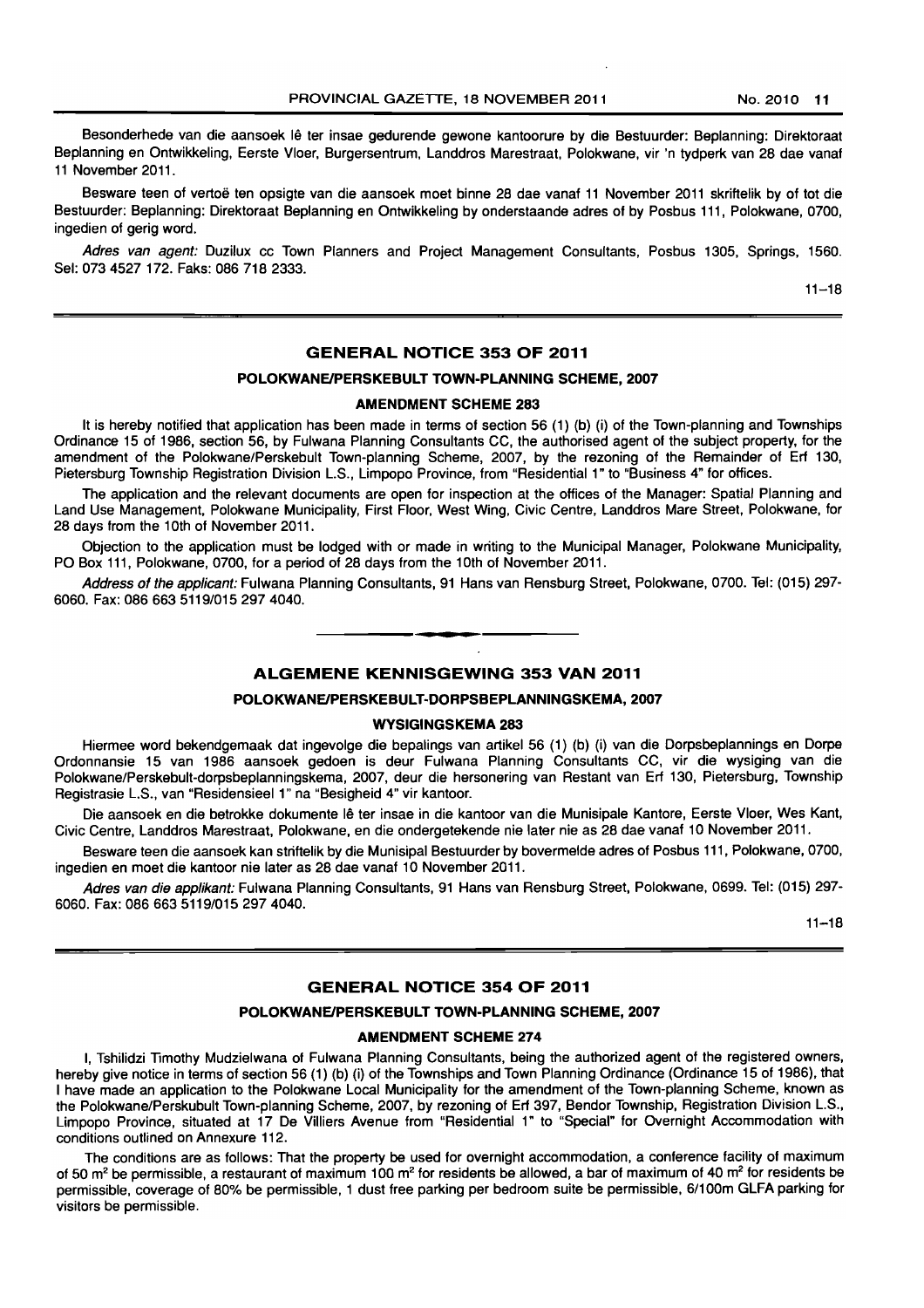Particulars of the application will be available for inspection, during normal office hours at the office of the Manager Planning: Directorate Planning and Development, First Floor, West Wing, Civic Centre, Landdros Mare Street, Polokwane, for a period of 28 days from 10 November 2011.

Objections against or representations in respect of the application shall be made within a period of 28 days from 10 November 2011, handed or addressed to Manager Planning: Directorate Planning and Development, First Floor, West Wing, Civic Centre, Landdros Mare Street, Polokwane or Box 111, Polokwane, 0700.

Address of agent: Fulwana Planning Consultants, 91 Hans van Rensburg Street, Polokwane, 0700. Tel: (015) 297-6060. Fax: 086 663 5119/015 297 4040. Cell: 0724266537.

**-**

#### ALGEMENE KENNISGEWING 354 VAN 2011

#### POLOKWANEJPERSKEBULT-STADSBEPLANNINGSKEMA, 2007

#### WYSIGINGSKEMA 274

Ek, Tshilidzi Timothy Mudzielwana, van die firma Fulwana Planning Consultants, gee hiermee kennis vir die aansoek vir hersonering in terme van artikel 56 (1) (b) (i) van die Dorpsbeplanning en Dorpe Ordonnansie, Ordonnansie 15 van 1986, van Erf 397, Bendor Registrasie Afdeling L.S., Limpopo Provinsie, by De Villierslaan 17, vanaf "Residensieel 1" na "Spesiaal" vir Oornag Akkommodasie met voorwaardes soos vervat in Bylae 112, die voorwaardes is as volg:

Dat die eiendom gebruik word vir oornag akkommodasie, 'n konferensie fasiliteit van maksimum 50 m<sup>2</sup> toelaatbaar, 'n restaurant van maksimum 100 m<sup>2</sup> vir die gaste toelaatbaar, 'n kroeg van maksimum 40 m<sup>2</sup> vir die toelaatbaar, maksimum dekking van 80%, 1 stofvrye parkeer area per slaapkamer eenheid en 6 parkeerplekke per 100 m<sup>2</sup> bruto verhuurbare vloer oppervlak vir gaste.

Planne en besonderhede van die aansoek lê ter insae gedurende normale kantoorure by die kantoor van die Stadsbeplanner, Eerste Vloer, Kamer 125, Burgersentrum, Polokwane Munisipalieit, vir 'n tydperk van 28 dae vanaf 10 November 2011.

Besware en/of kommentare teen/rakende die aansoek moet skriftelik tot die Munisipale Bestuurder by bogenoemde adres of by Posbus 111, Polokwane, 0700, binne 'n tydperk van 28 dae vanaf 10 November 2011.

Adres van die applikant: Fulwana Planning Consultants, PO Box 55980, Polokwane, 0700. Tel: (015) 297-6060. Faks: 086 6635119/0152974040. Sel: 072 426 6537.

11-18

#### GENERAL NOTICE 355 OF 2011

#### THABAZIMBI AMENDMENT SCHEME 306

NOTICE OF APPLICATION FOR THE AMENDMENT OF THE PERI-URBAN AREAS TOWN-PLANNING SCHEME, 1975, IN TERMS OF SECTION 56 (1) (b) (i) OF THE TOWN-PLANNING AND TOWNSHIPS ORDINANCE, 1986 (ORDINANCE No. 15 OF 1986)

I, Izel van Rooy from the firm Plan Wize Town and Regional Planners, being the authorised agent of the owner of the Erf mentioned below hereby give notice in terms of section 56 (1) (b) (i) of the Town-planning and Townships Ordinance, 1986 (Ordinance 15 of 1986), that I have applied to the Thabazimbi Municipality for the amendment of the town-planning scheme known as Peri-Urban Areas Town Planning Scheme, 1975, by the rezoning of Erf 835, Northam Extension 5 (to be subdivided) from "Special" for a "Creche" to "Special" for "Residential 1", "Business 2" and "Existing Public Roads", subject to similar uses and standard conditions as described in the Thabazimbi Town-planning Scheme, 1992.

Particulars of the application will lie for inspection during normal office hours at the office of the Manager: Economic Development and Planning, Thabazimbi Municipality, 7 Rietbok Street, Thabazimbi, for a period of 28 days from 11 November 2011.

Objections to or representations in respect of the application must be lodged with or made in writing to the Manager: Economic Development and Planning, Thabazimbi Municipality, at the above address or at Private Bag X530, Thabazimbi, 0380, within a period of 28 days from 11 November 2011.

Address of agent: Plan Wize Town and Regional Planners, PO Box 2445, Thabazimbi, 0380. Tel: (014) 772-1758/082449 7626. (Ref: T0317.)

**• •** 

#### ALGEMENE KENNISGEWING 355 VAN 2011

#### THABAZIMBI-WYSIGINGSKEMA 306

KENNISGEWING VAN DIE AANSOEK OM DIE WYSIGING VAN DIE BUITESTEDELIKE GEBIEDE DORPSBEPLAN-NINGSKEMA, 1975, INGEVOLGE ARTIKEL 56 (1) b) (i) VAN DIE ORDONNANSIE OP DORPSBEPLANNING EN DORPE, 1986 (ORDONNANSIE No. 15 VAN 1986)

Ek, Izel van Rooy van die firma Plan Wize Stads- en Streekbeplanners, synde die gemagtigde agent van die eienaar van die ondergenoemde Erf, gee hiermee ingevolge artikel 56 (1) (b) (i) van die Ordonnansie op Dorpsbeplanning en Dorpe, 1986 (Ordonnansie 15 van 1986), kennis dat ek by die Thabazimbi Munisipaliteit aansoek gedoen het om die wysiging van die dorpsbeplanningskema bekend as die Buitestedelike Gebiede Dorspbeplanningskema, 1975, deur die hersonering van Erf 835,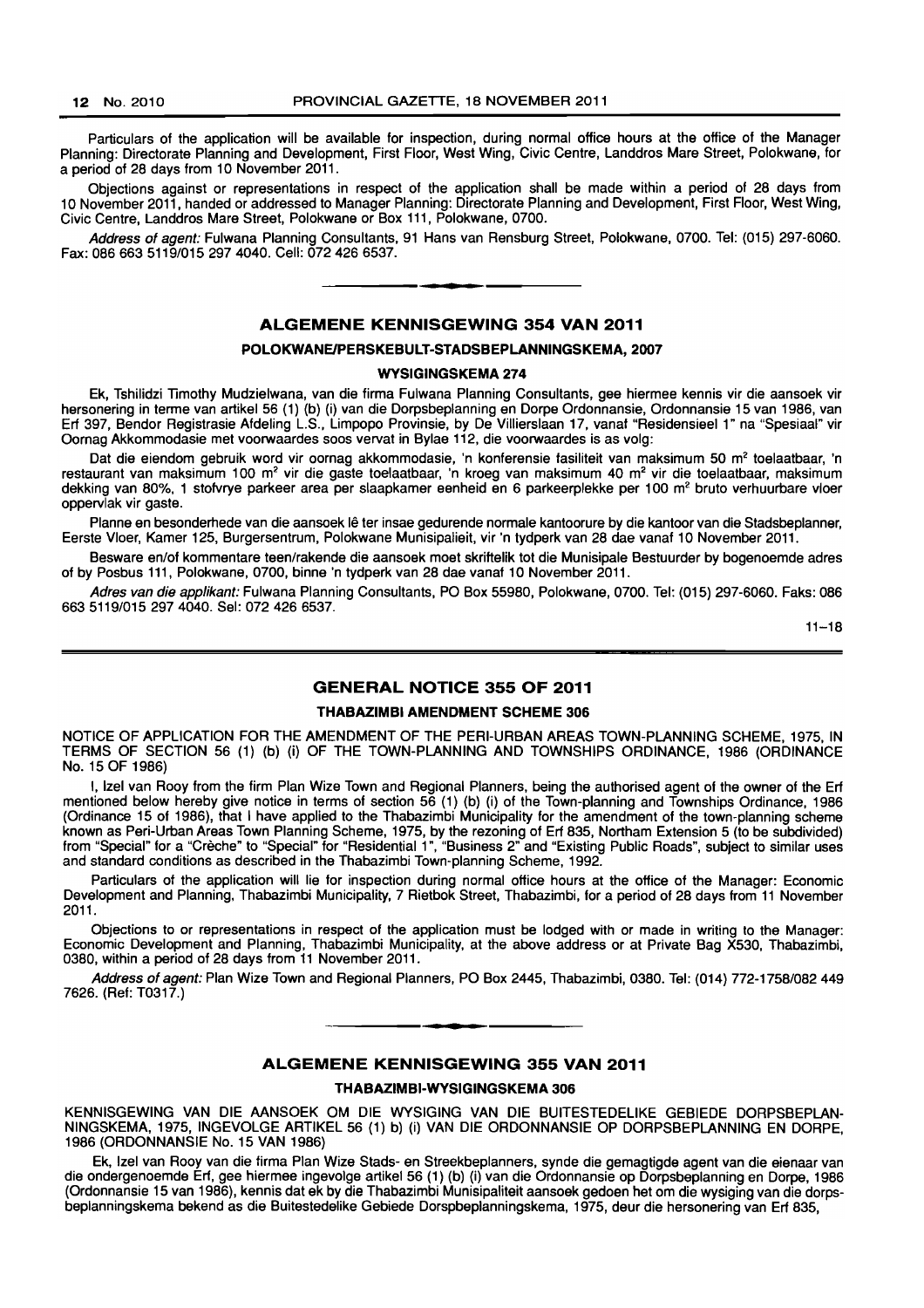Northam Uitbreiding 5 (wat onderverdeel staan te word) van "Spesiaal" vir 'n Creche" na "Spesiaal" vir "Residenseel 1", "Besigheid 2" en "Bestaande Openbare Paaie", onderhewig aan dieselfde gebruike en standaard voorwaardes soos omskryf in die Thabazimbi Dorspbeplanningskema, 1992.

Besonderhede van die aansoek lê ter insae gedurende gewone kantoorure by die kantoor van die Bestuurder: Ekonomiese Ontwikkeling en Beplanning, Thabazimbi Munisipaliteit, Rietbokstraat 7, Thabazimbi, vir 'n tydperk van 28 dae vanaf 11 November 2011.

Besware teen of vertoe ten opsigte van die aansoek moet binne 'n tydperk van 28 dae vanaf 11 November 2011 skriftelik by of tot die Bestuurder: Ekonomiese Ontwikkeling en Beplanning, Thabazimbi Munisipaliteit, by bovermelde adres of Privaatsak X530, Thabazimbi, 0380, ingedien of gerig word.

Adres van agent: Plan Wize Stads- en Streeksbeplanners, Posbus 2445, Thabazimbi, 0380. Tel: (014) 772-1758/082449 7626. (Verw: T0317.)

11-18

#### **GENERAL NOTICE 356 OF 2011**

#### **POLOKWANEIPERSKEBULT AMENDMENT SCHEME 244**

NOTICE OF APPLICATION FOR THE AMENDMENT OF THE POLOKWANE/PERSKEBULT TOWN-PLANNING SCHEME, 2007, IN TERMS OF SECTION 56 (1) (b) (i) OF THE TOWN-PLANNING AND TOWNSHIPS ORDINANCE, 1986 (ORDINANCE No. 15 OF 1986)

We, Tshiongolwe Development Planning Consultants, being the authorised agent of the owners of the Ert mentioned below, hereby give notice in terms of section 56 (1) (b) (i) of the Town-planning and Townships Ordinance, 1986 (Ordinance 15 of 1986), that we have applied to the Polokwane Municipality for the amendment of the town-planning scheme known as the Polokwane/Perskebult Town Planning Scheme, 2007, in so far as the rezoning of Portion 2 of Ert 751, 75 Burger Street, from "Residential'" to "Special" for purposes of Medical Consulting Rooms, subject to conditions stipulated in Annexure 1 04.

Particulars of the application will lie for inspection during normal office hours at the office of the Manager: Spatial Planning and Land Use Management, First Floor, Civic Centre, Landdros Mare Street, Polokwane, for a period of 28 days from 31 October 2011.

Objections to or representations in respect of the application must be lodged with or made in writing to the Municipal Manager, at the above address or at PO Box 111, Polokwane, 0700, within a period of 28 days

Address of agent: Tshiongolwe Development Planning Consultants, 7b Bodenstein, Polokwane, 0700. Tel: (015) 291-2232. 11/11/2011 and 18/11/2011.

**• •** 

#### **ALGEMENE KENNISGEWING 356 VAN 2011**

#### **POLOKWANEIPERSKEBULT-WYSIGINGSKEMA 244**

KENNISGEWING VAN AANSOEK OM DIE WYSIGING VAN DIE POLOKWANE/PERSKEBULT DORPSBEPLANNINGSKEMA, 2007, IN TERME VAN ARTIKEL 56 (1) (b) (i) VAN DIE ORDONNANSIE DORPSBEPLANNING EN DORPE, 1986 (ORDONNANSIE No. 15 VAN 1986)

Ons Tshiongolwe Development Planning Consultants synde die gemagtigde agent van die eienaars van die ert hieronder genome, gee hiermee ingevolge artikel 56 (1) (b) (i) van die Ordonnansie op Dorpsbeplanning en Dorpe, 1986 (Ordonnansie 15 van 1986), dat ons aansoek gedoen het by die Polokwane Munisipalitiet vir die wysiging van die Dorpsbeplanningskema, 2007, in so ver as die hersonering van Gedeelte 2 van Ert 751/2, Burgerstraat 75, van "Residensieel 1" na "Spesiaal" vir doeleindes van mediese spreekkamers, onderworpe aan voorwaardes uiteengesit in Bylae 104.

Besonderhede van die aansoek Ie ter insae gedurende gewone kantoorure by die kantoor van die Bestuurder: Ruimtelike Beplanning en Grondgebruikbestuur, Eerste Vloer, Burgersentrum, landdros Marestraat, Polokwane, vir 'n tydperk van 28 dae vanaf 31 Oktober 2011.

Besware teen of vertoë ten opsigte van die aansoek moet ingedien word by of skriftelik aan die Munisipale Bestuurder by bogenoemde adres of by Posbus 111, Polokwane, 0700, binne 'n tydperk van 28 dae.

Adres van agent: Tshiongolwe Development Planning Consultants, 7b Bodenstein Street, Polokwane, 0700. Tel: (015) 291-2232.

11/1112011 en 18/11/2011.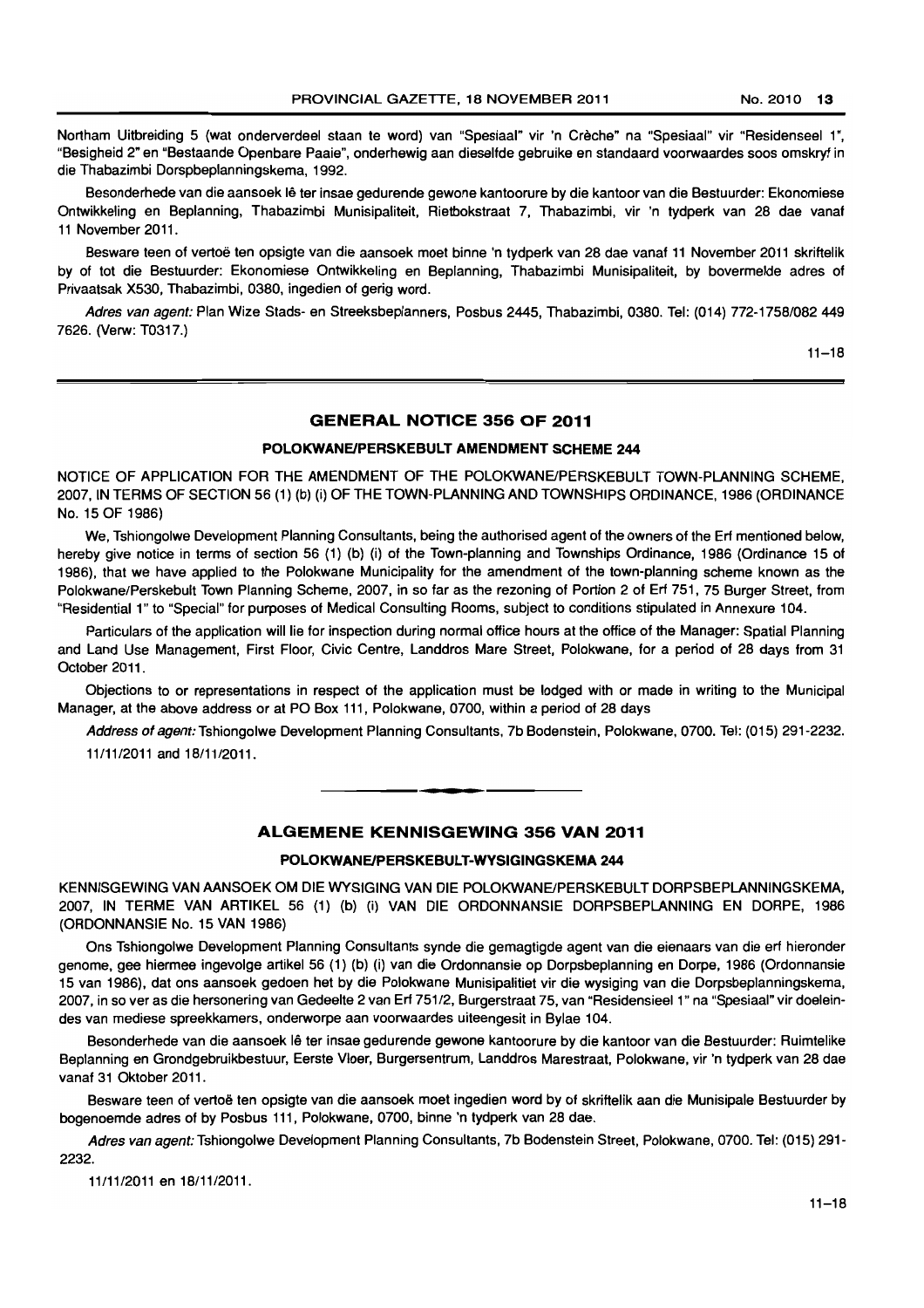#### GENERAL NOTICE 357 OF 2011

#### POLOKWANE/PERSKEBULT AMENDMENT SCHEME 247

NOTICE OF APPLICATION FOR THE AMENDMENT OF THE POLOKWANE/PERSKEBULT TOWN-PLANNING SCHEME. 2007, IN TERMS OF SECTION 56 (1) (b) (i) AND (ii) OF THE TOWN-PLANNING AND TOWNSHIPS ORDINANCE, 1986 (ORDINANCE No. 15 OF 1986)

I, Hannes Lerm & Associates, being the authorised agent of the owner of the ert mentioned below, hereby give notice in terms of section 56 (1) (b) (i) and (ii) of the Town-planning and Townships Ordinance (Ordinance 15 of 1986), that I have applied to the Polokwane Municipality for the amendment of the town-planning scheme known as the Polokwane/Perskebult Town Planning Scheme, 2007, by the rezoning of Ert 56, Bendor, Registration Division L.S., Limpopo Province, situated at 153 Outspan Drive, from "Residential 1" to "Special for Local Physiotherapy/Medical Practice, with Annexure 102 allowing the following uses:

Reception 35m<sup>2</sup>, Consulting Rooms 31m<sup>2</sup>, Treatment Rooms 37m<sup>2</sup>, Admin Office 23m<sup>2</sup>, Neuro Gymnasium 28m<sup>2</sup>, Pilates Studio 43m<sup>2</sup>, Kitchenette 11m<sup>2</sup>, Store 15m<sup>2</sup>, Bathrooms 12m<sup>2</sup>, Dressing Rooms 13m<sup>2</sup>, Showers 14m<sup>2</sup>, and Pool Room 121m<sup>2</sup>".

Particulars of the application will lie for inspection during normal office hours at the office of the Manager: Spatial Planning and Land Use Management, First Floor, West Wing, Civic Centre, Landdros Mare Street, Polokwane, for a period of 28 days from 11 November 2011.

Objections to or representations in respect of the application must be lodged with or made in writing to the Municipal Manager, at the above address or at PO Box 111, Polokwane, 0700, within a period of 28 days from 11 November 2011.

Address of agent: Hannes Lerm and Associates, PO Box 2231, 9 Rhodesdrift Street, Polokwane, 0700, Tel: (015) 296 0851. Cel: 082 856 5805.

#### ALGEMENE KENNISGEWING 357 VAN 2011

• **• I** 

#### POLOKWANE/PERSKEBULT-WYSIGINGSKEMA 247

KENNISGEWING VAN AANSOEK OM DIE WYSIGING VAN DIE POLOKWANE/PERSKEBULT DORPSBEPLANNINGSKEMA 2007, IN TERME VAN ARTIKEL 56 (1) (b) (i) EN (ii) VAN DIE ORDONNANSIE OP DORPSBEPLANNING EN DORPE, 1986 (ORDONNANSIE 15 VAN 1986)

Ek, Hannes Lerm & Associates, synde die gemagtigde agent ·van die eienaar van die ondergenomde ert, gee hiermee ingevolge artikel 56 (1) (b) (i) en (li) van die Ordonnansie op Dorpsbeplanning en Dorpa (Ordonannsie 15 van 1986), kennis dat ek by die Polokwane Munisipalitiet aansoek gedoen het om die wysiging van die Dorpsbeplanningskema, bekend as die Polokwane/Perskebult Dorpsbeplanningskema, 2007, deur die hersonering van Erf 56, Pietersburg Bendor, Registrasie Afdeling L.S., Limpopo Provinsie, geleë te Outspanrylaan 153, van "Residensieel 1" na "Spesiaal vir Plaaslike Fisioterapie/ Mediese Praktyk met Bylae 102 vir die volgende gebruike:

Ontvangs 35m<sup>2</sup>, Spreekkamers 31m<sup>2</sup>, Behandelingkamers 37m<sup>2</sup>, Admin Kantoor 23m<sup>2</sup>, Neuro Gimnasium 28m<sup>2</sup>, Pilates Studio 43m<sup>2</sup>, Kombuis 11m<sup>2</sup>, Stoor 15m<sup>2</sup>, Badkamers 12m<sup>2</sup>, Aantrekkamers 13m<sup>2</sup>, Storte 14m<sup>2</sup>, en binnenshuise swembad  $121 m<sup>2</sup>$ 

Besonderhede van die aansoek Ie ter insae gedurende gewone kantoorure by die kantoor van die Bestuurder: Ruimtelike Beplanning en Grondgebruikbestuur. Eerste Vloer, Wesvleuel, Burgersentrum, Landdros Marestraat, Polokwane, vir 'n tydperk van 28 dae vanaf 11 November 2011.

Besware teen of vertoë ten opsigte van die aansoek moet binne 'n tydperk van 28 dae vanaf 11 November 2011 skriftelik by of tot die Munisipale Bestuurder by bovermelde adres of by Posbus 111, Polokwane, 0700, ingedien of gerig word.

Adres van agent: Hannes Lerm en Medewerkers, Posbus 2231, Rhodesdriftstraat 9, Polokwane, 0700. Tel: (015) 296-0851. Sel 082 856 5805.

 $11 - 18$ 

#### GENERAL NOTICE 358 OF 2011

#### MAKHADO LAND-USE SCHEME, 2009

#### AMENDMENT SCHEME 27

It is hereby notified that an application has been made in terms of section 56 (1) (b) (i) of the Town and Town-planning Ordinance 1986 (Ordinance 15 of 1986) by the firm Fulwana Planning Consultants, for the amendment of the Makhado Land-Use Scheme 2009, by rezoning of Erf 968 Louis Trichardt, from "Residential 1" to "Residential 3" simultaneously with clause 22 applications for the relaxation of density from 45 to 65 units per hectare for in order to erect 18 Town Houses.

The application and the relevant documents are open for inspection at the office of the Manager: Town Planning Services, First Floor, Municipal Offices, Louis Trichardt, for the period of 28 days from the 11th of November 2011.

Objection to the application must be lodged with or made in writing to the Municipal Manager, at the above-mentioned address or to PO Box 96, Louis Trichardt, 0920, for the period of 28 days from the 11th of November 2011.

Address authorised agent: Fulwana Planning Consultants, PO Box 55980, Polokwane, 0700. Tel: (015) 297-6060. Fax: 086 6635119/0152974040.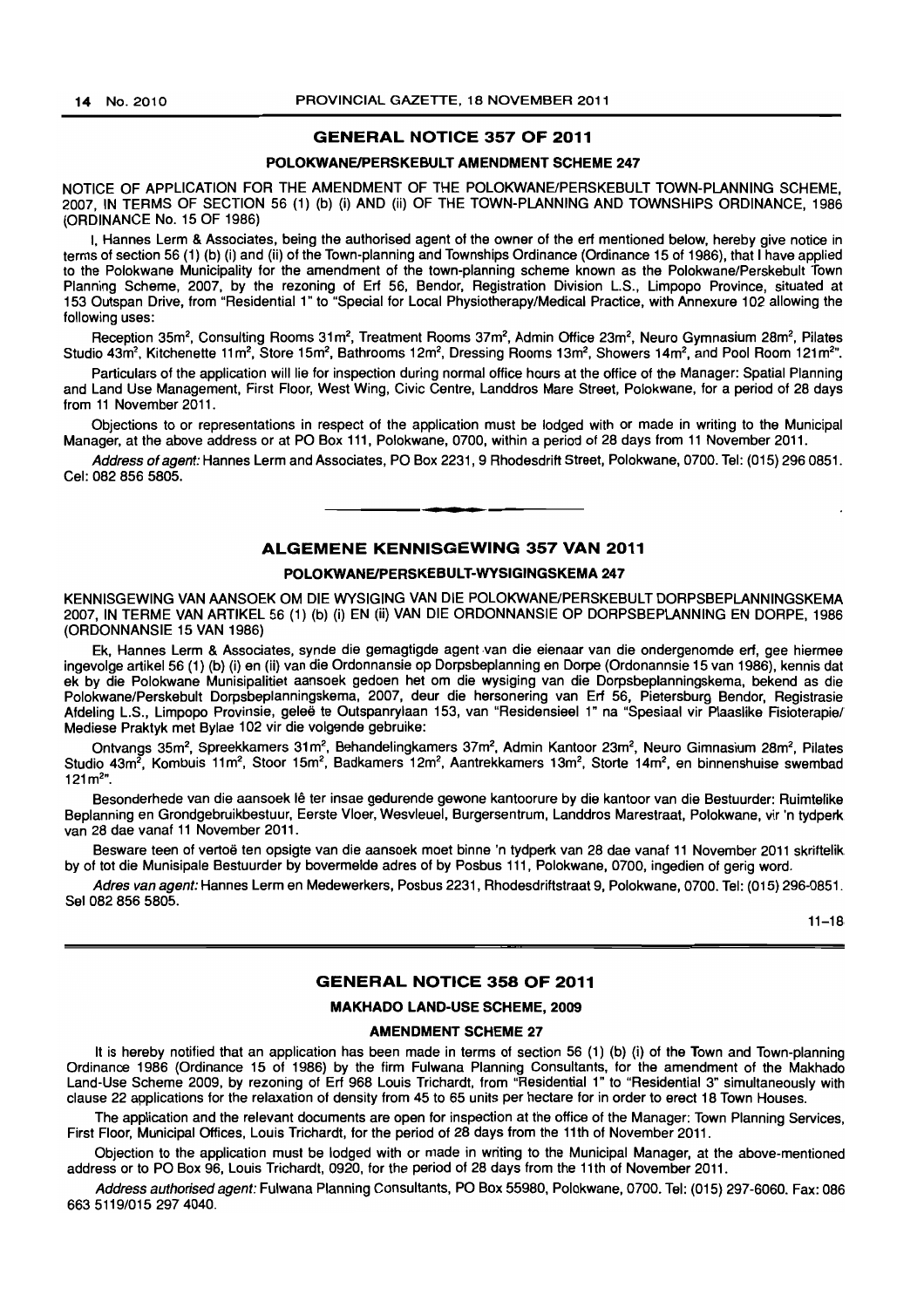#### ALGEMENE KENNISGEWING 358 VAN 2011

#### MAKHADO LAND-USE SCHEME, 2009

#### WYSIGINGSKEMA 27

Hiermee word bekendgemaak dat ingevolge die bepalings van artikel 56 (1) (b) (i) van die Dorpsbeplannings en Dorpe Ordonnansie 15 van 1986 aansoek gedoen is deur die firma Fulwana Planning Consultants, vir die wysiging van die Makhado Land-Use Scheme, 2009, deur die hersonering van Erf 968, Louistrichardt, van "Residensieel 1" na "Residensieel 3" en Klosure 22, toesteming van 65 u/Ha om 18 gewoonlike eenheiel tele.

Die aansoek en die betrokke dokumente lê ter insae in die kantoor van die Munisipale Kantore, die Bestuurde Stadsbeplanning. Eerste Vloer, Louis Trichardt, en die ondergetekende nie later nie as 28 dae vanaf 11 November 2011.

Besware teen die aansoek kan skriftelik by die Munisipal Bestuurder by bovermelde adres of Posbus 96, Louis Trichardt, 0920, ingedien en moet die kantoor nie later as 28 dae vanaf 11 November 2011.

Adres van die gemagtigde agent: Fulwana Planning Consultants, Posbus 55980, Polokwane, 0700. Tel: (015) 297-6060. Fax: 086 663 5119/015 297 4040.

 $11 - 18$ 

#### GENERAL NOTICE 359 OF 2011

#### NOTICE OF INTENTION TO ESTABLISH A TOWNSHIP

Proposed Town: Polokwane X 122 situated on the Portion 43 (a portion of Portion 38) of the farm Doornkraal 680. Registration Division LS, Limpopo Province, in the jurisdiction area of the Polokwane Municipality.

The Polokwane Municipality hereby give notice in terms of sections 69 (6) (a) and 96 of the Town-planning and Townships Ordinance (Ordinance 15 of 1986) that an application to establish the township, Polokwane X 122 referred to in the annexure hereto, has been received by it.

Particulars of the application will lie for inspection during normal office hours at the offices of the Manager Planning: (Spatial Planning and Land Use Management) Directorate Planning and Development (Spatial Planning and Land Use Management). First Roor, West Wing Civic Centre, Landdros Mare Street, Polokwane. for a period of 28 days from 11 November 2011.

Objections and or representations in respect to the application must be lodged with or made in writing and in duplicate to the underneath address or to the offices of the Manager Planning: (Spatial Planning and Land Use Management) Directorate Planning and Development (Spatial Planning and Land Use Management), First Floor. West Wing. Civic Centre, Landdros Mare Street; or Box 111, Polokwane, 0700, within a period of 28 days from 11 November 2011.

#### ANNEXURE

#### Name of township: Polokwane X 122.

Name of Applicant: Planning Concept Town & Regional Planners.

Number of erven in the proposed township: "Residential 1" 103 erven, "Residential 3" (64 units per ha): 1 erf erven; "Public Roads":

Description of land on which township is to be established: Portion 43 (a portion of Portion 38) of the farm Doornkraal 680, Registration Division LS. Limpopo Province.

Situation of proposed township: The development area is situated adiacent to Mahlasedi Park and New Pietersburg.

#### F. L. LAMOLA, Municipal Manager.

Civic Centre, Polokwane, 0700.

#### ALGEMENE KENNISGEWING 359 VAN 2011

. **-.** 

KENNISGEWING VAN VOORNEME OM DORP TE STIG

Voorgestelde Dorp: Polokwane X 122, gelee op Gedeelte 43 ('n gedeelte van Gedeelte 38) van die plaas Doornkraal 680 LS, limpopo Provinsie, in die regsgebied van Polokwane Munisipaliteit.

Die Polokwane Munisipaliteit, gee hiermee ingevolge artikel 69 (6) (a) en 96 van die Ordonnansie op Dorpsbeplanning en Dorpe (Ordonnansie 15 van 1986) kennis dat 'n aansoek om dorpstigting om Polokwane X 122 in die bylae hierby genoem. te stig deur hom ontvang is.

Besonderhede van die aansoek Iê ter insae gedurende gewone kantoorure by die kantoor van die Bestuurder: Beplanning (Ruimtelike Beplanning en Grondgebruike), Direktoraat Beplanning en Ontwikkeling (Ruimtelike Beplanning en Grondbeheer) Eerste Vloer Wesvleuel, Burgersentrum, Landdros Marestraat, Polokwane, vir 'n tydperk van 28 dae vanaf 11 November 2011.

Besware teen of vertoë ten opsigte van die aansoek moet binne 28 dae van 11 November 2011 skriftelik by of tot die Bestuurder: Beplanning (Ruimtelike Beplanning en Grondgebruike), Direktoraat Beplanning en Ontwikkeling (Ruimtelike Beplanning en Grondbeheer) by onderstaande adres of by Posbus 111, Polokwane, 0700, ingedien of gerig word.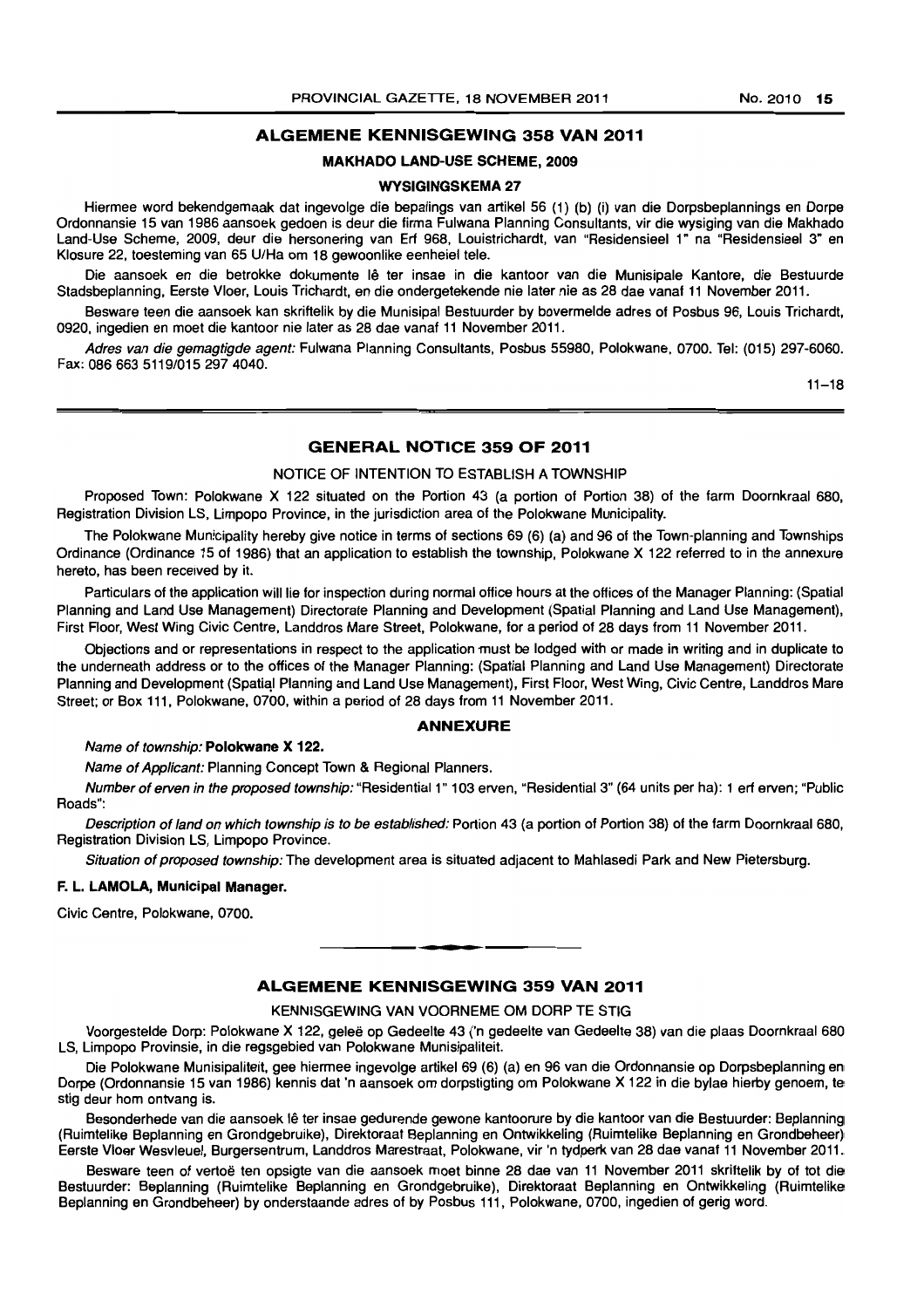#### BYLAE 1

#### Naam van dorp: Polokwane X 122.

Volle naam van aansoeker: Planning Concept Stads- en Streekbeplanners

Aantal erwe in voorgestelde dorp: "Residensieel 1", 103 erwe; Residensieel 3" (64 eenhede per ha): 1 ert; "Openbare Paaie":

Eiendom beskrywing van grond waarop dorp gestig staan te word: Gedeelte 43 ('n gedeelte van Gedeelte 38) van die plaas Doomkraal 680 LS.

Ligging van voorgestelde dorp: Die eiendom is geleë aangrensend aan Mahlesedi Park, aangrensend aan New Pietersburg.

#### F. L. LAMOLA, Munislpale Bestuurder.

Burgersentrum, Polokwane, 0700.

11-18

#### GENERAL NOTICE 360 OF 2011

SCHEDULE 11

(Regulation 21)

#### NOTICE OF APPLICATION FOR ESTABLISMENT OF TOWNSHIP

The Makhado Local Municipality hereby gives notice in terms of section 69 (6) (A) read together with section 96 (3) of the Town-planning and Townships Ordinance, 1986 (Ordinance 15 of 1986), that an application to establish the township referred to in the Annexure attached hereto, has been received by it.

Particulars of the application will lie for inspection during normal office hours at the office of the Director: Municipal Secretariat, 1st Floor, Civic Centre, Makhado (Louis Trichardt) (128 Krogh Street), for a period of 28 days from 11 November 2011.

Objections to or representations in respect of the application must be lodged with or made in writing to the Director: Municipal Secretariat, at the address, or at Private Bag X2596, Makhado, 0920, within a period of 28 days from 11 November **2011.**  $\qquad \qquad \frac{1}{2}$ 

#### ANNEXURE

#### Name of township: Makhado Fuel City.

Name of applicant: Stony River Properties 199 CC (Reg. 200608203223)—the application was compiled and submitted on behalf of the owner by Developlan Pietersburg Inc. Town and Regional Planners.

#### Erven in proposed township:

Special: 1 Erf (zoned "Special" for a filling station, Quick shop/convenience store (not exceeding 250 sq.m), a car wash facility and ablutions.

Agriculture: 1 Ert (zoned "Agriculture").

Description of land: Portion 42, Rondebosch 287-LS (Remainder), Registration Division LS, Limpopo Province.

Location of proposed Township: The site is located adjacent to the N1-Road approximately 1 km south of the township known as Louis Trichardt Extension 5, on the south-westem corner of the intersection of the Nl-Road and the R578-Road (also known as the Elim/Waterval/Ledig Road intersection). **. -**

#### ALGEMENE KENNISGEWING 360 VAN 2011

SKEDULE 11

(Regulasie 21)

#### KENNISGEWING VAN AANSOEK OM STIGTING VAN DORP

Die Makhado Plaaslike Munisipaliteit gee hiermee ingevolge artikel 69 (6) (A) saamgelees met artikel 96 (3) van die Ordonnansie op Dorpsbeplanning en Dorpa Ordonnansie, 1986 (Ordonnansie 15 van 1986), kennis dat 'n aansoek am die dorp in die Bylae hieronder, te stig, deur hom ontvang is.

Besonderhede van die aansoek lê ter insae gedurende kantoorure by die kantoor van die Direkteur: Munisipale Sekretariaat, lste Vloer, Burgersentrum, Makhado (Louis Trichardt) (Kroghstraat 128), vir 'n tydperk vanaf 11 November 2011.

Besware teen of vertoë ten opsigte van die aansoek moet binne 'n tydperk van 28 dae vanaf 11 November 2011, skriftelik by of tot die Direkteur: Munisipale Sekretariaat, by bovermelde adres of by Privaatsak X2596, Louis Trichardt, 0920, ingedien of gerig word.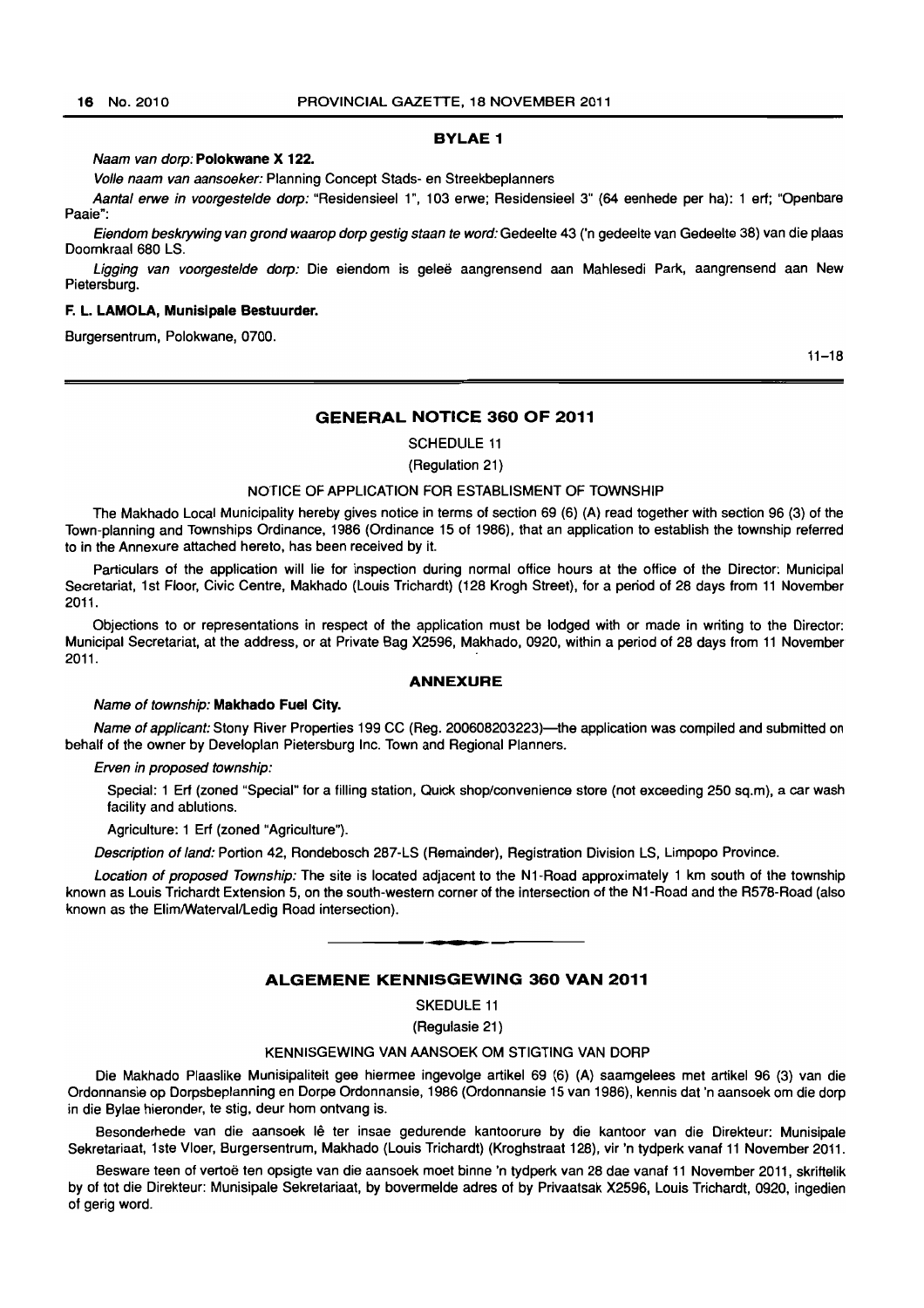#### **BYLAE**

#### Naam van dorp: **Mskhsdo Fuel** City.

Naam van aansoeker: Stony River Properties 199 CC (Reg. 200608203223)-voormelde aansoek is namens die eienaar opgestel en ingehandig deur Developlan Pietersburg Ing. Stads & Streeksbeplanners.

Erwe in die voorgestelde dorp:

Spesiaal--1 Erf (gesoneer "Spesiaal" vir 'n vulstasie, "Quick shop" geriefswinkel nie groter as 250 vk.m., 'n karwasfasiliteit en gepaardgaande ablusiegeriewe).

Landbou-1 Erf (gesoneer "Landbou").

Grondbeskrywing: Restant van Gedeelte 42 van die plaas Rondebosch 287, Registrasie Afdeling LS, Limpopo Provinsie.

Ligging van voorgestelde dorp: Die eiendom is geleë aangrensend aan die N1-Pad, ongeveer 1 km suid vanaf die dorpsgebied bekend as Louis Trichardt Uitbreiding 5, op die suidwestelike hoek van die kruising van die N1-Pad en die R578-Pad (ook bekend as die Ledig/Elim/Waterval-paaie kruising).

 $11 - 18$ 

#### **GENERAL NOTICE 361 OF 2011**

#### REMOVAL OF RESTRICTIONS ACT, 1967, FOR THE REMOVAL OF THE CONDITIONS ON PORTION 43 (A PORTION OF PORTION 38) OF THE FARM DOORNKRAAL 680 L.S.

It is hereby notified that application has been made in terms of section 3 (1) of the Removal of Restrictions Act. 1967. by' the firm Planning Concept Town & Regional Planners, for the removal of the underneath conditions of Portion 43 (a portion of Portion 38) of the farm Doornkraal 680 LS, as contained in Title Deed T79789/1999, to be utilised for township establishment purposes. Conditions as indicated in the application which include among others conditions: A 1-3 and B 1-4.

The relevant documentation are open for inspection at the offices of the Head of the Department of Corporate Governance Human Settlement and Traditional Affairs, Hensa Towers, cnr Landdros Mare and Rabe Streets, Polokwane, for a period of 28 days from 11 November 2011.

Objections to the removal of title deed conditions may be lodged in writing with the Head of the Department of Corporate Governance Human Settlement and Traditional Affairs. Private Bag X9485. Polokwane, 0700, and at P.O. Box 15001, Flora Park, Polokwane, 0699, within 28 days from 11 November 2011. Enquiries can be obtained from the applicant, Mr Van der Schyff. Tel: (015) 295-3649, or Fax: 086 620 2068. . **-.** 

#### **ALGEMENE KENNISGEWING 361 VAN 2011**

WET OP OPHEFFING VAN BEPERKINGS, 1967, VIR DIE OPHEFFING VAN DIE TITELVOORWAARDES GEDEELTE 43 ('N GEDEELTE VAN GEDEELTE 38) VAN DIE PLAAS DOORNKRAAL 680 LS.

Hiermee word kennis gegee dat ingevolge die bepalings van artikel3 (1) van die Wet op Opheffing van Beperkings, 1967, aansoek gedoen is deur Planning Concept Stads en Streekbeplanners. vir die opheffing van die titelvoorwaardes soos hieronder aangedui wat registreer is ten gunste van Gedeelte 43 ('n gedeelte van Gedeelte 38) van die plaas Doornkraal 680 LS, soos voorkom in litelakte T79789/1999, ten einde die eiendom te kan gebruik vir dorpstigting. Voorwaardes soos vermeld in die aansoek en wat insluit voorwaardes A 1-3 en B 1-4 soos vervat in die gemelde titelaktes.

Die dokumente lê ter insae by die kantoor van die Hoof van die Departement van Koorporatiewe Regering, Behuising & Tradisionele Sake, Hensa-gebou, hoek van Rabe- & Landdros Mareestraat, Polokwane, 0699, vanaf 11 November 2011.

Besware teen die opheffing van beperkende voorwaardes aansoek moet binne 28 dae vanaf 11 November 2011, skriftelik by die toepaslike Departement, Privaatsak X9485, Polokwane, en by die applikant by Posbus 15001, Flora Park, Polokwane, 0699, ingedien word.

 $11 - 18$ 

#### **GENERAL NOTICE 362 OF 2011**

REMOVAL OF RESTRICTIONS ACT, 1967, (ACT 84 OF 1967)

#### THE AMENDMENT, SUSPENSION OR REMOVAL OF THE CONDITIONS OF TITLE OF **ERF** 1202, **PIETERSBURG EXTENSION 04**

It is hereby notified that application has been made in terms of section 3 (1) of the Removal of Restrictions Act, 1967, by the firm Fulwana Planning Consultants for the amendment, suspension or removal of the conditions of title of Erf 1202, Pietersburg Extension 04 (condition B: 2, 9 and 11) for the purpose of erecting 17 Dwelling units (Residential 3).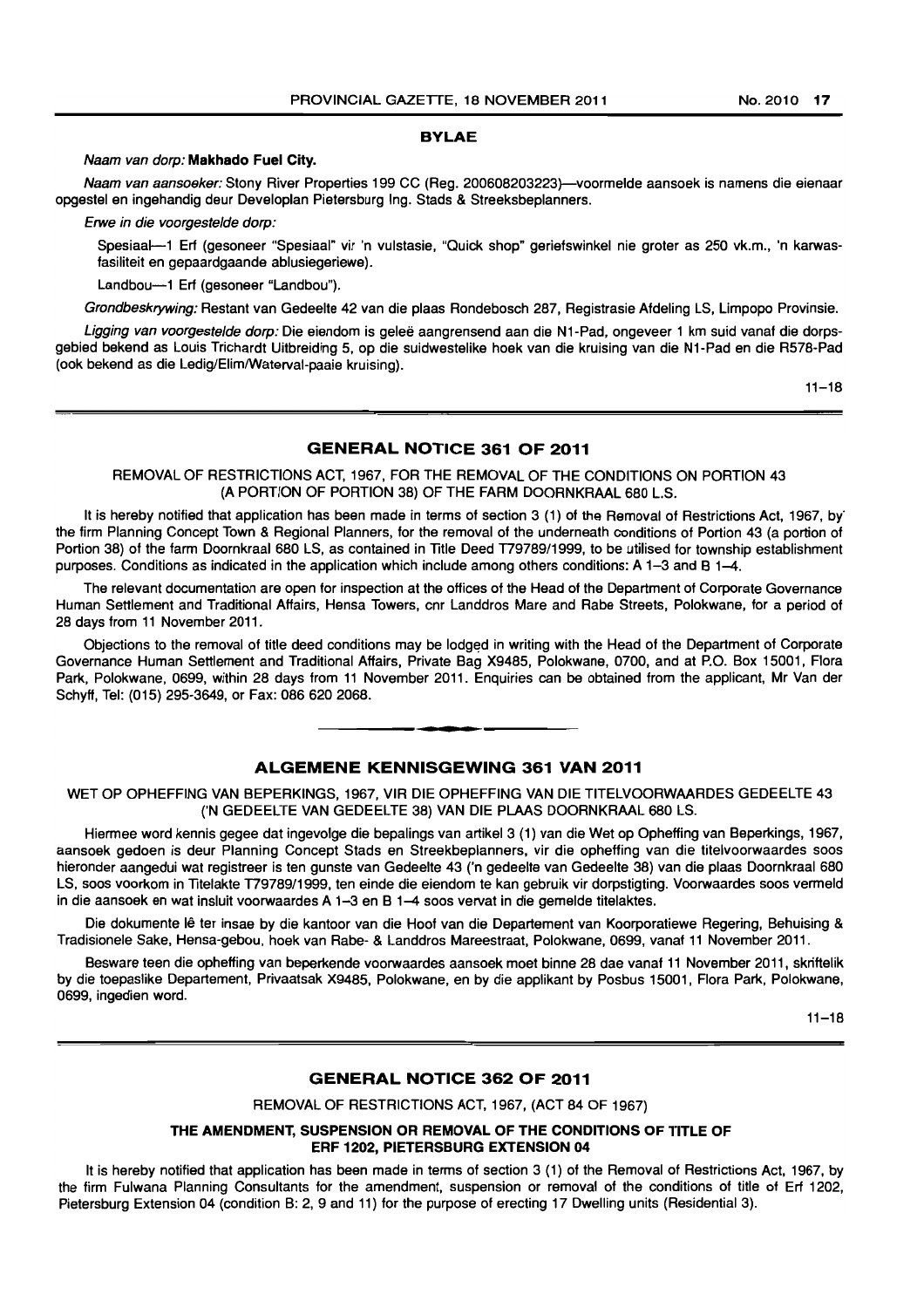The application and the relevant documents are open for inspection at the offices of the Director-General: Limpopo Province, Department of Cooperative Govemance, Human Settlements and Traditional Affairs, Landdros Mare Street, Polokwane. for 28 days from the 10th of November 2011.

Objections to the application must be lodged with or made in writing to the Director-General: Department of Cooperative Governance, Human Settlements and Traditional Affairs, Limpopo Province. at the above address or at Private Bag X9485, Polokwane, 0700. for a period of 28 days from the 10th of November 2011.

Address of authorised agent: Fulwana Planning Consultants, P.O. Box 55980, Polokwane, 0700. Tel: (015) 297-6060. Fax: 0866635119/(015) 297-4040.

#### ALGEMENE KENNISGEWING 362 VAN 2011

I **• •** 

WET OP OPHEFFING VAN BEPERKINGS, 1967 (WET 84 VAN 1967)

#### DIE WYSIGING, OPSKORTING OF OPHEFFING VAN DIE TITELVOORWAARDES VAN ERF 1202, PIETERSBURG UITBREIDING 04

Hiermee word bekendgemaak dat ingevolge die bepalings van artikel3 (1) van die Wet op Opheffing van Beperkings, 1967, aansoek gedoen is deur die firma Fulwana Planning Consultants, vir die wysiging, opskorting of opheffing van die titelvoorwaardes van Erf 1202, Pietersburg Uitbreiding 04 (condition B: 2, 9 en 11) ten einde dit moontlik te maak om die erwe vir hoër digtheid residensiële doeleindes om 17 gewoonlike eenhede te lê.

Die aansoek en die betrokke dokumente lê ter insae by die kantoor van die Direkteur-Generaal: Limpopo Provinsie, Plaaslike Regering en Behuising, Landros Marestraat, Polokwane, en die ondergetekende, vir 'n tydperk van 28 dae vanaf 10 November 2011.

Besware teen die aansoek kan skriftelik by die Direkteur-Generaal: Limpopo Provinsie, Plaaslike Regering en Behuising, by bovermelde adres of Privaatsak X9485, Polokwane, 0700, ingedien en moet die kantoor vir 'n tydperk van 28 dae vanaf 10 November 2011.

Adres van gemagtigde agent: Fulwana Planning Consultants, Posbus 55980, Polokwane, 0700. Tel: (015) 297-6060. Faks: 0866635119/(015) 297-4040.

 $11 - 18$ 

#### GENERAL NOTICE 365 OF 2011

#### POLOKWANEIPERSKEBULT AMENDMENT SCHEME 212

NOTICE OF APPLICATION FOR THE AMENDMENT OF THE POLOKWANE/PERSKEBULT TOWN-PLANNING SCHEME. 2007. IN TERMS OF SECTION 56 (1) (b) (i) OF THE TOWN-PLANNING AND TOWNSHIPS ORDINANCE, 1986 (ORDINANCE 15 OF 1986)

I, Itumeleng Mashishi, of P E Mahapa and Associates Town and Regional Planners. being the authorized agent of the owner(s) of the ert mentioned hereunder, hereby give notice in terms of section 56 (1) (b) (i) of the Town-planning and Townships Ordinance (Ordinance 15 of 1986), that I have applied to the Polokwane Municipality for the amendment of the town-planning scheme, known as the Polokwane/Perskebult Town-planning Scheme, 2007, by the rezoning to Portion 1 of Ert 1317, located at 1317 Stanza Bopape Street, of the township, Seshego Zone 8, Registration Division K.S., Limpopo Province, from "Public Open Space" to "Institution".

Particulars of the application will lie for inspection during normal office hours at the office of the Director: Spatial Planning and Land Use Management Business Unit, 1st Floor, West Wing, Civic Centre, cnr Landros Maré & Bodenstein Streets, Polokwane, for a period of 28 days from 11th November 2011.

Objections to or representations in respect to the applications must be lodged with or made out in writing to the Municipal Manager at the above address or at P.O. Box 111, Polokwane, 0700, within a period of 28 days from 11 th November 2011.

Address of agent: P.E. Mahapa and Associates, Town and Regional Planners, 68 De Klerk Street, Mokopane, 0600.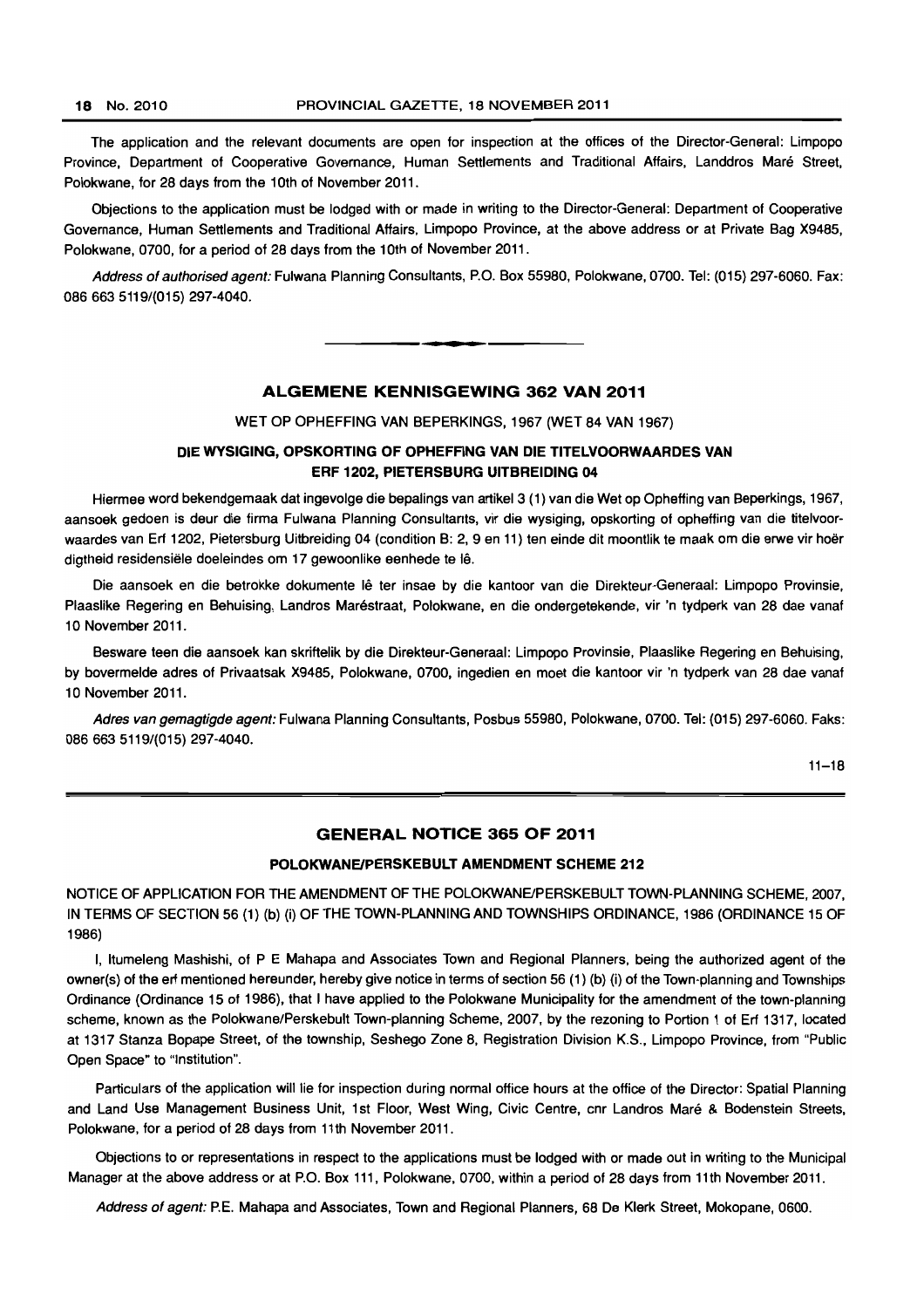#### **ALGEMENE KENNISGEWING 365 VAN 2011**

#### **POLOKWANEIPERSKEBULT-WYSIGINGSKEMA 212**

KENNISGEWING VAN AANSOEK OM WYSIGING VAN DIE POLOKWANE/PERSKEBULT-DORPSBEPLANNINGSKEMA, 2007, INGEVOLGE ARTIKEL 56 (1) (b) (i) VAN DIE ORDONNANSIE OP DORPSBEPLANNING EN DORPE (ORDONNANSIE 15 VAN 1986)

Ek, Itumeleng Mashishi, van P.E. Mahapa Stads- en Streeksbeplanners, synde die gemagtigde agent van die eienaar(s) van die ondergenoemde ert, gee hiermee ingevolge artikel 56 (1) (b) (i) van die Ordonnansie op Dorpsbeplanning en Dorpe (Ordonnansie 15 van 1986), kennis dat ons by die Polokwane Munisipaliteit aansoek gedoen het om die wysiging van die Polokwane/Perskebult-dorpsbeplanningskema, 2007, deur die hersonering van Gedeelte 1 van Ert 1317, geleë te Stanza Bopapestraat 1317, van die dorp Seshego, Registrasie Afdeling K.S., Limpopo, van "Public Open Space" tot "Institusioneel".

Besonderhede van die aansoek lê ter insae gedurende gewone kantoorure by die kantoor van die Bestuurder, Spatial Planning and Land Use Management Business Unit, 1st Floor, West Wing, Civic Centre, h/v Landros Maré- & Bodenstein Streets, Polokwane, vir 'n tydperk van 28 dae vanaf 11 November 2011.

Besware teen of vertoe ten opsigte van die aansoek moet binne 'n tydperk van 28 dae vanaf 11 November 2011, skriftelik by of tot die Munisipale Bestuurder by bovermelde adres of by Posbus 111, Polokwane, 0700, ingedien of gerig word.

Adres van agent: P.E. Mahapa en Ass. CC, Stads- en Streeksbeplanners, De Klerkstraat 78, Mokopane, 0600.

 $11 - 18$ 

#### **GENERAL NOTICE 367 OF 2011**

#### **POLOKWANEJPERSKEBULT AMENDMENT SCHEME 286**

NOTICE OF APPLICATION FOR THE AMENDMENT OF THE POLOKWANEJPERSKEBULT TOWN-PLANNING SCHEME, 2007, IN TERMS OF SECTION 56 (1) (b) (i) AND (ii) OF THE TOWN-PLANNING AND TOWNSHIPS ORDINANCE, 1986 (ORDINANCE 15 OF 1986)

I, Hannes Lerm & Associates, being the authorized agent of the owner of the ert mentioned below, hereby gives notice in terms of section 56 (1) (b) (i) and (ii) of the Town-planning and Townships Ordinance, 1986 (Ordinance 15 of 1986), that I have applied to the Polokwane Municipality for the amendment of the town-planning scheme known as the Polokwane/Perskebult Town-planning Scheme, 2007, by the rezoning of Portion 5 of Ert 112, Pietersburg Township, Registration Division LS, Limpopo Province, situated at 18 Landdros Maré Street, from "Business 4" to "Business 2".

Particulars of the application will lie for inspection during normal office hours at the office of the Manager: Spatial Planning and Land Use Management, First Floor, West Wing, Civic Centre, Landdros Mare Street, Polokwane, for the period of 28 days from 18 November 2011.

Objections to or representations in respect of the application must be lodged with or made in writing to the Municipal Manager, at the above address or at PO Box 111, Polokwane, 0700, within a period of 28 days from 18 November 2011.

Address of agent: Hannes Lerm and Associates, PO Box 2231, 9 Rhodesdrift Street, Polokwane, 0700. Tel: (015) 296-0851. Cell: 082 856 5805. . **-.** 

#### **ALGEMENE KENNISGEWING 367 VAN 2011**

#### **POLOKWANEIPERSKEBULT-WYSIGINGSKEMA 286**

KENNISGEWING VAN AANSOEK VIR DIE WYSIGING VAN DIE POLOKWANE/PERSKEBULT-DORPSBEPLANNINGSKEMA, 2007, INGEVOlGE ARTIKEL 56 (1) (b) (i) EN (ii) VAN DIE ORDONNANSIE OP DORPSBEPLANNING EN DORPE, 1986 (ORDONNANSIE 15 VAN 1986)

Ek, Hannes Lerm and Associates, synde die gemagtigde agent van die eienaar van die ondergenoemde ert, gee hiermee ingevolge artikel 56 (1) (b) (i) en (ii) van die Ordonnansie op Dorpsbeplanning en Dorpe, 1986 (Ordonnansie 15 van 1986), kennis dat ek by die Polokwane Munisipaliteit aansoek gedoen het om die wysiging van die dorpsbeplanningskema bekend as die Polokwane/Perskebult-dorpsbeplanningskema, 2007, deur die hersonering van Gedeelte 5 van Erf 112, Pietersburg Dorpsgebied, Registrasle Afdeling LS, Limpopo Provinsie, gelee te Landdros Marestraat 18, van "Besigheid 4" na "Besigheid 2".

Besonderhede van die aansoek lê ter insae gedurende gewone kantoorure by die kantoor van die Bestuurder: Ruimtelike Beplanning en Grondgebruiksbeheer, Eerste Vloer, Wesvleuel, Burgersentrum, Landdros Marestraat, Polokwane, vir 'n tydperk van 28 dae vanaf 18 November 2011.

Besware teen of vertoë ten opsigte van die aansoek moet binne 'n tydperk van 28 dae vanaf 18 November 2011, skriftelik by of tot die Munisipale Bestuurder by bovermelde adres of by Posbus 111, Polokwane, 0700, ingedien of gerig word.

Adres van agent: Hannes Lerm en Medewerkers, Posbus 2231, Rhodesdriftstraat 9, Polokwane, 0700, Tel: (015) 296-0851. Sel: 082 856 5805.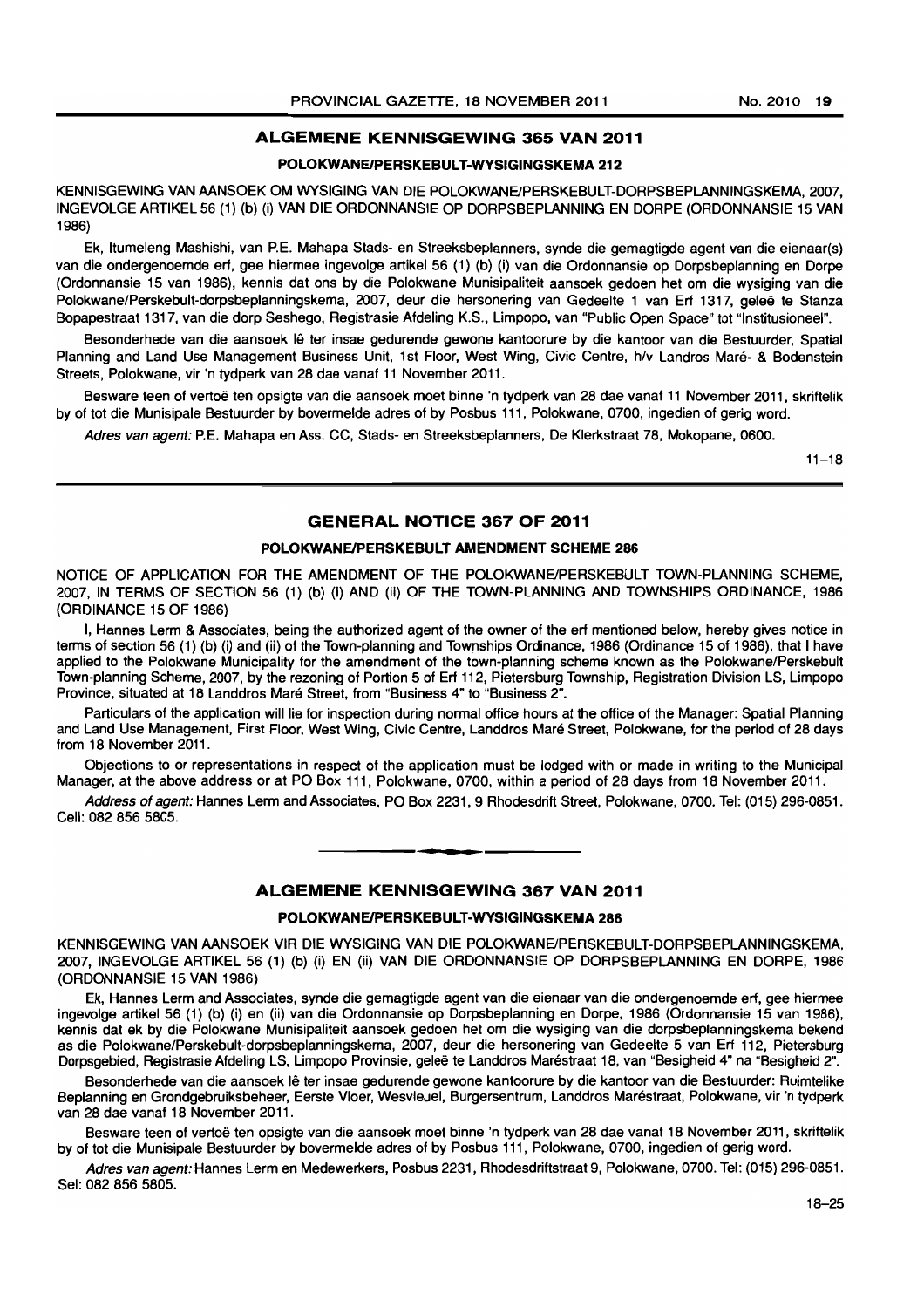#### **GENERAL NOTICE 368 OF 2011**

#### **MODIMOLLE LOCAL MUNICIPALITY AMENDMENT SCHEME 243**

#### NOTICE OF APPLICATION FOR THE AMENDMENT OF THE TOWN-PLANNING SCHEME, IN TERMS OF SECTION 56 (1) (b) (i) OF THE TOWN-PLANNING AND TOWNSHIPS ORDINANCE, 1986 (ORDINANCE 15 OF 1986)

I, Izel van Rooy from the firm Plan Wize Town and Regional Planners, being the authorized agent of the owner of Portion 17 (a portion of Portion 16) of the farm Wolvenfontein, 149 KR, Modimolle, hereby give notice in terms of section 56 (1) (b) (i) of the Town-planning and Townships Ordinance, 1986 (Ordinance 15 of 1986), that I have applied to the Modimolle Local Municipality for the amendment of the town-planning scheme known as the Modimolle Land Use Scheme, 2004, by the rezoning of Portion 17 (a portion of Portion 16) of the farm Wolvenfontein, 149 KR, ModimoJle, from "Agriculture" to "Special" with an annexure permitting a "Renewable Energy Generation Project" (Photovoltaic Solar Power Plant) and ancillary land uses, subject to specific conditions as stipulated in Annexure 241 to the amendment scheme.

Particulars of the application will lie for inspection during normal office hours at the office of the Modimolle Local Municipality, The Divisional Manager: Town-planning, Ground Floor, Modimolle Municipal Building, Harry Gwala Street, Modimolle, for the period of 28 days from 18 November 2011.

Objections to or representations in respect of the application must be lodged with or made in writing to the Municipal Manager, at the above address or at Private Bag X1008, Modimolle, 0510, within a period of 28 days from 18 November 2011.

Address of agent: Plan Wize Town and Regional Planners, PO Box 2445, Thabazimbi, 0380. Tel: (014) 772-1758/082 449 7626. Ref. No. T0309.

#### **ALGEMENE KENNISGEWING 368 VAN 2011**

• **- I** 

#### **MODIMOLLE PLAASLIKE MUNISIPALITEIT-WYSIGINGSKEMA 243**

KENNISGEWING VAN DIE AANSOEK VIR DIE WYSIGING VAN DIE DORPSBEPLANNINGSKEMA INGEVOLGE ARTIKEL 56 (1) (b) (i) VAN DIE ORDONNANSIE OP DORPSBEPLANNING EN DORPE, 1986 (ORDONNANSIE No.15 VAN 1986)

Ek, Izel van Rooy van die firma Plan Wize Stads- en Streekbeplanners, synde die gemagtigde agent van die eienaar van Gedeelle 17 ('n gedeelte van Gedeelte 16) van die plaas Wolventontein, 149 KR, gee hiermee ingevolge artikel 56 (1) (b) (I) van die Ordonnansie op Dorpsbeplanning en Darpe, 1986 (Ordonnansie 15 van 1986), kennis dat ek by die Modimolle Plaaslike Munisipaliteit aansoek gedoen het om die wysiging van die dorpsbeplanningskema bekend as die Modimolle Grondgebruiskema, 2004, deur die hersonering van Gedeelte 17 ('n gedeelte van Gedeelte 16) van die plaas Wolvenfontein, 149 KR, vanaf "Landbou" na "Spesiaal" met 'n bylaag vir die toelating van 'n "Hemubare Energie Projek" (Fotovoltasie Sonenergie-aanleg) en aanverwante grondgebruike, onderhewig aan spesifieke voorwaardes, soos uiteengesit in Bylaag 241 tot die wysigingskema.

Besonderhede van die aansoek lê ter insae gedurende gewone kantoorure by Modimolle Plaaslike Munisipaliteit, Die Divisie Bestuurder: Dorpsbeplanning, Grondvloer, Modimolle Munisipale Gebou, Harry Gwalastraat, Modimolle, vir 'n tydperk van 28 dae vanaf 18 November 2011.

Besware teen of vertoë ten opsigte van die aansoek moet binne 'n tydperk van 28 dae vanaf 18 November 2011, skriftelik by of tot die Munisipale Bestuurder by bovermelde adres of by Privaatsak X1008, Modimolle, 0510, ingedien of gerig word.

Adres van agent: Plan Wize Stads- en Streekbeplanners, Posbus 2445, Thabazimbi, 0380. Tel: (014) 772-1758/ 082 449 7626. Verw. No. T0309.

18-25

#### **GENERAL NOTICE 369 OF 2011**

#### **MODIMOLLE LOCAL MUNICIPALITY**

#### **AMENDMENT SCHEME 245**

I, Maema Nkokone Hendrick, being the owner/authorized agent of the owner of Erf/erven/potion(s) 2417 Ext 2, hereby give notice in terms of section 56 (1) (b) (i) of the Town-planning and Townships Ordinance, 1986 (Ordinance 15 of 1986), that I have applied to the Modimolle Local Municipality, for the amendment of the town-planning scheme in operation known as Modimolle Land Use Scheme, 2004, by the rezoning of the property(ies) described above, situate at Mabatlane from Residential 1 to Business.

Particulars of the application will lie for inspection during normal office hours at the office of The Divisional: Town-planning, Ground Floor, Modimolle Municipal Building, Field Street, Modimolle, for a period of 28 days from 18 November 2011 (the date of first publication of this notice).

Objections to or representations in respect of the application must be lodged with or made in writing to the Divisional Manager: Town-planning at the above address or at Private Bag X1008, Modimolle, 0510, within a period of 28 days from 18 November 2011 (the date of first publication of this notice).

Address of owner/authorized agent: 2417 Ext 2, Mabatlane. Tel No. 082 268 4467.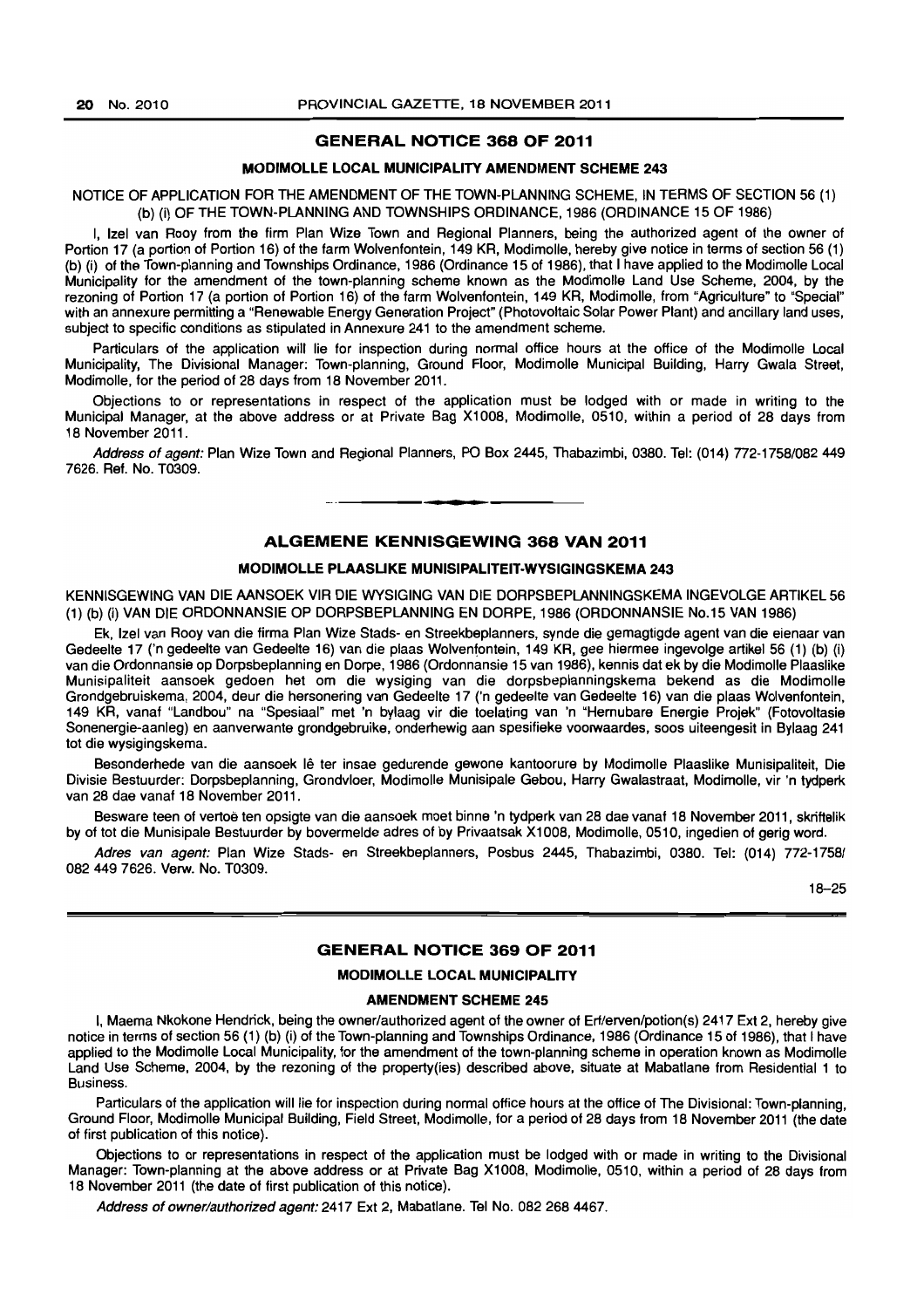#### **ALGEMENE KENNISGEWING 369 VAN 2011**

#### **MODIMOLLE PLAASLIKE MUNISIPALITEIT**

#### **WYSIGINGSKEMA 245**

Ek, Maema Nkokone Hendrik, synde die eienaar/gemagtigde agent van die eienaar van erf/erwe/gedeelte(s) 2417 Ext 2, Mabatlane, gee hiermee ingevolge artikel56 (1) (b) (i) van die Ordonnansie op Dorpsbeplanning en Dorpe, 1986 (Ordonnansie 15 van 1986), kennis dat ek by die Modimolle Plaaslike Munisipaliteit aansoek gedoen het om die wysiging van die dorpsbeplanningskema in werking bekend as Modimolle Grondgebruikskema, 2004, deur die hersonering van die eiendom(me) hierbo beskryf, geleë te Mabatlane van Residential 1 tot Business.

Besonderhede van die aansoek lê ter insae gedurende gewone kantoorure by die kantoor van die Divisie Bestuurder: Dorpsbeplanning, Grond Vloer, Modimolle Munisipaliteit Gebou, Fieldstraat, Modimolle, vir 'n tydperk van 28 dae vanaf 18 November 2011 (die datum van die eerste publikasie van hierdie kennisgewing).

Besware teen of vertoe ten opsigte van die aansoek moet binne 'n tydperk van 28 dae vanaf 17 November 2011 (die datum van die eerste publikasie van hierdie kennisgewing), skriftelik by of tot die Divisie Bestuurder: Dorpsbeplanning by bovermelde adres of by Privaatsak X1008, Modimolle, 0510, ingedien of gerig word.

Adres van eienaar/gemagtigde agent: 2417 Ext 2, Mabatlane. Tel No. 082 268 4467.

18-25

#### **GENERAL NOTICE 370 OF 2011 MAKHADO AMENDMENT SCHEME 21**

I, Theo Kotze, give notice that I have applied to Makhado Local Municipality [in terms of section 56 (1) (b) (i) of the Town Planning Townships Ordinance 1986], for the amendment of the Makhado Land use scheme 2009 by the rezoning of Erven 51 & 52 Louis Trichardt (137 & 139 Kruger Street), from "Residential 1" to "Residential 3". Residential units will be built on these erven. Application is also made in terms of section 92 (1) (b) of Ordinance 15 of 1986 for the consolidation of the mentioned erven.

Particulars of the rezoning application and the fore mentioned application in terms of Ordinance 20 of 1986, will lie tor inspection during normal office hours at the office of the Director. Municipal Secretariat, 1 st Floor, Civic Centre, Makhado (Louis Trichardt) (128 Krogh Street), for a period of 28 days from 18 November 2011.

Objections to or representations in respect of the applications must be lodged with or made in writing to the Director, Municipal secretariat at the above address or at Private Bag x2596, Makhado, 0920, within a period of 28 days from 18 November 2011.

#### **MESSINA AMENDMENT SCHEME 191**

I, also give notice that I have applied to Musina Municipality [in terms of section 56 (1) (b) (i) of the Town-planning and Townships Ordinance 1986]. for the amendment of the town-planning scheme known as the Messina Town-planning Scheme, 1983, by the rezoning of Erf 596 Messina Extension 1 (situated at 17 Turner Avenue) from "Residential 1" to "Institutional". The purpose with the application is to use the property for the purpose of a church.

Particulars of the above application will lie for inspection during normal office hours at the office of the Municipal Manager, Civic Centre, Murphy Street, for a period of 28 days from 18 November 2011.

Objections to or representations in respect of the application must be lodged with or made in writing to the Municipal Manager at the above address or at Private Bag X611, Musina, 0090, within a period of 28 days from 18 November 2011.

Address of agent: Developlan. P.O. Box 1883, Polokwane, 0700. Physical address: 15 Marchall Street,Polokwane. Fax: 0862183267.

**. -**

Date of first publication: 18 November 2011.

#### **ALGEMENE KENNINGSGEWING 370 VAN 2011**

#### **MAKHADO WYSIGINGSKEMA 21**

Ek, Theo Kotze, gee ingevolge artikel 56 (1) (b) (i) van die Ordonnansie op Dorpsbeplanning en Dorpa (Ordonnansie 15 van 1986), kennis dat ek aansoek dat ek aansoek gedoen het by die Makhado Munisipaliteit vir die wysiging van die dorps-beplanningkskema bekend as die Makhado Grongebruikskema, 2009, deur die hersonering van Erwe 51 & 52 Louis Trichardt (gelee te Krugerstraat 137 & 139), vanaf "ResidensieeI1" na "Residensieel 3". Die doel met die aansoek is omdie persele te benut vir wooneenhede. Aansoek word ook gedoen in terme van artikel 92 (1) (b) van die Ordonnansie 15 van 1986 vir konsolidasie van voormelde erwe.

Besonderhede van voormelde aansoeke (naamlik vir voormelde hersoneringsaansoek en aansoek in terme van Ordonnansie 20 van 1986), Ie ter insae gedurende gewone kantoorure by die kantoor van die Direkteur, Munisipale sekretariaat, 1 ste Vloer, Burgersentrum, Makhado (Louis Traichardt) (Kroghstraat 128), vir 'n tydperk van 28 dae vanaf 18 November.

Besware teen of vertoë ten opsigte van die aansoek moet binne 'n tydperk van 28 dae vanaf 18 November 2011 skriftelik by of tot die Direkteur, Munisipale sekretariat, by bovermelde adres of by Privaatsak X2596, Louis Trichardt, 0920, ingedien of gerig word.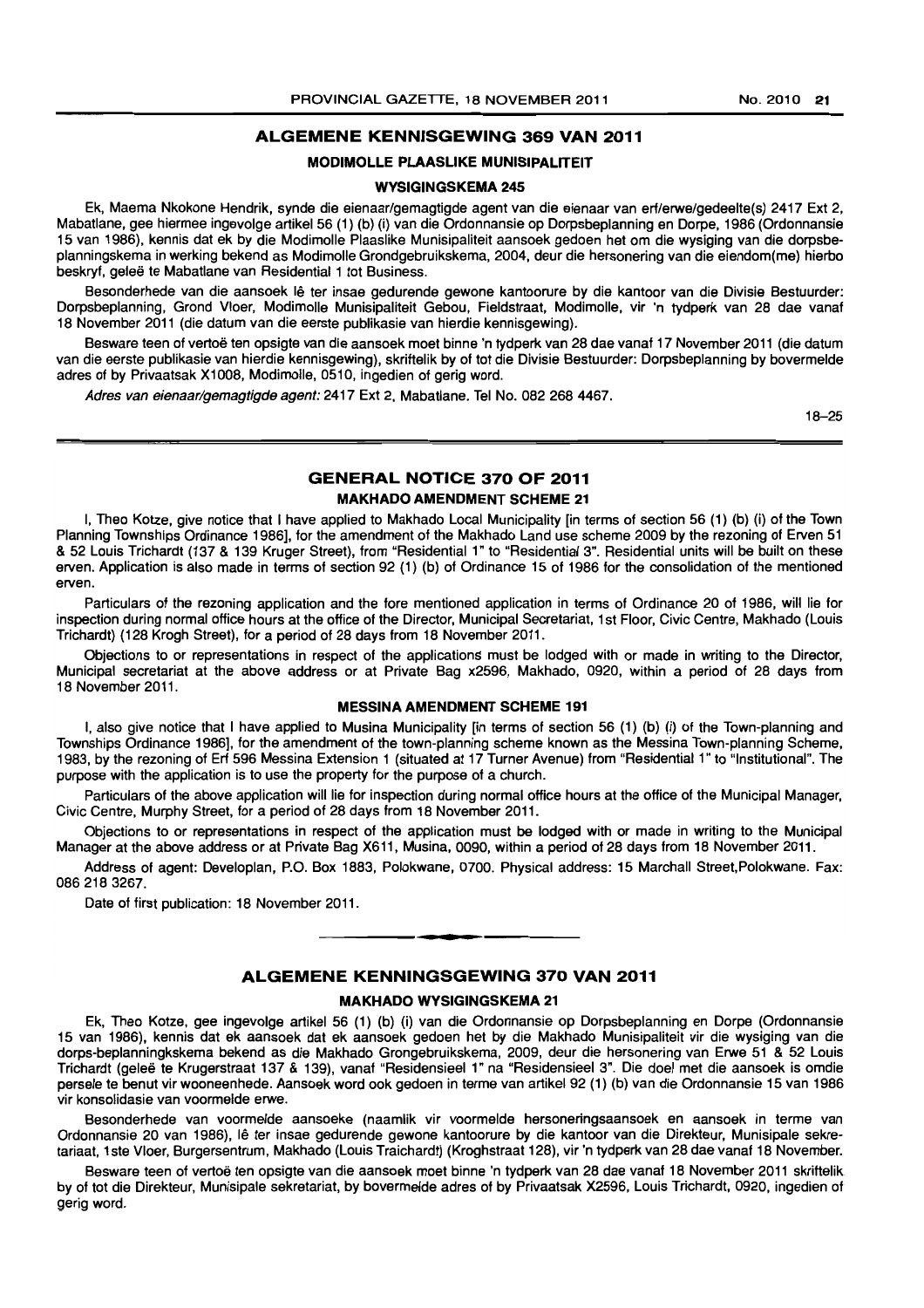#### 22 No. 2010 PROVINCIAL GAZETTE, 18 NOVEMBER 2011

#### **MESSINA WYSIGINGSKEMA 191**

Ek gee ook kennis dat ek aansoek gedoen het by die Musina Municipaliteit [ingevolge artikel 56 (1) (b) (i) van die Ordonnansie op Dorpsbeplanning en Dorpe, 1986], vir die wysiging van die dorpsbeplanningskema bekend as die Messina Dorpsbeplanningskema, 1983, deur die hersonering van Erf 596, Messina Uitbreiding 1 (geleë te Turnerlaan 17, Messina) vanaf "Residensieel 1" na "Inrigting". Die doel met die aansoek is om die perseel vir besigheidsdoeleindes van 'n kerk te benut.

Besonderhede van voorvermelde aansoeke lê ter insae gedurende gewone kantoorure by die kantoor van die Munisipale Bestuurder, Burgersentrum, Muprhystraat, Musina, vir 'n tydperk van 28 dae vanaf 18 November 2011.

Besware teen of vertoe ten opsigte van die aansoeke moet binne 'n tydperk van 28 dae vanaf 18 November 2011 skriftelik by of tot die Munisipale Bestuurder by bovermelde adres of by Privaatsak X611, Musina, 0090, ingedien of gerig word.

Adres van agent: Developlan, Posbus 1883, Polokwane, 0700. Fisiese adres: Marshallstraat 115, Polokwane. Faks: 086 2183267.

Datum van eerste publikasie: 18 November 2011.

18-25

#### **GENERAL NOTICE 371 OF 2011**

#### NOTICE OF APPLICATION FOR ESTABLISHMENT OF TOWNSHIP

The Modimolle Local Municipality hereby gives notice in terms of section 108 (1) (a) of the Town-planning and Township Ordinance 1986 (Ordinance 15 of 1986), that it intends establishing a township as referred to in the annexure hereto.

Particulars of the application are open to inspection during normal office hours at the office of: Manager: Town-planning, OR Tambo Building, Harry Gwala Street, Modimolle, for a period of 28 days from 18 November 2011.

Objections to or representations in respect of the application must be lodged with or made in writing in duplicate to the Manager: Town-planning at the above address or posted to Private Bag X1008, Modimolle, 0510, within a period of 28 days from 18 November 2011.

#### **ANNEXURE**

#### Name of township: **Leseding Extension 6.**

Number of erven in the township: 272-Residential 1: 267 Erven; Institutional: 1 Erf; Educational: 1 Erf; Cemetery: 1 Erf and Public Open Space: 1 Erf.

Description of property upon which the township will be established: A portion of the Remainder of Portion 2 of the farm Vaalwater 137-KR, Limpopo.

Locality of proposed township: GPS Waypoint S24 17.229 E28 07.893 located in the north-eastern corner of the existing Vaalwater Town.

#### **ALGEMENE KENNISGEWING 371 VAN 2011**

**• •** 

#### KENNISGEWING VAN AANSOEK OM STIGTING VAN DORP

Die Modimolle Plaaslike Munisipaliteit gee hiermee ingevolge artikel 108 (1) (a) van die Ordonnansie op Dorpsbeplanning en Dorpe, 1986 (Ordonnansie 15 van 1986), kennis dat hy van voormemens is om 'n dorp soos in die bylae hierby genoem, testig.

Besonderhede van die aansoek Ie ter insae gedurende gewone kantoorure by die kantoor van die Bestuurder: Stadsbeplanning, OR Tambo Gebou, Harry Gwalastraat, Modimolle, vir 'n tydperk van 28 dae vanaf 18 November 2011.

Besware teen of vertoë ten opsigte van die aansoek moet binne 'n tydperk van 28 dae vanaf 18 November 2011, skriftelik en in tweevoud by die Bestuurder: Stadsbeplanning by bovermelde adres of by Privaatsak X1008, Modimolle. 0510. ingedien of gerig.

#### **BYLAE**

Naam van dorp: **Leseding Uitbreidlng** 6.

Aantalerwe in dorp: 272-Residensieel 1: 267 Erwe, Inrigting: 1 Erf; Opvoedkundig: 1 Erf; Bergraafplaas: 1 Erf; Publieke Oop Ruimte: 1 Erf.

Beskrywing van eiendom waarop dorpgestiggaan word: 'n Gedeelte van die Restant van Gedeelte 2 van Plaas Vaalwater 137-KR Limpopo.

Ligging van voorgesteldedorp: GPS Verwysingspunt S24 17.229 E28 07.893, geleë in die noordoostelikhoek van die bestaande Vaalwater dorp.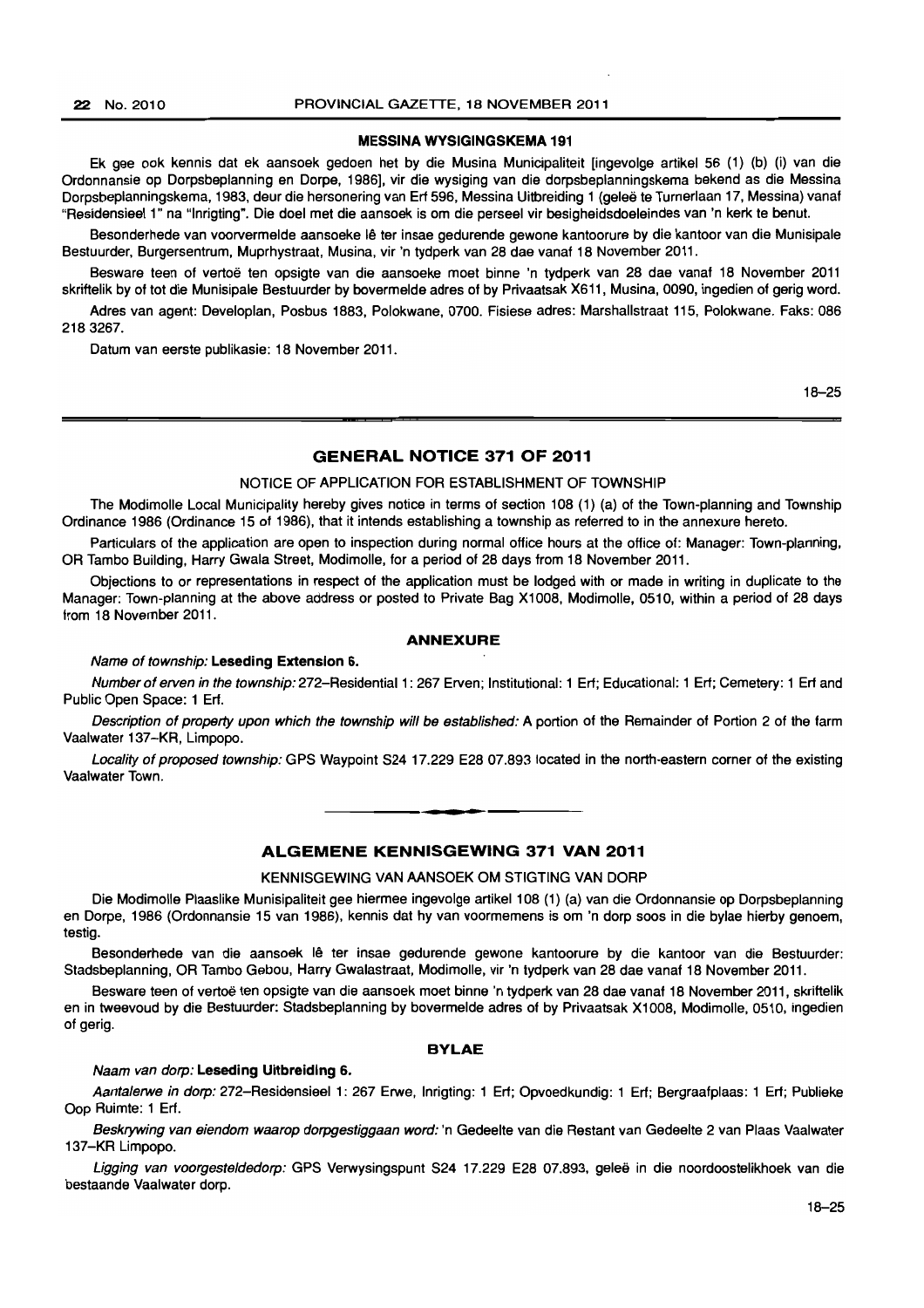#### GENERAL NOTICE 372 OF 2011

REMOVAL OF RESTRICTIONS ACT, 1967

THE REMOVAL OF THE CONDITIONS IN THE DEED OF GRANT *TG53459/2002* LB OF ERF 209, ZONE A MANKWENG AND THE SIMULTANEOUS APPLICATION IN TERMS OF THE PROVISION OF REGULATION R293 OF 1962 (ADMINISTRATION OF TOWNSHIP REGULATION)

It is hereby notified that application has been made in terms of section 3 (1) of the Removal of Restrictions Act, 1967, by the firm Rian Beukes Town & Regional Planners and Property Consultants for: (1) The removal of conditions 1 in Deed of Grant TG 53459/2002LB of Erf 209, Mankweng Zone A to be used for the development of a residential building/flats and simultaneous in terms of the provisions of Regulations R293 of 1962 for the change of land use of the above-mentioned property, from single residential use to high density residential use to permit flat/residential building on the property.

Particulars of the application will lie for inspection during normal office hours at the office of the Department of Local Government and Housing, c/o Landdros Mare & Rabe Streets, Polokwane. until 9 December 2011.

Objections to or representation in respect of the application must be lodged with or made to the Head 01 Department, Local Government and Housing. Private Bag X 9485, Polokwane, 0700, or at the above address on or before 9 December 2011.

Address of applicant: Rian Beukes Town & Regional Planners and Property Consultants, PO Box 12417, Bendor, 0699. (015) 291-4821. Fax: 086 6021851.

Date of first notice: 18 November 2011.

#### GENERAL NOTICE 372 OF 2011

-**-.** 

#### GO TLoSWA WA GA MOLAWANA WA DIKGANErSO WA 1967, GO TLoSWA GA MAPHEKO LENGWALONG LA MADU-LO (DEED OF GRANT) TG5345912002LB VA SETENENG SA 209 ZONE A MANKWENG GA MMOGO LE KGOPELO GO VA KA MOLAWNA WA R293 WA 1962

#### MOLAWANA WA GO BuSWA GA MAKHEISENE

Le lemoswa mo gore kgopelo go ya ka lefapha la (3) (1) la go tloswa ga molawana wa dikganetso wa 1967 e dirilwe ke ba kgwebo ya Rian Beukes Town Planners and Property Consultants gore:

Go tloswe mapheko lengwalong la madulo (Deed of Grant) la TG53459/2002LB Lebaleng la (Erf) 209 Mankweng Zone A, gomme Ie somiswe go aga meago ya batho ya go dula Ie madulo ago hiriswa, ebile go ya ka molawana wa R293 wa 1962 lebala leo le fetolwe, le seke la hlwa ele la lapa le tee efela le be sa madulo a mašabašaba.

Bao ba nyakago go iponela ka a bona mahlo yona kgopelo ye ba tla ehwetša dikantorong tša Kgoro ya Pušo Selegae le Mengwako (Department of Local Government and Housing), c/o Landdros Mare (and) Ie Rabe Street, Polokwane go fihla ka letšatšikgwedi la di 9 December 2011.

Bao ba nyakago go ganetša kgopelo ye ba ka ikopanya le Hlogo ya Kgoro ya PušoSelegae le Mengwako (Head of Department of Local Government and Housing), Private Bag X 9485, Polokwane, 0700. goba lepokising la poso leo Ie bontšhitšwego ka godimo pele ga letšatšikgwedi 9 December 2011.

Bakgopedi ba: Rian Beukes Town & Regional Planners and Property Consultants ba hwetšagala mafelong a: PO Box 12417, Bendor, 0699. Nomoro ya mogala: (015) 291 4821. Fax: 086 602 1851. Tsebišo ya mathoma e dirilwe 18 November 2011.

18-25

#### GENERAL NOTICE 373 OF 2011

#### REMOVAL OF RESTRICTIONS ACT, 1967

APPLICATION FOR: THE REMOVAL OF THE CONDITIONS OF TITLE OF ERF 1737, PHALABORWA EXT 4, AND

#### THE AMENDMENT OF THE PHALABORWA LAND USE MANAGEMENT SCHEME, 2009

It is hereby notified that application has been made in terms of section 3 (1) of the Removal of Restrictions Act, 1967, by the firm Jacques du Toit & Associates for:

(1) the removal of the condition of the title of Erf 1737, Phalaborwa Ext 4, situated at 76 Grosvenor Street, which prohibits the use of the land for any other purpose than that of a single residential dwelling, and

(2) the amendment of the Phalaborwa Land Use Management Scheme, 2009, to amend the existing zoning of Erf 1737, Phalaborwa Ext 4 from "Residential 1" to "Business 4".

This application will be known as Phalaborwa LUMS Amendment Scheme 7 with reference number LH 12/1/4/3/2/2/2/19. The application and the relevant documents are open for inspection at the office of the Deputy Director-General, Limpopo Province, Dept Local Government and Housing, Hensa Building, c/o Schoeman and Rabe Street, Polokwane, and the office of the Municipal Manager, Civic Centre, Phalaborwa until 19 December 2011.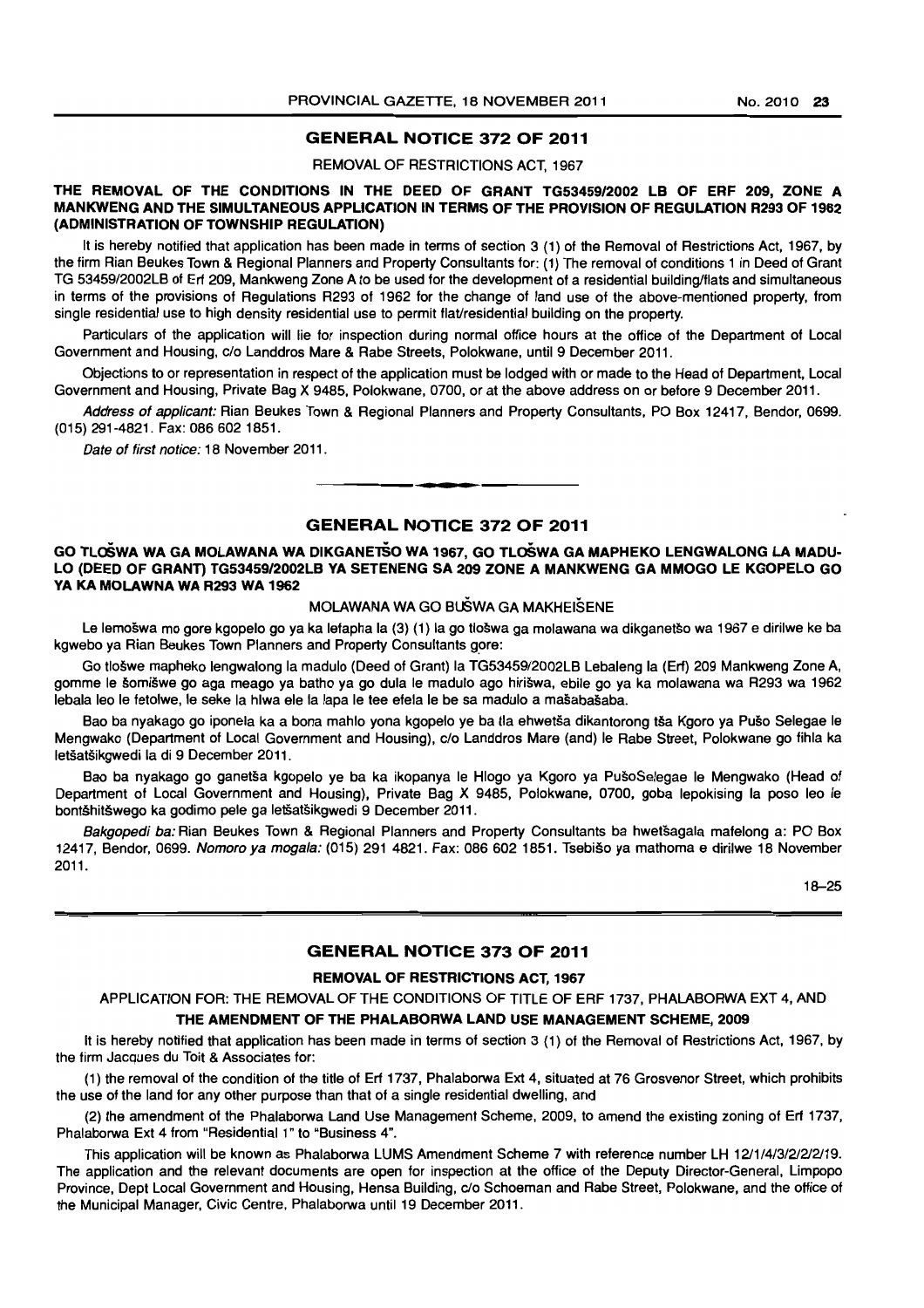Objections to the application may be lodged in writing with the Deputy Director-General, Limpopo Province, Local Government and Housing, at the above address or Private Bag X9485, Polokwane, 0700, on or before 19 December 2011 and shall reach this office not later than 14:00 on the said date.

Reference No: LH 1211/4/3/21212119

Placement dates: 18 & 25 November 2011.

#### ALGEMENE KENNISGEWING 373 VAN 2011

**I •** 

#### WET OP OPHEFFING VAN BEPERKINGS, 1967

AANSOEK OM: OPHEFFING VAN DIE TITELVOORWAARDES VAN ERF 1737, PHALABORWA UITBREIDING 4 EN

#### DIE WYSIGING VAN DIE PHALABORWA LUMS 2009

Hiermee word bekend gemaak dat ingevolge die bepaling van artikel 3 (1) van die Wet op Opheffing van Beperkings, 1967 aansoek gedoen is deur die firma Jacques du Toit & Medewerkers vir:

(1) die verwydering van beperkende titelvoorwaardes van Erf 1737, Phalaborwa Uirbreiding 4, gelee te Grosvenorstraat 76, wat die gebruik van die grond voorbehou vir die oprigting van 'n enkelwoonhuis alleenlik; en

(2) die wysiging van die Phalaborwa Grondgebruikskema, 2009 deur die hersonering van Erf 1737, Phalaborwa Uitbreiding 4, van "Residensieel 1" na "Besigheid 4".

Die aansoek sal bekend staan as Phalaborwa LUMS Wysigingskema 7 met verwysingsnommer LH 12/1/4/3/2/2/2/19. Die aansoek en die betrokke dokumente lê ter insae in die kantoor van die Adjunk Direkteur-Generaal, Limpopo Provinsie: Plaaslike Regering en Behuising, of Hensa-Gebou, hlv Schoeman- en Rabestraat, Polokwane en in die kantoor van die Munisipale Bestuurder, Burgersentrum, Phalaborwa tot 19 Desember 2011.

Besware teen die aansoek kan voor of op 19 Desember 2011, skriftelik by die Adjunk Direkteur-Generaal, Limpopo Provinsie Plaaslike Regering en Behuising by bovermelde adres, Privaatsak X9485, Polokwane, 0700, ingedien word en moet die kantoor nie later as 14:00 op genoemde datum bereik nie.

Verwysigingsnommer: LH 1211/4/3121212119.

Plasing datums: 18 & 25 November 2011.

#### GENERAL NOTICE 374 OF 2011

#### LEPHALALE AMENDMENT SCHEME 313

NOTICE OF APPLICATION FOR AMENDMENT OF THE TOWN-PLANNING SCHEME IN TERMS OF SECTION 56 (1) (b) (i) OF THE TOWN-PLANNING AND TOWNSHIPS ORDINANCE, 1986 (ORDINANCE 15 OF 1986)

I, Dries de Ridder being the authorised agent of the owner of the Remainder of Erf 1627, Ellisras Extension 16 Township, Registration Division LQ, Province of Limpopo, hereby gives notice in terms of section 56 (1) (b) (i), of the Town-planning and Townships Ordinance, 1986, that I have applied to the Lephalale Municipality for the amendment of the town-planning scheme known as the Lephalale Town-planning Scheme, 2005, as approved on 30 November 2005, by virtue of Council Resolution A29/2005(11), by the rezoning of a part of the property measuring 381  $m<sup>2</sup>$  described above which forms part of the golfcourse in Onverwacht from "Private Open Space" to "Residential 1", Height zone 0, and the subdivision thereof.

Particulars of the appliation will lie for inspection during normal office hours at the office of the Manager Corporate Services, Room D105, Municipal Offices, Lephalale Municipality, Lephalale, for a period of 28 days from 18 November 2011. Objections to or representations in respect of the application must be lodged with or made in writing to the Manager Corporate Services at the above address or at Private Bag X136, Lephalale, 0555, within a period of 28 days from 18 November 2011.

Address of authorised agent: Dries de Ridder Town and Regional Planner, P.O. Box 5635, Onverwacht, 0557. Physical address: 5 Herman Street, Ellisras. Tel. 082 578 8501 or (014) 763-4184 . . **- .** 

#### ALGEMENE KENNISGEWING 374 VAN 2011

#### LEPHALALE-WYSIGINGSKEMA 313

KENNISGEWING VAN AANSOEK VIR WYSIGING VAN DORPSBEPLANNINGSKEMA INGEVOLGE ARTIKEL 56 (1) (b) (i) VAN DIE ORDONNANSIE OP DORPSBEPLANNING EN DORPE, 1986 (ORDONNANSIE 15 VAN 1986)

Ek, Dries de Ridder synde die gemagtigde agent van die eienaar van die Restant van Erf 1627, Ellisras Uitbveeiding 16 dorpsgebied, Registrasieafdeling LQ, Limpopo Provinsie, gee hiermee ingevolge artikel 56 (1) (b) (i) van die Ordonnansie op Dorpsbeplanning en Dorpe, 1986, kennis dat ek aansoek gedoen het by die Lephalale Munisipaliteit vir die wysiging van die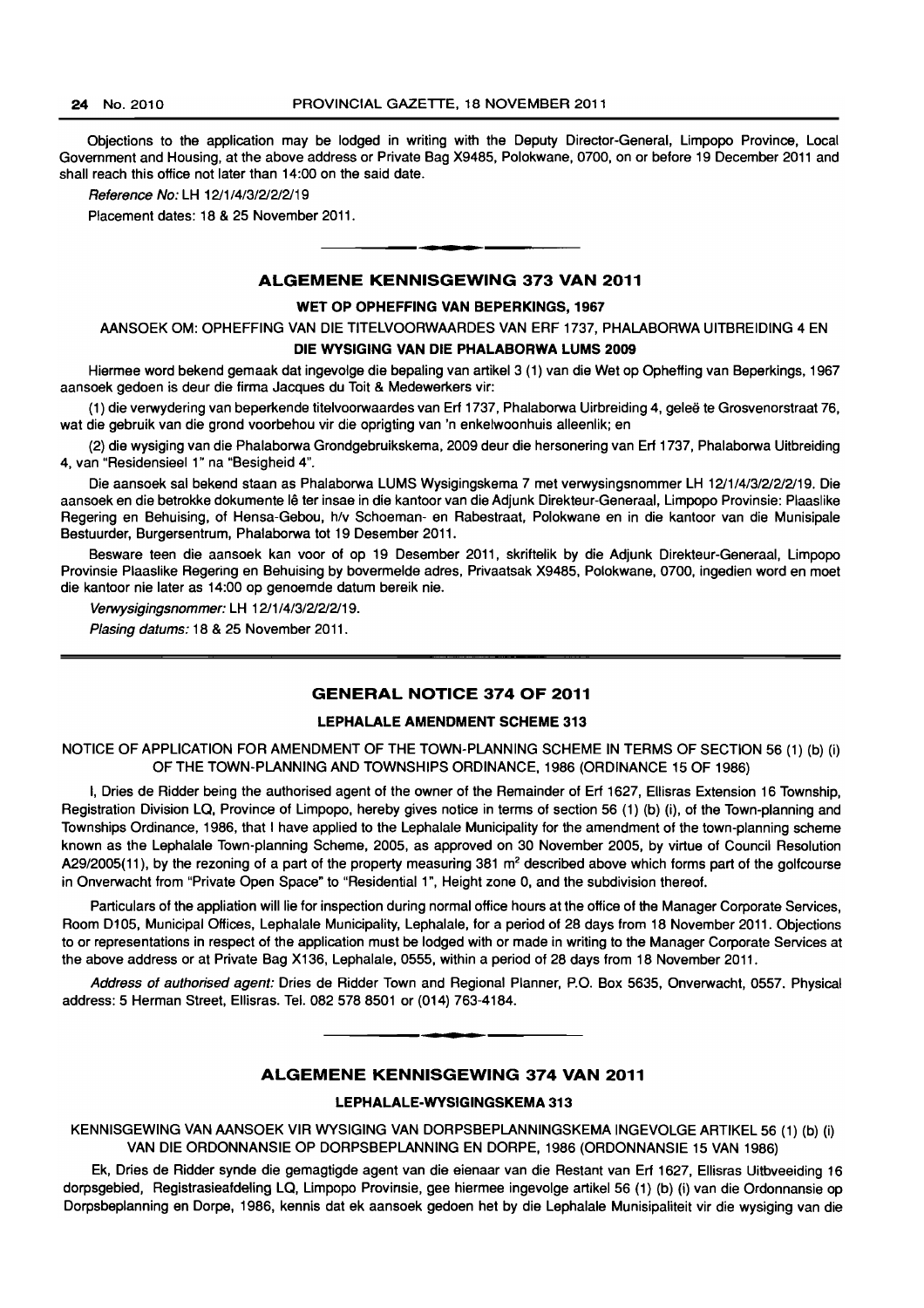dorpsbeplanningskema bekend as die Lephalale Dorpsbeplanningskema, 2005, soos goedgekeur op 30 November 2005, by wyse van Raadsbesluit A29/2005(11), deur die hersonering van 'n gedeelte van die eiendom, 381 m<sup>2</sup>, groot, soos hierbo beskryf en wat deel uitmaak van die gholfbaan in Onverwacht van "Privaat Oop Ruimte" na "Residensieel 1", Hoogtesone 0, asook die onderverdeling daarvan.

Besonderhede van die aansoek lê ter insae gedurende gewone kantoorure by die Bestuurder Korporatiewe Dienste, Kamer 0105, Munisipale Kantore, Lephalale Munisipaliteit, Lephalale, vir 'n tydperk van 28 dae vanaf 18 November 2011. Besware teen of vertoë ten opsigte van die aansoek moet binne 28 dae vanaf 18 November 2011 skriftelik by of tot die Bestuurder Korporatiewe Dienste by bovermelde adres of by Privaatsak X136, Ellisras, 0555 ingedien word.

Adres van die gevolmagtigde: Dries de Ridder Stads- en Streekbeplanner, Posbus 5635, Onverwacht, 0557. Fisiese adres: Hermanstraat 5, Ellisras. Tel. 082 578 8501 of (014) 763-4184.

18-25

#### **GENERAL NOTICE 375 OF 2011**

#### **PHALABORWA LAND** USE **MANAGEMENT SCHEME** 2009

#### **AMENDMENT SCHEME 8**

The Ba-Phalaborwa Municipality hereby gives notice in terms of section 28 (1) a) (read in conjunction with section 18) of the Town-planning and Townships Ordinance, 1986 (Ordinance 15 of 1986), that a draft town-planning scheme to be known as Amendment Scheme 8 has been prepared by it. This scheme is an amendment scheme and contains the following proposal:

The amendment of the Phalaborwa Land Use Management Scheme 2009, by the rezoning of Erf R/1809 Namakgale-A, situated at Impala Street, Namakgale-A, from "Public Open Space" to "Institutional" and "Municipal".

Particulars of the application will lie for inspection during normal office hours at the office of the Municipal Manager, Civic Centre, Selati Road, Phalaborwa, for a period of 28 days from 18 November 2011.

Objections to or representations in respect of the application must be lodged with or made in writing to the Municipal Manager at the above address or at P.O. Box 67, Phalaborwa, 1390, within a period of 28 days from 18 November 2011.

Address of agent: Jacques du Toit & Associates, P.O. Box 754, Tzaneen, 0850.

#### **ALGEMENE KENNISGEWING 375 VAN 2011**

**•** 

#### **PHALABORWA GRONDGEBRUIKSKEMA 2009**

#### **WYSIGINGSKEMA 8**

Die Ba-Phalaborwa Munisipaliteit gee hiermee ingevolge artikel 28 (1) (a) (saamgelees met artikel18) van die Ordonnansie op Dorpsbeplanning en Dorpe, 1986 (Ordonnansie 15 van 1986), kennis dat 'n ontwerpdorpsbeplanningskema bekend te staan as Wysigingskema 8 deur hom opgestel is. Hierdie skema is 'n wysigingskema en bevat die volgende voorstel:

Die wysiging van die Phalaborwa Grondgebruikskema, 2009, deur die hersonering van Erf R/1809, Namakgale-A, geleë te Impalastraat, Namakgale-A, van "Publieke Oop Ruimte" na "Inrigting" en "Munisipaal".

Besonderhede van die aansoek lê ter insae gedurende gewone kantoorure by die kantoor van die Munisipale Bestuurder, Burgersentrum, Selatistraat, Phalaborwa, vir 'n tydperk van 28 dae vanaf 1 B November 2011.

Besware teen of vertoë ten opsigte van die aansoek moet binne 'n tydperk van 28 dae vanaf 18 November 2011 skriftelik by of tot die Munisipale Bestuurder by bovermelde adres od by Posbus 67, Phalaborwa, 1390, ingedien of gerig word.

Adres van die agent: Jacques du Toit & Medewerkers, Posbus 754, Tzaneen, 0850.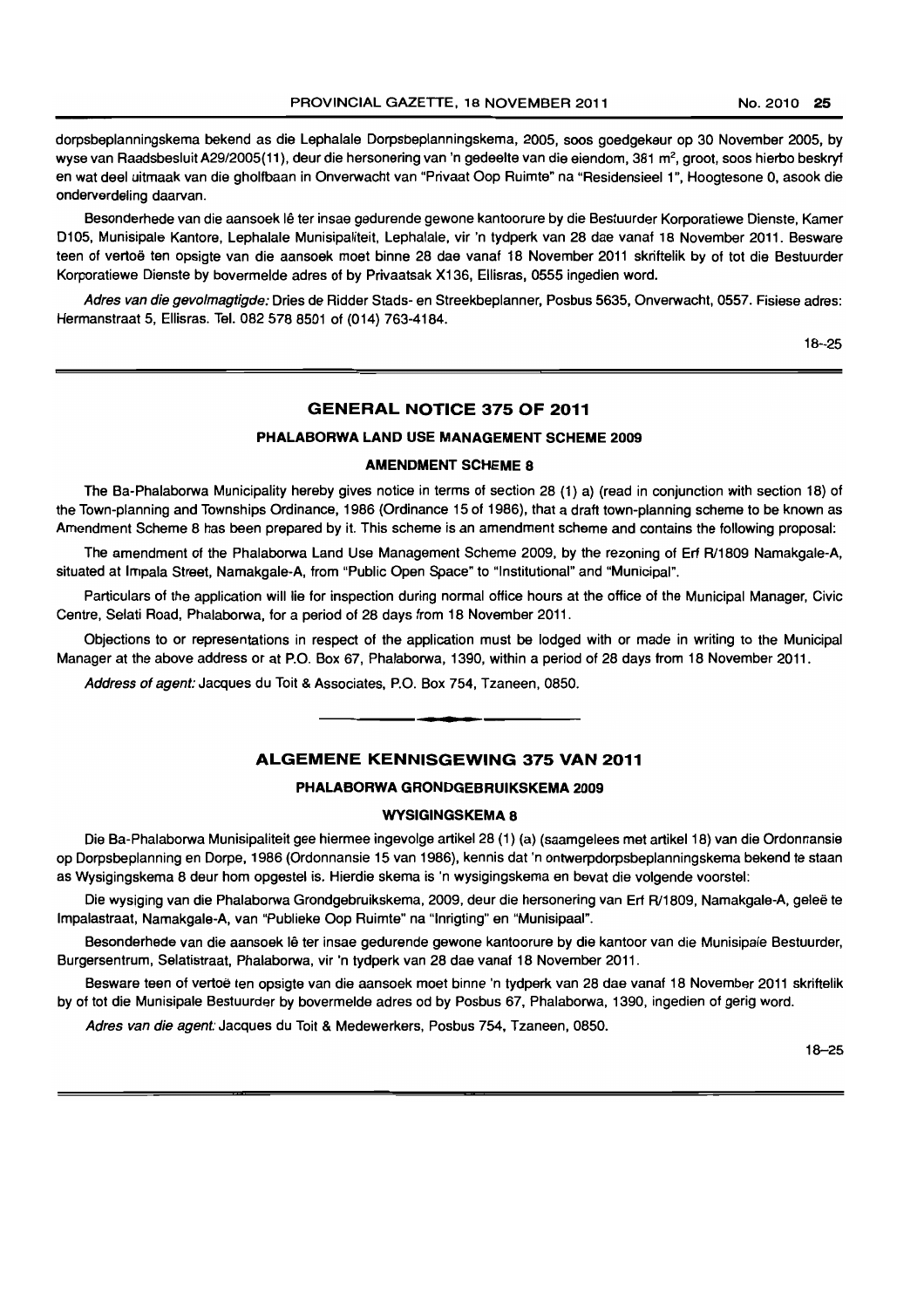#### GENERAL NOTICE 363 OF 2011

#### NOTICE OF APPLICATION TO ESTABLISH A LAND DEVELOPMENT AREA: BL YDE VILLAGE

[Regulation 21(10) of the Development Facilitation Regulations in terms of the Development Facilitation Act. 1995]

Tino Fefero and Sons, Town and Regional Planners, acting on behalf of Jxia Trading 516 (Proprietary) Limited has lodged an application in terms of the Development Facilitation Act, 1995, for the establishment of a Land Development Area to be known as Blyde Village on Portion 18 (a Portion of Portion 2) of the farm Jongmansspruit 234-KT.

The development will consist of the following erven:

Residential 1: 95 Erven Special for Residential 1 and/or parking: 3 Erven Special for Residential 1 or Retirement Village: 4 Erven Special for Residential 2 and/or Hotel: 1 Erf Residential 2: 3 Erven Special for Business 1 or Retirement Village: 1 Erf Business 1: 4 Erven Special for Engineering Services: 1 En Special for Business 1 or Engineering Services: 1 Erf Special for Private Club, Conference Centre/Recreation & Entertainment Facilities, Places of Refreshment and Caretaker's dwelling and for such other purposes as may be permitted by the Municipality: 1 Erf Special for Conservation, Curio Shop, Coffee Shop and Sales Office: 1Erf Special for Pump Station: 1 Erf Private Open Space: 3 Erven Special for Access and Access Control; 2 Erven Special for Security. Access, Access Purposes and Engineering Services (Streets): 3 Erven Public Road Total number of Erven: 124

The application is for the approval of a Land Development Area which incorporates the following:

- 1 The approval of a Land Development Area as set out in paragraphs 1 and 2 above.
- 2 For the Land Development Area to be incorporated into Maruleng Land Use Management Scheme. 2008. and for the approval of the amendment scheme provided for in this application.
- 3 For the division of the land Development Area into four separate land development areas (phases) as shown on the layout plan NT 0387/1 (Phases).

The relevant plans(s). documents(s) and information are available for inspection during normal office hours at the offices of the Designated Officer, Office No 323, 3rd Level, Hensa Towers Building, corner of Landdros Mare and Rabe Streets, Polokwane for a period of 21 days from 11 November 2011 (i.e. date of first publication of notice).

The application will be considered at a Tribunal hearing to be held at The Conference Room, Blyde Clubhouse. Blyde Wildlife Estate, adjacent to Road R527, approximately 16 km west of Hoedspruit on 9 February 2012 at 10hOO and the prehearing conference will be held at The Conference Room. Blyde Clubhouse, Blyde Wildlife Estate, adjacent to Road R527, approximately 16 km west of Hoedspruit on 19 January 2012 at 10hOO.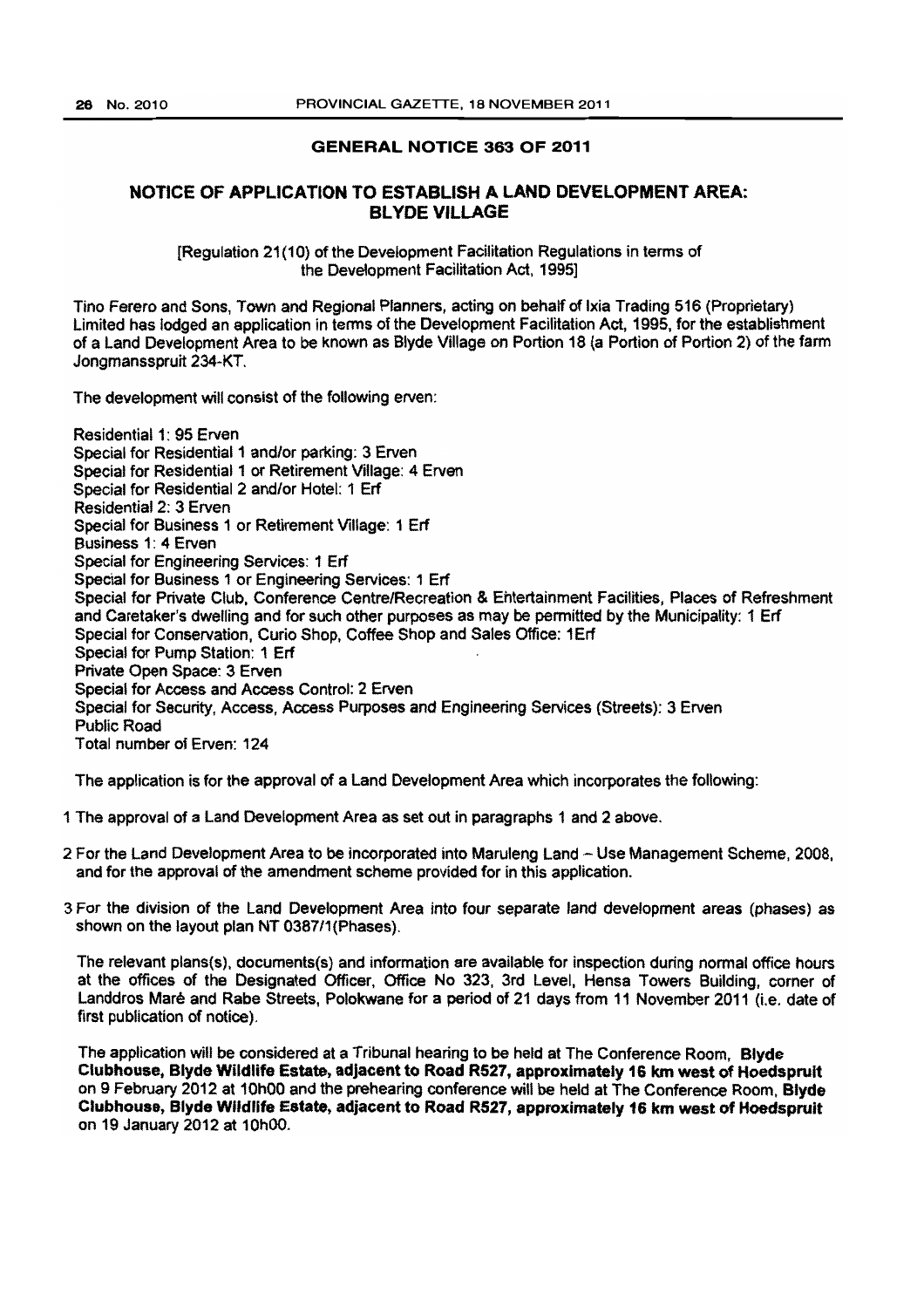- 6. Any person having an interest in the application should please note:
	- (a) You may within 21 days from the date of the first publication of this notice, provide the designated officer with your written objections or representations; Of
	- (b) If your comments constitute an objection to any aspect of the land development application, you must appear in person or through a representative before the Tribunal on the dates mentioned above.

Any written objection or representation must be delivered to the Designated Officer at Office No 323, Third Level, Hensa Towers Building, comer of Landdros Mare and Rabe Streets, Polokwane and you may contact the Designated Officer if you have any queries at telephone no 015-2845354 and fax no. 015-2931520. Postal Address of Designated Officer - Private Bag X9485, Polokwane 0700.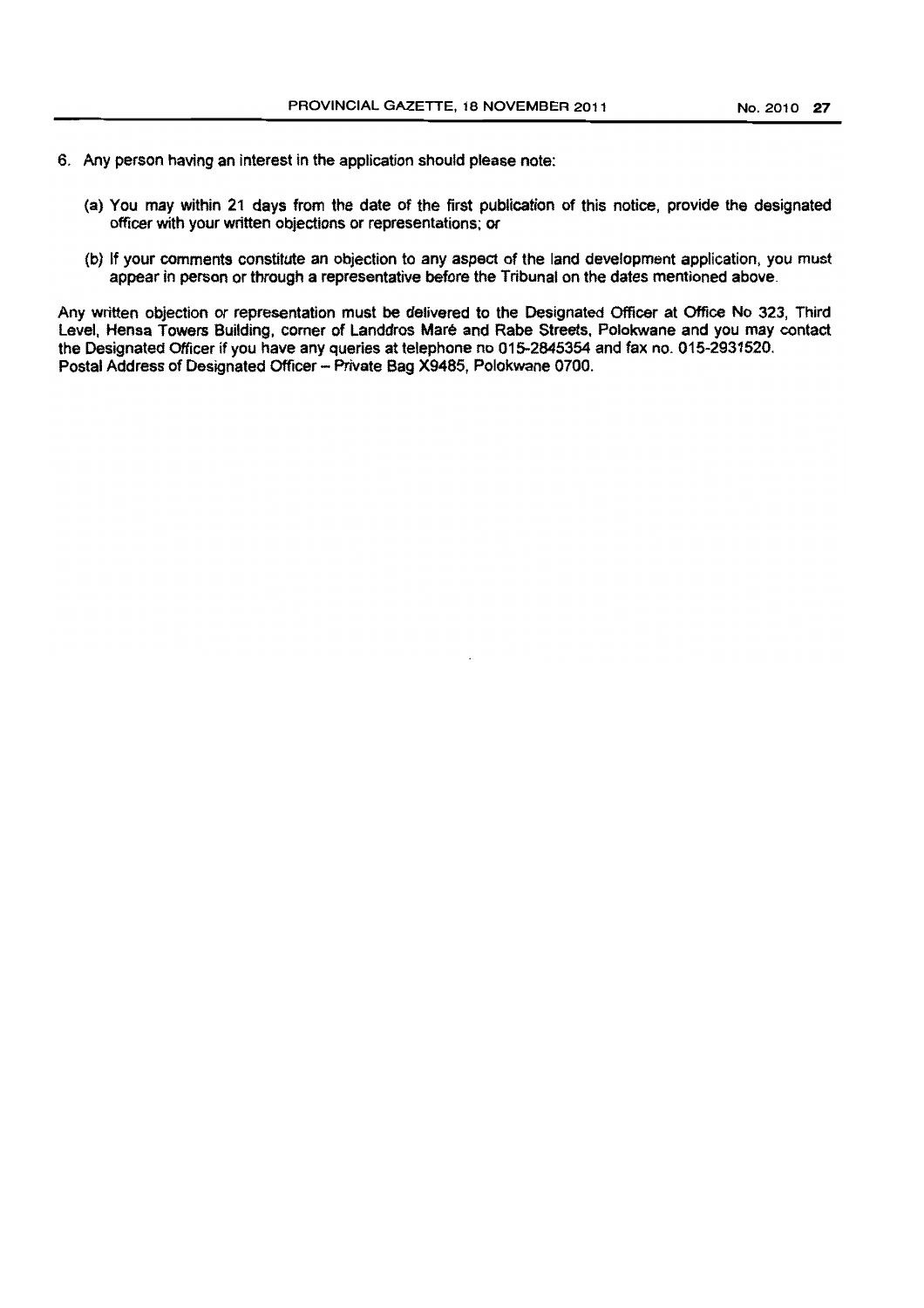#### **ALGEMENE KENNISGEWING 363 VAN 2011**

# **KENNISGEWING VAN AANSOEK VIR DIE STIGTING VAN 'N GRONDONTWIKKELINGSGEBIED: BL YOE VILLAGE**

[ Regulasie 21 (10) van die Regulasies op Ontwikkelingsfasilitering ingevolge die Wet op Ontwikkelingsfasilitering, 19951

- 1. Tino Ferero & Sons, Stads· en Streekbeplanners, wat optree namens Ixia Trading 516 (Proprietary) Limited het 'n aansoek ingedien ingevolge die Wet op Ontwikkelingsfasilitering, 1995, vir die stigting van tn grondontwikkelingsgebied wat bekend sal staan as Blyde Village Gedeelte 18 (a gedeelte van Gedeelte 2) van die plaas Jongmansspruit 234 - KT
- 2. Die ontwikkeling sal bestaan uit die volgende erwe:

Residensieël 1: 95 Erwe Spesiaal vir Residensieël 1 en/of parkering: 3 Erwe Spesiaal vir Residensieel 1 of Aftree Landgoed : 4 Erwe Spesiaal vir Residensieël 2 en/of Hotel: 1 Erf Residensieel 2: 3 Erwe Spesiaal vir Besigheid 1 of Aftree Landgoed: 1 Erf Besigheid 1: 4 Erwe Spesiaal vir Ingenieursdienste: 1 Erf Spesiaal vir Besigheid 1 en Ingenieursdienste: 1 Erf Spesiaal vir Privaat Klub, Konferensie·, Ontspanning· en Vermaaklikheidsfasiliteite, Plek van Verversing, Opsigterswoning en vir sodanige ander gebruike soos deur die Plaaslike Bestuur toegelaat:1 Erf Spesiaal vir Bewaring, Kuriositeitswlnkel, Koffiewinkel en Verkoopskantoor: 1 Erf Spesiaal vir Pompstasie: 1 Erf Privaat Oopruimte: 3 Erwe Spesiaal vir Toegang en Toegangsbeheer: 2 Erwe Spesiaal vir Sekuriteit. TOegang, Toegangsdoeleindes en Ingenieursdienste (strate): 3 Erwe Openbare Pad Total aanta! erwe: 124

- 3. Die aansoek is vir 'n Grondontwikkelingsgebied wat die volgende sal insluit.
- 3.1 Vir die goedkeuring van 'n Grondontwikkelingsgebied soos uiteengesit in paragrawe 1 en 2 bo.
- 3.2 Vir die inlywing van die Grondontwikkelingsgebied in die Maruleng Land-Use Management Scheme 2008, (Maruleng Grondgebruik Bestuurskema, 2008), en vir die goedkeuring van die wysiging saos voorsien in hierdie aansoek.
- 3.3 Vir die verdeling van die grondontwikkelingsgebied in vier afsonderlike gfondontwikkelingsgebiede (fases) soos aangedui op die uitlegplan NT 038711 (Phases)
- 4. Die betrokke ptan(ne). dokument(e) en inligting is beskikbaar vir inspeksie tydens normale kantoorure by die kantore van die Aangewese Beampte, Kantoor No 323, Derde Vlak. Hensa Towers - Gebou. hoek van landdros Marestraat en Rabestraat, Polokwane vir 'n periode van 21 dae vanaf 11 November 2011 (d.w.s. die datum van die eerste publikasie van hierdie kennisgewing in die koerant).
- 5. Die aansoek sal oorweeg word tydens 'n tribunaalverhoor wat gehou sat word by die Konferensiekamer, Blyde Clubhouse, Blyde Wildlife Estate aangrensend aan Pad R527 ongeveer 16km wes van Hoedspruit op 9 Februarie 2012 om 10hOO. en die voorvemoorsamesprekings sal plaasvind by die konferensiekamer, Blyde Clubhouse, Blyde Wildlife Estate, aangrensend tot Pad R527, ongeveer 16km wes van Hoedspruit op 19 Januarie 2012 om 10hOO.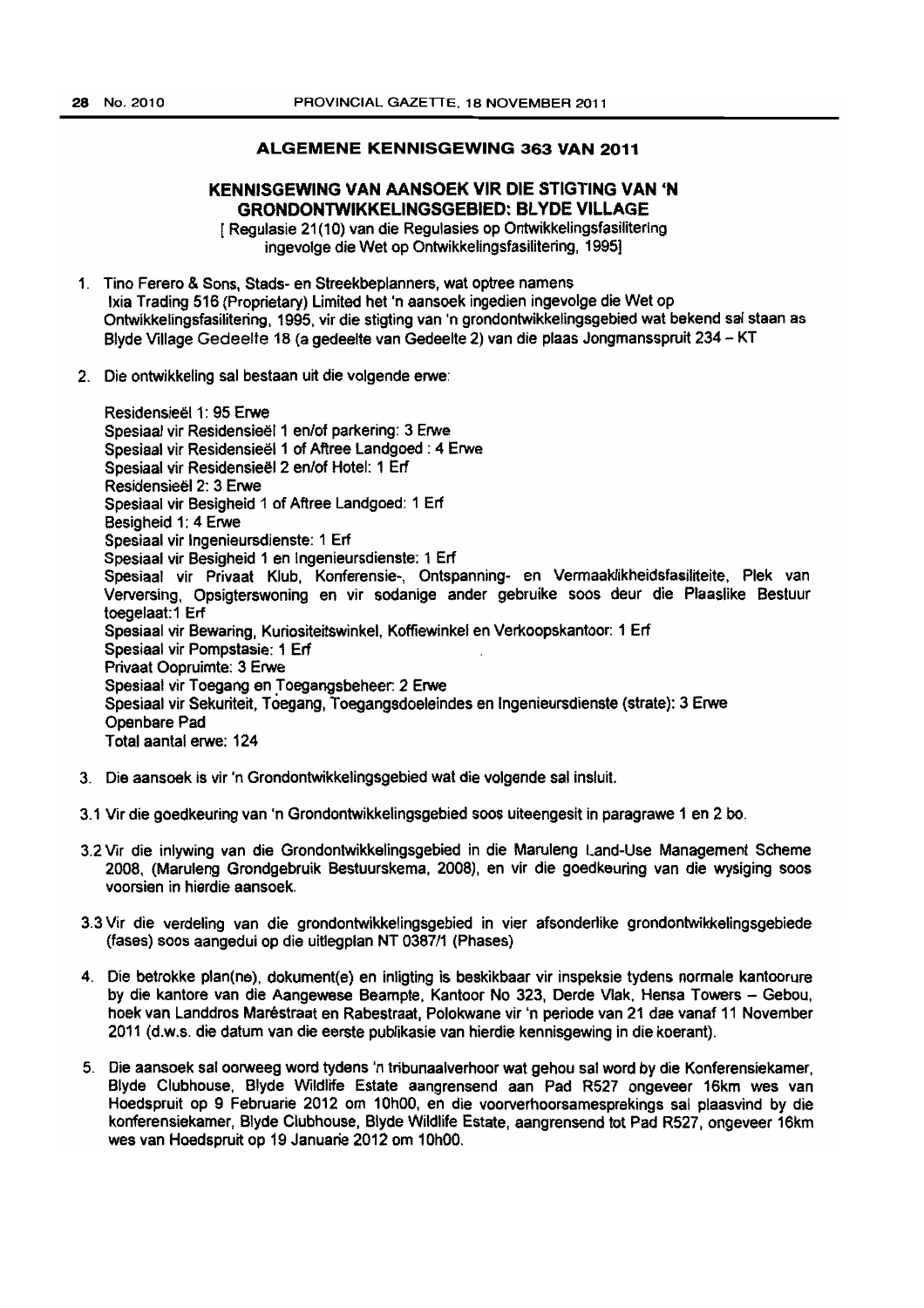- 6. Enige persoon wat 'n belang het by die aansoek moet assebliet kennis neem:
	- (a) U mag binne 'n periode van 21 dae vanaf die eerste publikasie van hierdie kennisgewing die Aangewese Beampte skriftelik van u besware of vertoë in kennis stel; of
	- (b) Indien u kommentaar neerkom op 'n beswaar met betrekking tot enige aepek van die grondontwikkelingsaansoek, moet u persoontik. voor die Tribunaal verskyn of verteenwoordig word op die datums hierbo genoern.
- 7. Enige geskrewe beswaar of vertoë moet ingedien word by die Aangewese Beampte, Kantoor No 323, Derde Vlak, Hensa Towers - Gebou, hoek van Landdros Maréstraat en Rabestraat, Polokwane en u mag in aanraking kom met die Aangewese Beampte indien u enige navrae het by telefoon no. 015-- 2845344 en faks no. 015-2931520. Posadres van Aangewese Beampte: Privaatsak X9485, Polokwane 0700.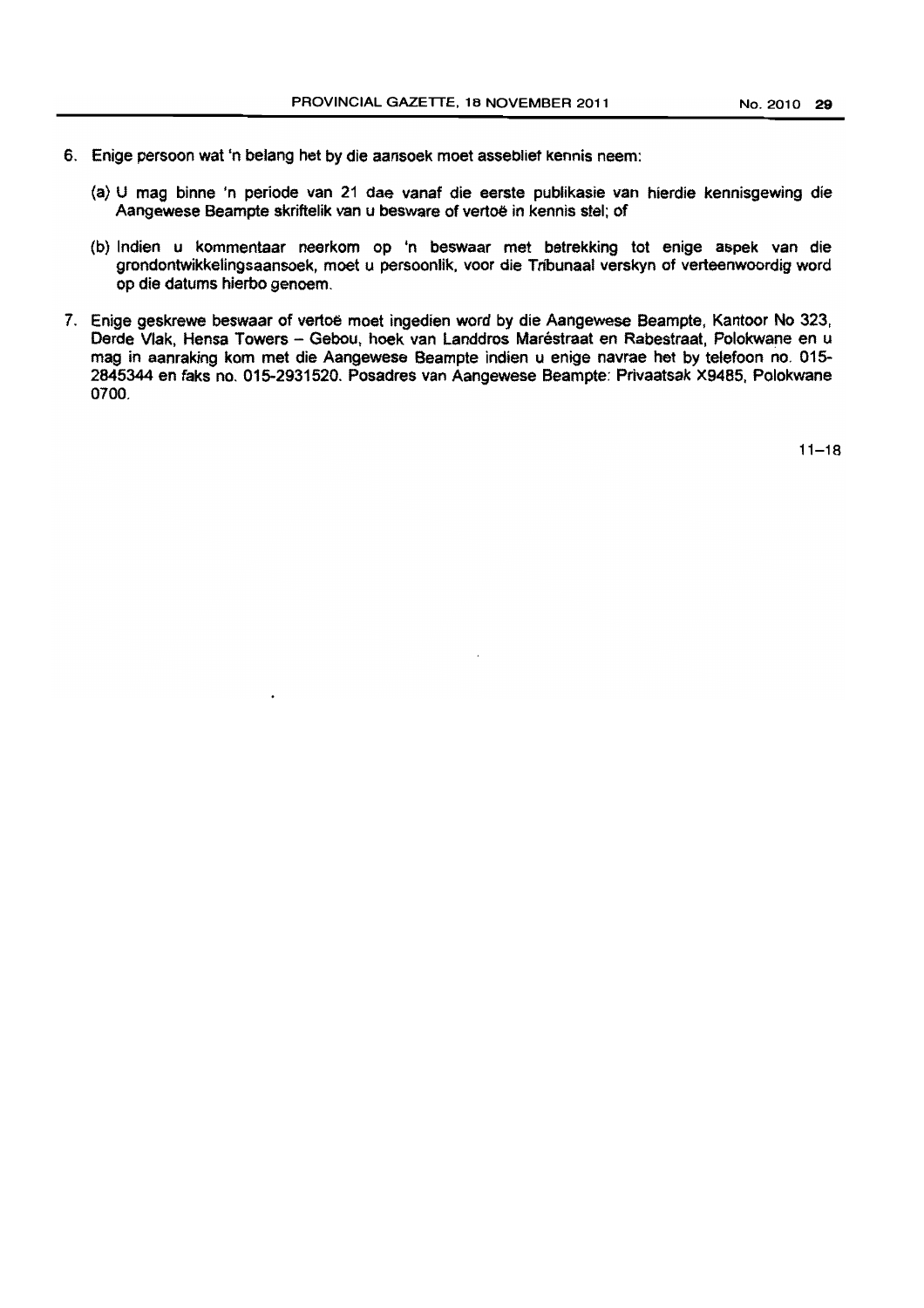#### GENERAL NOTICE 363 OF 2011

#### TSEBISO KA GA KGOPELO VA GO HLOMA LEFELO LA TLHABOLlO VA NAGA: BL YDE VILLAGE

[Motawana wa 21(10) wa Melawana ya PhethagatSo ya Tlhabollo go latela Molao wa Phethagatso ya Tlhabollo, wa 1995]

- 1. TIno Ferero and Sons. Bathaladipolane ba Dltoropo Ie Mafelo, ka go soma tegatong la Ixia Trading 516 (Proprietary) Limited e dirile kgopelo go latela Molao wa Phethagatso ya Tlhabollo, wa 1995, go hloma Lefelo la Tlhabollo ya Naga leo Ie tlago tsebja bjalo ka Blyde Village go Karolo ya 18 (Karolo ya Karolo ya 2) ya polasa ya Jongmansspruit 234-KT.
- 2. Tlhabollo ye e tla ba le dipholoto tše di latelago:

Ya madulo a 1: Dipholoto tše 95 Ye e kgethegilego ya Madulo a 1 le/goba lefelo la go phaka difatanaga: Dipholoto tše 3 Ye e kgethegilego ya Madulo a 1 goba Motse wa Batšofadi: Dipholoto tše 4 Ye e kgethegilego ya Madulo a 2 le/goba Hotele:7 Pholoto e 1 Ya madulo a 2: Dipholoto tše 3 Ye *e* kgethegilego ya Kgwebo 1 goba Motse wa Batsofadl: Pholoto e 1 Kgwebo 1: Dipholoto tše 4 Ve e kgethegilego la Ditirelo tia Boentseneere: Pholoto e 1 Ve e kgethegilego ya Kgwebo 1 goba Ditirelo tsa Boentseneere: Pholoto e 1 Ye e kgethegilego ya Tlelapo ya Phraebete, Senthara ya Khonferentshe/Mafelo a Boitapološo le a BoithabiSo, Mafelo a Dijodilapolosi Ie madulo a Mohlokomedi Ie a mesomo ye mengwe ka ge go ka dumelelwa ke Masepala: Pholoto e 1 Ye e kgethegilego ya Pabalelo, Lebenkele la Khurio, Lebenkele la Kofi le Kantoro ya Dithekišo: Pholoto e 1 Ya e kgethegilego ya Setese sa go Pompa Meetse: Pholoto e 1 Lefelo le le Bulegilego la Phraebete: Dipholoto tše 3 Ye e kgethegilego ya Go tsena le ya Taolo ya Go tsena: Dipholoto tše 2 Ve e kgethegilego ya Tshireletso, Go tsena, Mabaka a Go tsena Ie Ditirelo tSa Boentseneere (Mebila): Dipholoto tše 3 Tsela ya Setshaba Palomoka ya dipholoto: 124

- 3. Kgopelo ke ya tumelelo ya Lefelo Is Tlhabollo ya Naga Ie Ie akaretiago t§e di latelago:
- 3.1 Tumelelo ya Lefelo la Tlhabollo ya Naga ka ge go beilwe ka go ditemana iSa 1 Ie 2 ka mo godimo.
- 3.2 La Lefelo la TIhabolio ya Naga Ie Ie tlogo akaretSwa ka Nageng ya Maruleng La Sekimi sa Taolo ya Thomiso, sa 2008, Ie la tumelelo ya sekimi sa phetoso leo Ie hlagisitswego ka mo kgopelong ye.
- 3.3 La karoganyo ya Lefelo la TlhaOOllo ya Naga ka mafelo a tlhabolo *va* nag a a mane (dikgato) ka ge go bontshitswe ka polaneng ya peakanyo ya NT 038711 (Dikgato).
- 4. Polane (Dipolane) tia maleba, sengwalwa (dingwalwa) Ie tshedimoso di a hwetsagala go ka hlahlobja ka diiri tša mošomo tše di tlwaelegilego ka dikantorong tša Mohlankedi yo a Beilwego, Kantorong ya nomoro ya 323, Lebatong la bo 3, Moagong wa Hensa Towers, magahlanong a mebila ya Landdros Maré le Rabe. Polokwane mo lebakeng la matšatši a 21 go tloga ka 11 Nofember 2011 (ke gore, tšatšikgwedi ya phatlalatso ya mathomo ya tsebiso).
- 5. Kgopalo e tla ahlaahlwa ka theeletSong ya Setihaba *ve* e tlogo swara ka Phaposing ya Khonferentshe,

Blyde Clubhouse, Blyde Wildlife Estate. go febans Ie Mmila wa R527, dikhilometara tie di ka bago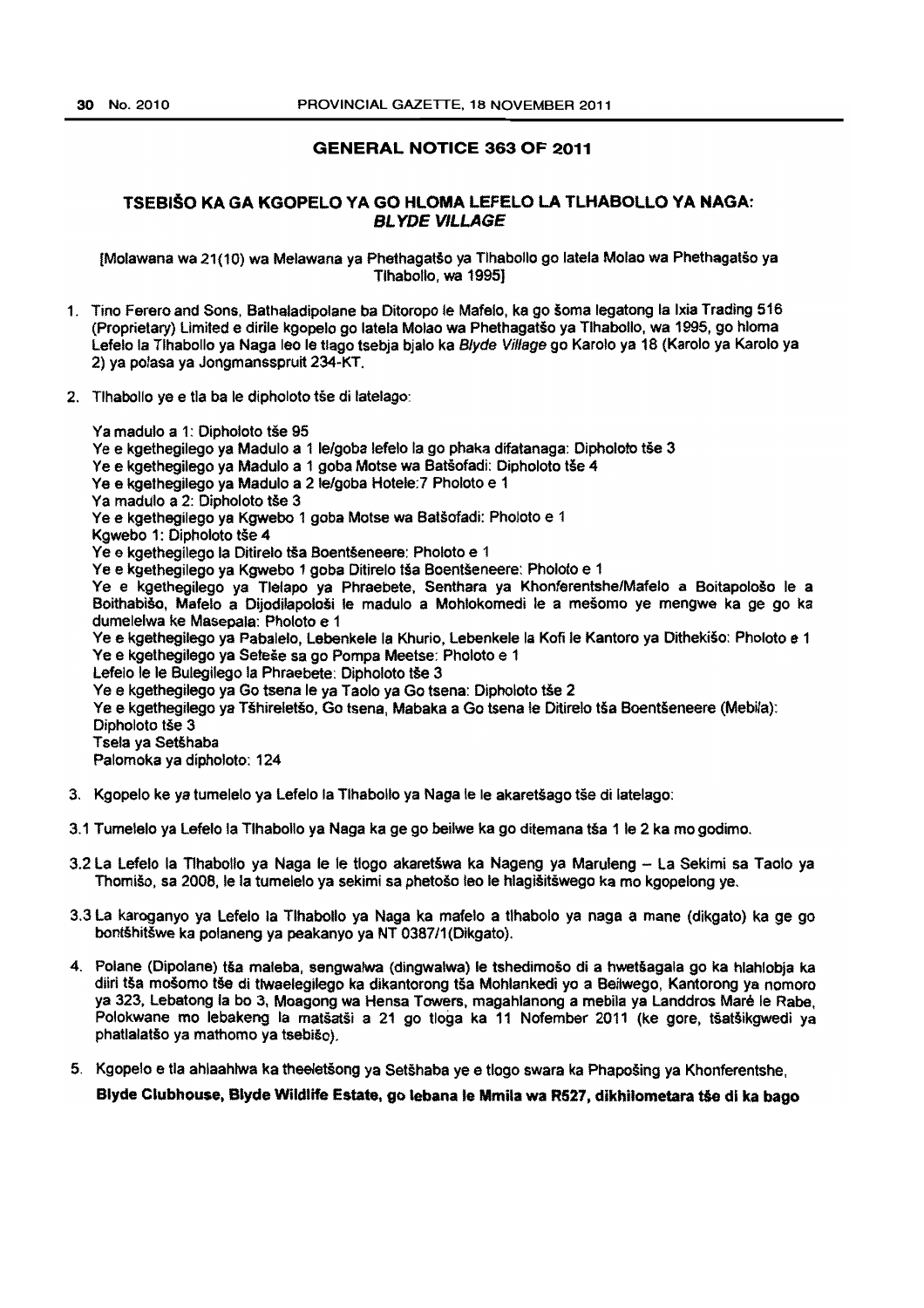tše 16 ka bodikela bja Hoedspruit ka la 9 Feperware 2012 ka 10h00 gomme khonferentshe ya pele ga ditheeletšo e tla swarwa ka Phapošing ya Khonferentshe. Blyde Clubhouse, Blyde Wildlife Estate, go lebana le Mmila wa R527, dikhilometara tše di ka bago tše 16 ka bodikela bia Hoedspruit ka la 19 Janeware 2012 ka 10hOO,

- 5. Motho mang goba mang yo a nago Ie kgahlego ka kgopelong 0 swanetse ka kgopelo a hlokomele gore:
	- (a) Mo matšatšing a 21 a ka morago ga letšatšikgwedi la go phatlalatšwa la mathomo ga tsebišo ye, a fe mohlankedi yo a beilwego dikganetšo goba ditlhagišo tša gagwe tše di ngwadilwego; goba
	- (b) Ge e Ie gore ditshwaotshwao tsa gago di bopa kganetso ya karolo efe goba efe ya kgopelo ya tlhabolo ya naga, o swanetše go tśwelela ka bowena goba ka moemedi pele ga Kgoro ya Setšhaba ka matšatšikgwedi ao go boletšwego ka ona ka mo godimo.

Kganetšo goba tlhagišo efe goba efe ye e ngwadilwego e swanetše go tlišwa go Mohlankedi yo a Beilwego ka Kantorong ya Nomoro ya 323. Lebatong la Boraro. Moagong wa Hensa Towers, magahlanong a mebila ya Landdros Maré le Rabe. Polokwane gomme o ka ikgokaganya le Mohlankedi yo a Beilwego ge e le gore o na le dipotšišo dife goba dife mo mogaleng wa nomoro ya 015-2845354 le nomoro ya fekese ya 015-2931520. Aterese ya Poso ya Mohlankedi yo a Beilwego - Private Bag X9485. Polokwane 0700.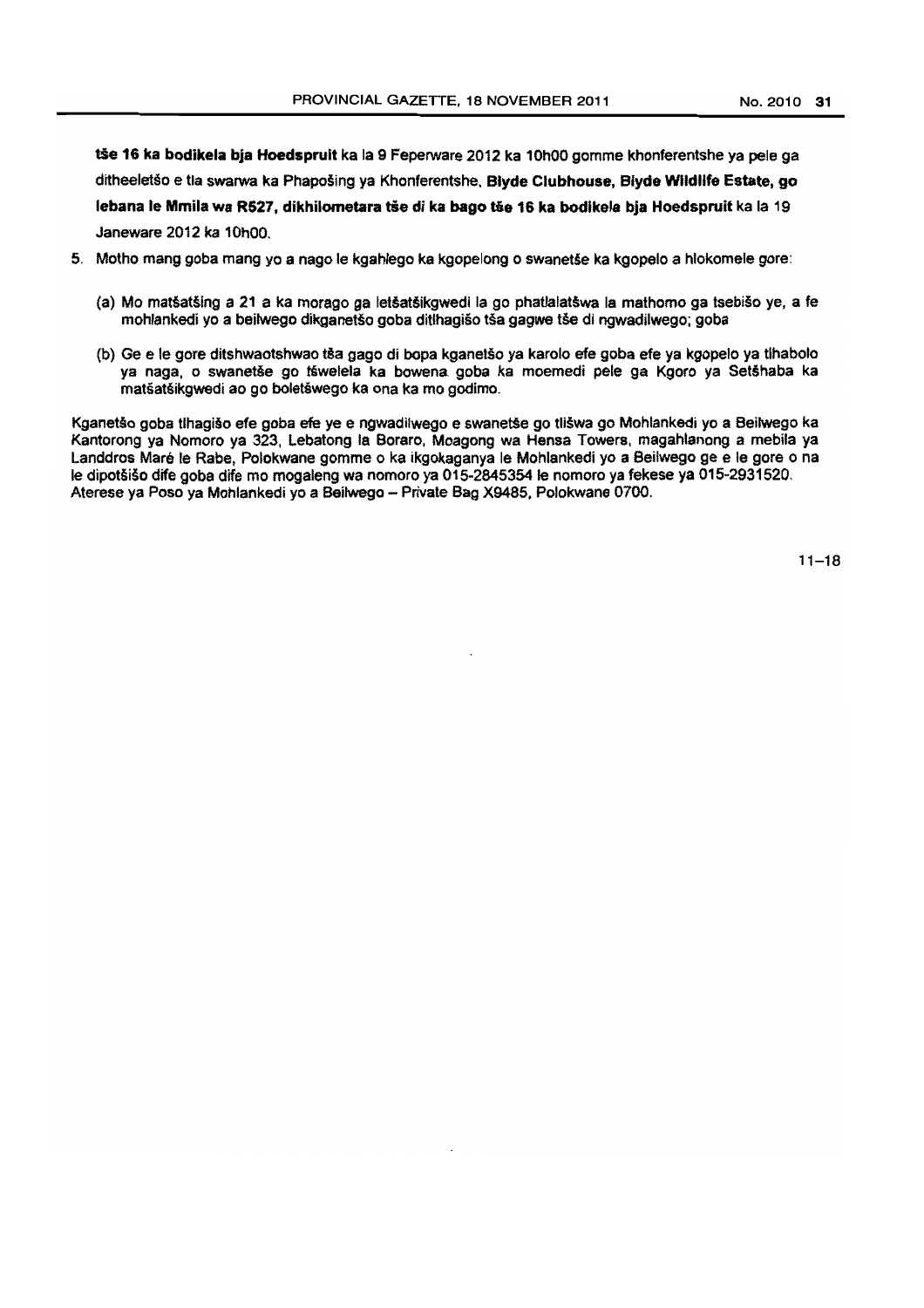#### GENERAL NOTICE 364 OF 2011

#### [REGULATION 21(10) OF THE DEVELOPMENT FACILITATION REGULATIONS IN TERMS OF THE DEVELOPMENT FACILITATION ACT, 1995]

I, Willem Georg Groenewald, on behalf of the trustees from time to time of the Gawie Labuschagne Trust (IT No. 28311984) lodged an application with the Limpopo Development Tribunal in terms of the Development Facilitation Act. 1995 (Act No. 67 of 1995). for.

- (i) the establishment of a land Development Area on Erven 756 and 757. Groblersdal Extension 11 as indicated on layout Plan No.: Groblersdal Public Garagel1 to be known as Groblersdal Public Garage;
- (ii) the amendment of the Greater Groblersdal Planning Scheme, 2006 by the rezoning of Erven 756 and 757, Groblersdal Extension 11 from "Industrial 3" to *"Industrial 3" with the inclusion of a public garage,*<br>convenience store of 300m<sup>2</sup>, place of refreshment, take-away facility, car wash facility and automatic teller machine, subject to certain proposed conditions; and
- (iii) the suspension of conditions 2.(a) up to and including 2.(c) in Deed of Transfer No. T58924/1987 and conditions 6.(a) up to and including 6.(c) in Deed of Transfer No. T8544/2003 in terms of section 33 (4) of the DFA; and
- (iv) the consolidation of Erven 756 and 757, Groblersdal Extension 11.

The application site is located within Groblersdal's industrial area, adjacent to and directly north of Road R33 (extension of Jan van Riebeeck Street to StoffberglRoossenekal), and accessibleJbordered by Eind Street. Nywerheid Street and Road R33.

The relevant plan(s), document(s) and information are available for inspection at the office of the Designated Officer: Mr Thomas Netshitomboni. Limpopo Development Tribunal. 20 Rabe Street. Polokwane and at the offices of the applicant, Mr. Willem Georg Groenewald, 75 Jean Avenue. Centurion, Tel: 0823715770. (012) 667-4773; Fax: (012) 667-4450; Email: info@land-mark.co.za, for a period of 21 days from 11 November 2011. Closing date for representations and/or objections: 2 December 2011.

The application will be considered at a tribunal hearing to be held at Groblersdal Golf Club (alongside Voortrekker Road (N11) extension to Middelburg, Tel: (013) 2623157), on 23 February 2012 at 10hOO, and the pre-hearing conference will be held at the same venue on 26 January 2012 at 10h00. A Locality Plan of the conference venue will be made available on request.

Any person having an interest in the application should please note:

- You may, within a period of 21 days from the date of the first publication of this notice, provide the designated officer with your written objections or representations; or
- 2. It your comments constitute an objection to any aspect of the land development application, you or your representative must appear in person before the tribunal on the date mentioned above, or on any other date of which you may be given notice.

Any written objection or representation must be delivered to the Designated Officer, Mr Thomas Netshitomboni, 20 Raba Street. Polokwane and at the offices of the applicant and you may contact the Designated Officer if you have any queries, on (Tel): 072 185 6197, 015 284 5354 (Fax): 015 293 1520 or email: NetshitomboniHT@}limdlqn.gov.z8 . **-.** 

#### GENERAL NOTICE 364 OF 2011

#### (MOLAWANA 21(10) WA MELAWANA VA TOMAGANVO WA TLHABOLLO GO VA KA MOLAO WA TOMAGANVO VA TLHABOLLO, 1995)

Nna, Willem Georg Groenewald, legatong la bahlokomedi ba sekhwama ka dinako tše dingwe sa Gawie<br>Labuschagne Trust (IT No. 283/1984) ke dirile kgopelo go Limpopo Development Tribunal go ya ka Molao wa Tomaganyo ya Tlhabollo, 1995 (Molao No. 67 wa 1995), ya:

- (i) go thewa ga Lefelo la Tihabollo ya Lefase (Land Development Area) Setsheng 756 le 757, Groblersdal<br>Extension 11 bja'ka ge le bontšhitšwe go Layout Plan No.: Groblersdal Public Garage/1 ye e tla<br>tsebjago ka la Groblersdal P
- (Ii) go memettelwa/fetolwa ga Greater Groblersdal Planning Scheme, 2006 ka go aba leswa Setsha 756 le 757, Grob<del>l</del>ersdal Extension 11 go tioga go "Industrial 3" go ya go *"Industrial 3" ka go tsenyeletśwa ga*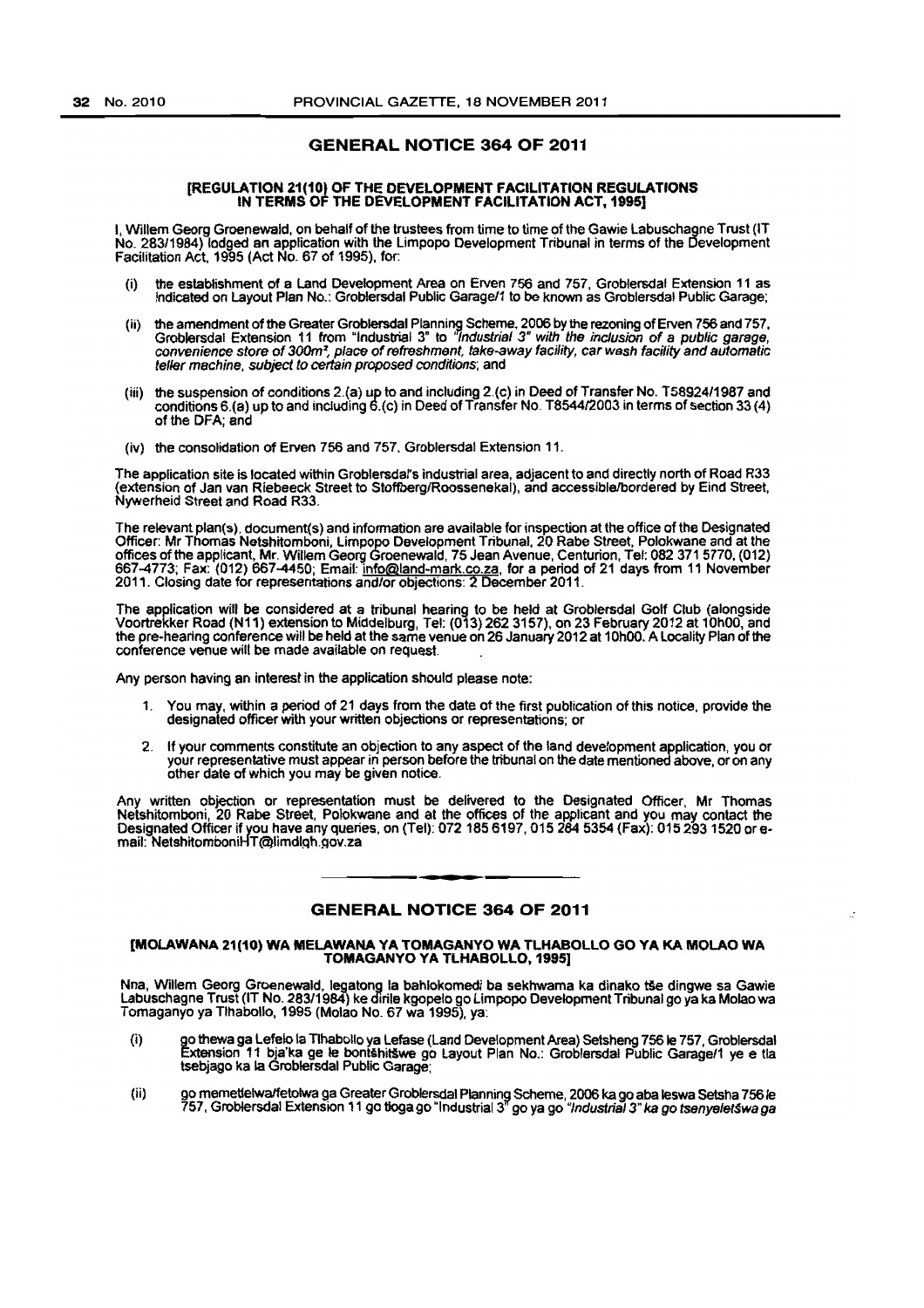karatšhe ya bohle, convenience store ya 300m<sup>2</sup>, lefelo la dilapološi, senolofatši sa take-away, senolofatši sa go hlatswa dikoloj le automatic teller machine, ka tlase ga mabaka a rileng a sisinywago; Ie

- (iii) go fegwa ga mabaka 2.(a) go fihla Ie go akaret§a 2.(c) kago Deed of Transfer No. T58924/1987 Ie mabaka 6.(a) go fihla Ie go akaret§a 6.(c) ka go Deed of Transfer No. T854412003 go ya ka karolo 33 (4) ya DFA; fe
- (iv) go momaganywa wa Setsha 756 Ie 757, Groblersdal Extension 11 .

Setsha se se direlwago kgopelo se difemeng tša Groblersdal, go bapa le go lebana ka lebowa thwii la Mmila wa R33 (katološo ya Mmila wa Jan van Riebeeck wo o yang Stoffberg/Roossenekal), gape se fihlelelegaipotapotilwe ke Mmila wa Eind, Nywerheid Ie R33.

Dipolane, dingwalwa Ie tshedimošo ya maleba di gona go kasekasekwa ofising ya Moofisiri yo a Filweng<br>Maatla: Mna. Thomas Netshitomboni, Limpopo Development Tribunal, 20 Rabe Street, Polokwane le diofising tša modirakgopelo, Mna. Willem Georg Groenewald, 75 Jean Avenue, Centurion, Tel: 082 371 5770, (012) 667-4773; Fax: (012) 667-4450; Email: <u>info@land-mark.co.za</u>, mo nakong ya matšatši a 21 go thoma ka di 11 November 2011. Letšatši la mafelelo la ditshwaotshwao le/goba dikganetšo: 2 December 2011.

Kgopelo e tla sekasekwa theetšong ya lekgotla ye e tla swarelwago Groblersdal Golf Club (go bapa le katološo ya Mmila wa Voortrekker Road (N11) wo o lebago Middelburg. Tel: (013) 262 3157), ka di 23 Febereware 2012 ka 10hOO. gomme khonferense ya pele ga ditheetSo e tla swarwa gona lefelong leo ka di 26 Janaware 2012 ka 10h00. O tia fiwa Polane ya Boalo (Locality Plan) bja lefelo la khonferense ge o e kgopetse.

Mang Ie mang yo a nang Ie kgahlego go kgopelo hie lemoga gore:

- 1. O ka, pele go feta matšatši a 21 go tioga ka letšatši la kgatišo ya mathomo ya tsebišo ye, fa moofisiri yo a filweng maaHa dikganetfio goba ditshwaotshwao tse di ngwadilwego; goba
- 2. Ge ditshwaotshwao tša gago e le kganetšo ya ntlha e nngwe ya kgopelo ya tlhabollo ya lefase, wena goba moernedi wa gago le swanetse go tswelela ka sebele pele ga lekgotla ka letsatsi leo le boletswego ka mo godimo. goba letsatsl Ie lengwe leo 0 tla Ie tsebiswago.

Kganetso goba tshwaotshwao ye e ngwadilwego e swanetse go iswa go Moofisiri yo a Filweng Maatla, Mna. Thomas Netshitomboni, 20 Rabe Street, Polokwane le diofising tsa modirakgopelo gape o ka ikopanya le Moofisiri yo a Filweng Maatla ge 0 na Ie dingongorego go, go (Tel): 0721856197,015284 5354 (Fax): 015 293 1520 goba ka e-mail go: NetshilomboniHT@limdlgh.gov.za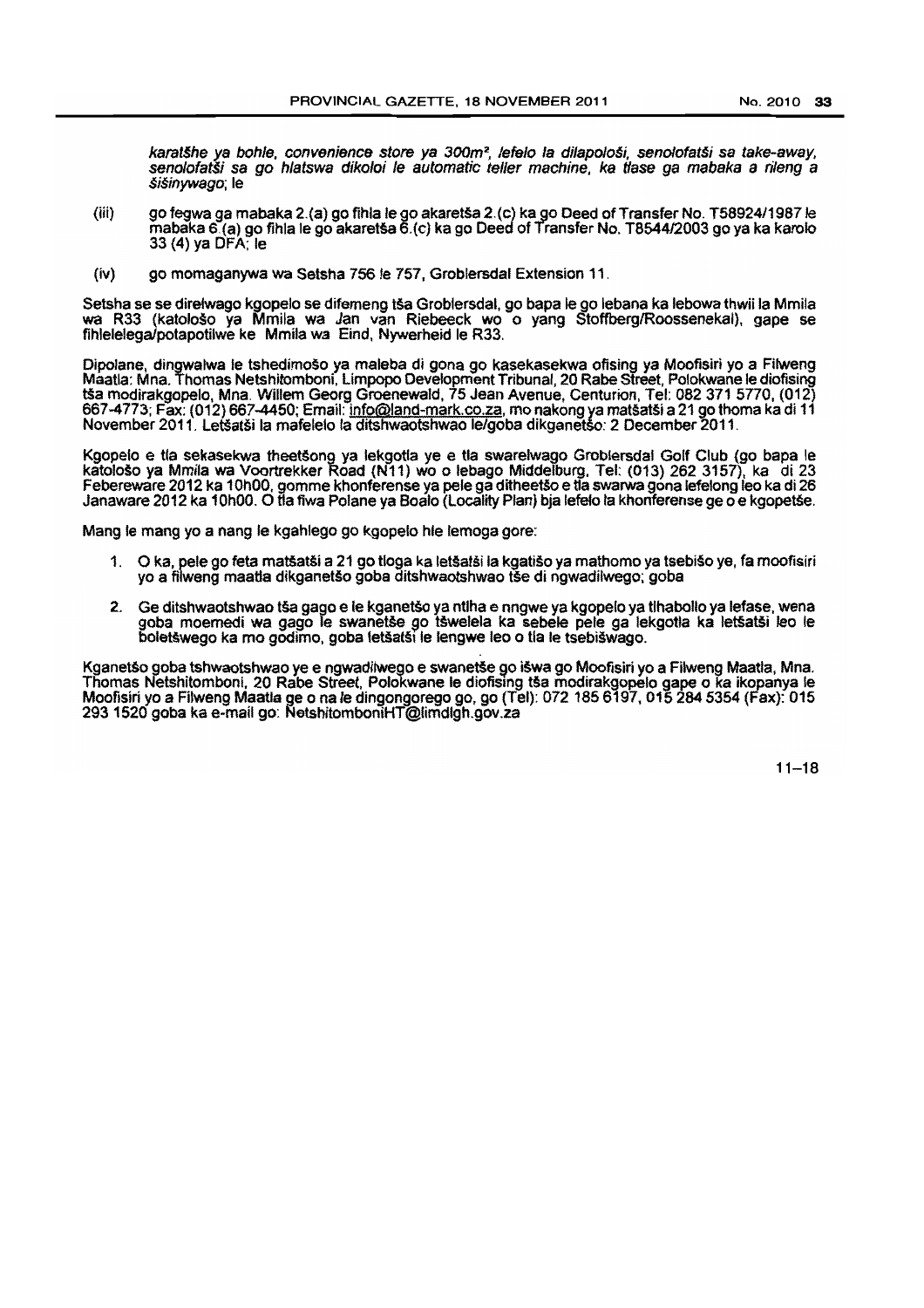# LOCAL AUTHORITY NOTICES PLAASLIKE BESTUURSKENNISGEWINGS

#### **LOCAL AUTHORITY NOTICE 329**

#### POLOKWANEIPERSKEBULT AMENDMENT SCHEME 284 NOTICE OF APPLICATION FOR THE AMENDMENT OF THE POLOKWANEIPERSKEBULT TOWNPLANNING SCHEME, 2007, IN TERMS OF SECTION 56(1)(B)(I) OF THE TOWNPLANNING AND TOWNSHIPS ORDINANCE, 1986 (ORDINANCE NO 15 OF 1986)

I. Charlotte van der Merwe, being the authorized agent of the owner of the erf mentioned below hereby give notice in terms of Section 56(1)(b)(i) of the Townplanning and Townships Ordinance, 1986 (Ordinance No 15 of 1986) that I have applied to the Polokwane Municipality for the amendment of the Townplanning Scheme known as the Polokwane/Perskebult Townplanning Scheme. 2007 in so far as the rezoning of the Remainder of Erf 735. Pietersburg, situated at 56A Compensatie Street, Polokwane, from ·Special" for medical consulting rooms to "Institutional" for the purpose of a sub-acute care facility and subservient medical consulting rooms, as well written consent from the municipality to allow a "Kiosk" in terms of Clause 22 of the mentioned Scheme.

Particulars of the application will lie for inspection during normal office hours at the office of the Director: Spatial Planning and land Use Management, first floor, Civic Centre, Landdros Mare Street, Polokwane for a period of 28 days from 11 November 2011.

Objections to or representations in respect of the application must be lodged with or made in writing to the Municipal Manager at the above address or at POBox 111, POlOKWANE. 0700 within a period of 28 days from 11 November 2011.

Address of agent: Kamekho Town Planners PO Box 4169 Polokwane 0100 Tel: 0152957382

#### PLAASLIKE BESTUURSKENNISGEWING 329 VAN 2011

. **- .** 

#### POLOKWANEIPERSKEBULT WYSIGINGSKEMA 284 KENNISGEWING VAN DIE AANSOEK OM DIE WYSIGING VAN DIE POLOKWANE/PERSKEBULT DORPS8EPLANNINGSKEMA. 2007 INGEVOLGE ARTIKEL 58(1)(8)(1) VAN DIE ORDONNANSIE OP DORPS8EPLANNING EN DORPE. 1986 (ORDONNANSIE NO 15 VAN 1986)

Ek. Charlotte van der Merwe, synde die gemagtigde agent van die eienaar van die ondergenoemde erf, gee hiermee ingevolge Artikel 56(1)(b)(i) van die Ordonnansie op Dorpsbeplanning en Dorpa. 1986 (Ordonnansle 15 van 1986) kennls dat ek by die Polokwane Munisipaliteit aansoek gadoen het om die wysiging van die Oorpsbeplanningskema bekend as die Polokwane/Perskebult Dorpsbeplanningskema, 2007 deur die hersonering van Restant van Erf 735, Pietersburg, geleë te Compensatiestraat 56A, Polokwane, vanaf "Spesiaal" vir mediense spreekkamers na "Inrigting" vir die doeleindes van 'n mediese rehabilitasie sentrum en ondergeskikte mediese spreekkamers, sowel as skriftelike toestemming van die munisipaliteit om 'n "Kiosk" in terme van Klousule 22 van die Skema toe te laat.

Besonderhede van die aansoek 16 ter insae gedurende kantoorure by die kantoor van die Oirekteur: Ruimtelike Beplanning en Grondgebruikbestuur. eerste vloer, Burgersentrum. Landdros Marestraat. Polokwane vir 'n tydperk van 28 dae vanaf 11 November 2011.

Besware teen of vertoë ten opsigte van die aansoek moet binne 'n tydperk van 28 dae vanaf 11 November 2011 skriftelik by of tot die Munisipale Bestuurder by bovermelde adres of by Posbus 111, POLOKWANE, 0700 ingadien of gerig word.

Adrea van Agent: Kamekho Stadsbeplanners Posbus 4169 Polokwane 0700 Tel: 0152957382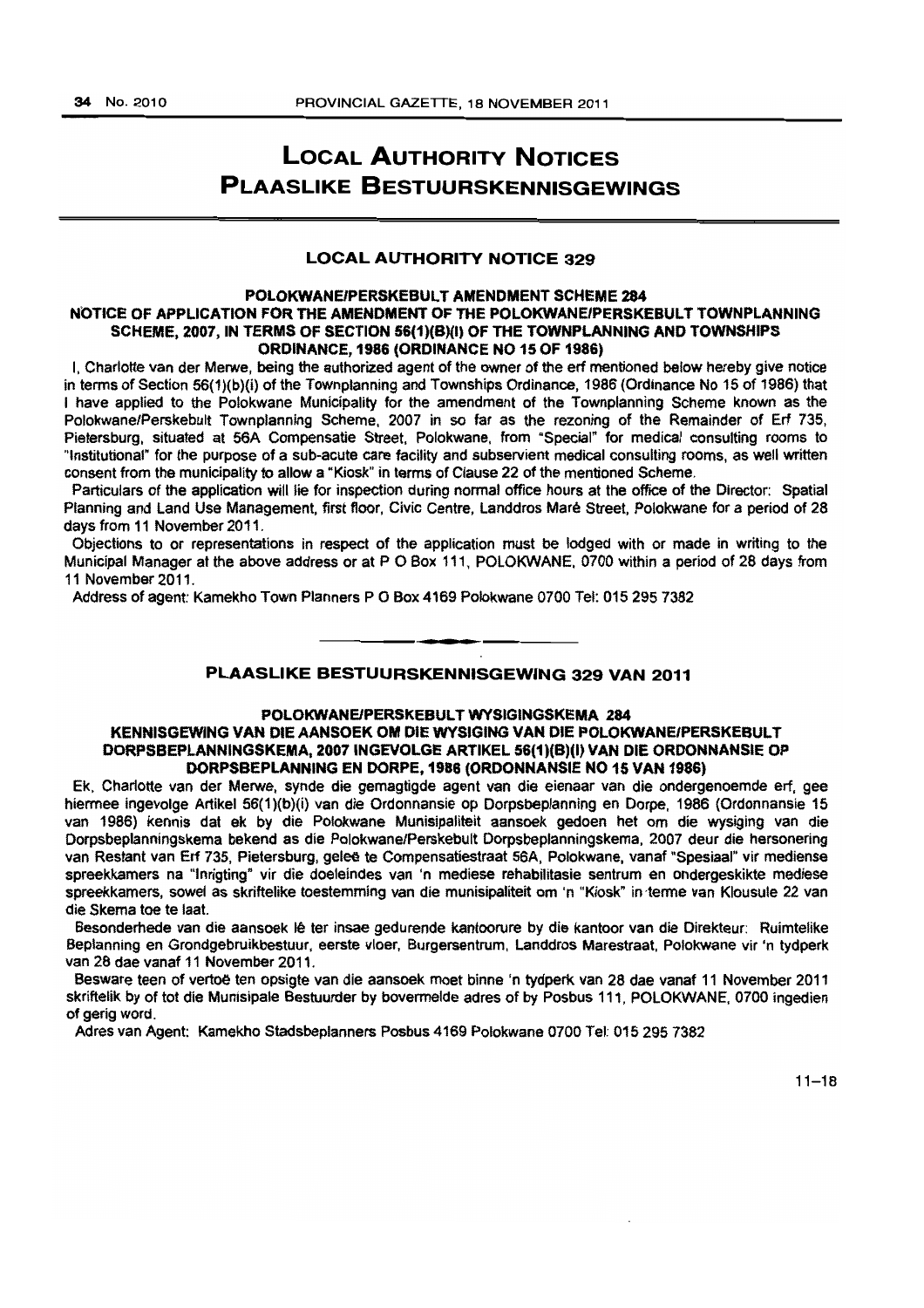#### LOCAL AUTHORITY NOTICE 330

#### POLOKWANE/PERSKEBULT AMENDMENT SCHEME 277

#### NOTICE OF APPLICATION FOR THE AMENOMENT OF THE POlOKWANEIPERSKESUL T TOWN PlANNING SCHEME, 2007, IN TERMS OF SECTION 56(1) (b) (i) OF THE TOWN PLANNING AND TOWNSHIPS ORDINANCE, 1986 (ORDINANCE NO 15 OF 1986)

I. Charlotte van der Marwe. being the authorized agent of the owner of the ert mentioned below, hereby give notice in terms of section 56(1)(b)(i} of the Town Planning and Townships Ordinance. 1986 (Ordinance No 15 of 1986) that I have applied to the Polokwane MuniCipality for the amendment of the Town Planning Scheme known as the Polokwane/Perskebult Town Planning Scheme, *2007* fot the rezoning of Erf 217, Welgelegen. situated at 85 Genl Viljoen Street, Welgelegen. Polokwane, from "Residential 1" (with special permission in terms of Clause 21 to allow a guest house and tea garden) to "Special" for overnight accommodation and restaurant, subject to conditions stipulated in Annexure 115,

Particulars of the application will lie for inspection during normal office hours at the office of the Manager: Spatial Planning and Land Use Management. first floor, Civic Centre. Landdros Mare' Street, Polokwane for a period of 28 days from 11 November 2011.

Objections to or representations in respect of the application must be lodged with or made in writing to the Municipal Manager at the above address or at P O Box 111, Polokwane, 0700 within a period of 28 days from 11 November 2011. ADRESS OF AGENT: KAMEKHO TOWN PLANNERS, PO BOX 4169, POlOKWANE, 0700

TEL: 015 295 7382. Fax: 0152959693

#### PLAASLIKE BESTUURSKENNISGEWING 330 VAN 2011

• **• •** 

#### POLQKWANEIPERSKEBULT WYSIGINGSKEMA 277

#### KENNISGEWING VAN DIE AANSOEK OM DIE WYSIGING VAN DIE POLOKWANE/PERSKEBULT DORPSBEPLANNINGSKEMA, 2007 INGEVOLGE ARTIKEL 56(1)(b)(i) VAN DIE ORDONNANSIE OP DORPSBEPLANNING EN DORPE, 1986 (ORDONNANSIE NO 15 VAN 1986)

Ek, Charlotte van der Merwe, synde die gemagtigde agent van die eienaar van die ondergenoemde erf, gee hiermee ingevolge artikel 56(1)(b)(i) van die Ordonnansie op Dorpsbeplanning en Dorpe. 1986 (Ordonnansie 15 van 1986) kennis dat ek by die Polokwane Munisipalitelt aansoek gedoen het om die wysiging van die Darpsbeplanningskema bekend as die PoiokwanelPerskebult Dorpsbeplanningskems, 2007 deur die hersonering van Erf 211, Welgelegen, gelee te Genl Viljoenstr 85, Welgelegen, Polokwane, vanaf "Residensieel 1" (met spesiale toestemming in terme van Klousule 21 om 'n gastehuis en teetuin toe te laat) na "Spesiaal" vir oomagakkomodasie en restaurant, onderworpe aan voorwaardes soos bepaal in Bylaag 115.

Besonderhede van die aansoek lê ter insae gedurende kantoorure by die kantoor van die Bestuurder: Ruimtelike Beplanning en Grondgebruikbestuur, eerste vloer, Burgersentrum, Landdros Marestraat, Polokwane vir 'n tydperk van 28 dae vanaf 11 November 2011.

Besware teen of vertoë ten opsigte van die aansoek moet binne 'n tydperk van 28 dae vanaf 11 November 2011 skriftelik by of tot die Munisipale Bestuurder by bovermelde adres of by Posbus 111, Polokwane, 0700 ingedien of gerig word. ADRES VAN AGENT: KAMEKHO STADSSEPLANNERS, POSBUS 4169. POlOKWANE 0700 TEL: 015 295 7382. Fax: 0152959693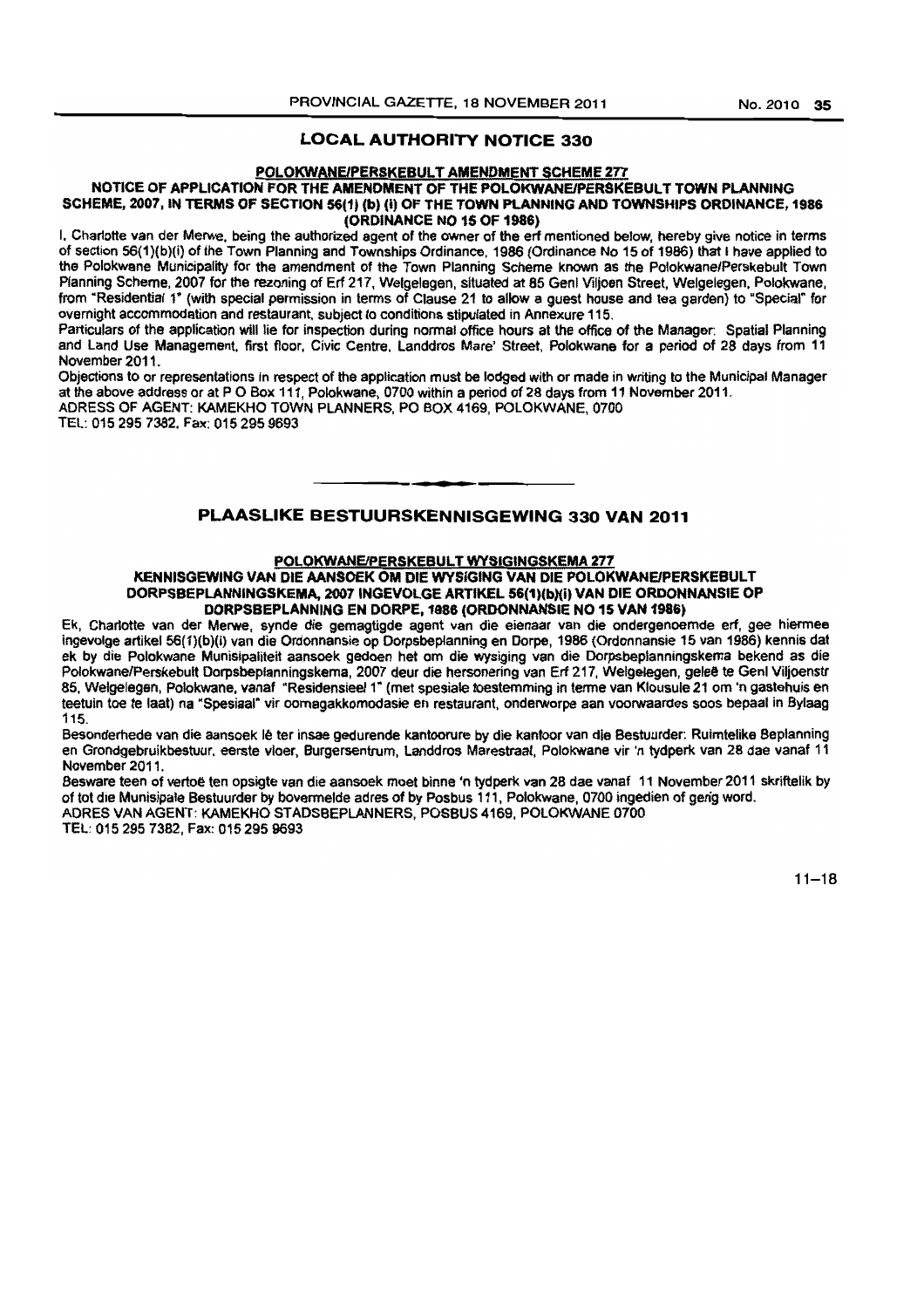#### LOCAL AUTHORITY NOTICE 336

#### eOLOKWANEIPERSKESULT AMENDMENT SCHEME 282

#### NOTICE OF APPLICATION FOR THE AMENDMENT OF THE POLOKWANE/PERSKEBULT TOWN PLANNING SCHEME, 2007, IN TERMS OF SECTION 56(1) (B) (i) OF THE TOWN PLANNING AND TOWNSHIPS ORDINANCE, 1986 (ORDINANCE NO 15 OF 1986)

I. Charlotte van der Merwe, being the authorized agent of the owner of the erf mentioned below, hereby give notice in terms of section 56(1 )(b)(i) of the Town Planning and Townships Ordinance, 1986 (Ordinance No 15 of 1986) that I have applied to the Polokwane Municipality for the amendment of the Town Planning Scheme known as the Polokwane/Perskebult Town Planning Scheme, 2007 to rezone Portion 2 of Erf 927. Pietersburg, situated at 90 Hoog Street, from "Residential 1" to \*Residential 3", as well as for relaxation in terms of Clause 22 of the said Scheme to allow 64 dwelling units per hectare, for the establishment of 9 townhouses.

Particulars of the application Will lie for inspection during normal office hours at the office of the Manager: Spatial Planning and Land Use Management, first floor. Civic Centre, Landdros Mare Street. Polokwane for a period of 28 days from 18 November 2011.

Objections to or representations in (espect of the application must be lodged With or made in writing to the Municipal Manager at the above address or at POBox 111, Polokwane. 0700 within a period of 28 days from 18 November 2011.

ADRESS OF AGENT: KAMEKHO CONSULTING, POBOX 4169, POLOKWANE. 0700 TEL: 0152957382. Fax: 0152959693

#### PLAASLIKE BESTUURSKENNISGEWING 336 VAN 2011

**•** 

## PLAASLIKE BESTUURSKENNISGEWING

POLOKWANE/PERSKEBULT WVSIGINGSKEMA 282 KENNISGEWING VAN DIE AANSOEK OM DIE WYSIGING VAN DIE POLOKWANEJPERSKEBULT DORPSBEPLANNINGSKEMA, 2007 INGEVOLGE ARTIKEL 56(1)(B)(I) VAN DIE ORDONNANSIE OP DORPSBEPLANNfNG EN DORPE, 1986 (ORDONNANSIE NO 15 VAN 1986)

Ek. Charlotte van der Merwe, synde die gemagtigde agent van die eienaar van die ondergenoemde erf, gee hiermee ingevolge artikel 56(1)(b)(i) van die Ordonnansie op Dorpsbeplanning en Dorpe. 1986 (Ordonnansie 15 van 1986) kennis dat ons by die Polokwane Munisipaliteit aansoek gedoen het om die wysiging van die Dorpsbeplanningskema bekend as die Polokwane/Perskebult Dorpsbeplanningskema, 2007 deur hersonening van Gedeelte 2 van Erf 927, Pietersburg, geleë te Hoogstraat 90, vanaf "ResidensieeI 1" na "ResidensieeI 3", sowel as vir verslapping in terme van Klousule 22 van gemelde Skerna om voorslening te maak vir 64 wooneenhede per hektaar, vir die oprigting van 9 meenthuise.

Besonderhede van die aansoek Iê ter insae gedurende kantoorure by die kantoor van die Bestuurder: Ruimtelike Beplanning en Grondgebruikbestuur, eerste vloer, Burgersentrum, Landdros Marestraat. Polokwane vir 'n tydperk van 28 dae vanaf 18 November 2011.

Besware teen of vertoe ten opslgte van die aanseek meet blnne 'n tydperk. van 28 dae vanaf 18 November 2011 skriftelik by of tot die Munisipale Bestuurder by bovermelde adres of by Posbus 111, Polokwane. 0700 ingedien of gerig word. ADRES VAN AGENT: KAMEKHO CONSULTING, POSBUS 4169. POlOKWANE 0700 TEL: 015 295 7382. Fax: 0152959693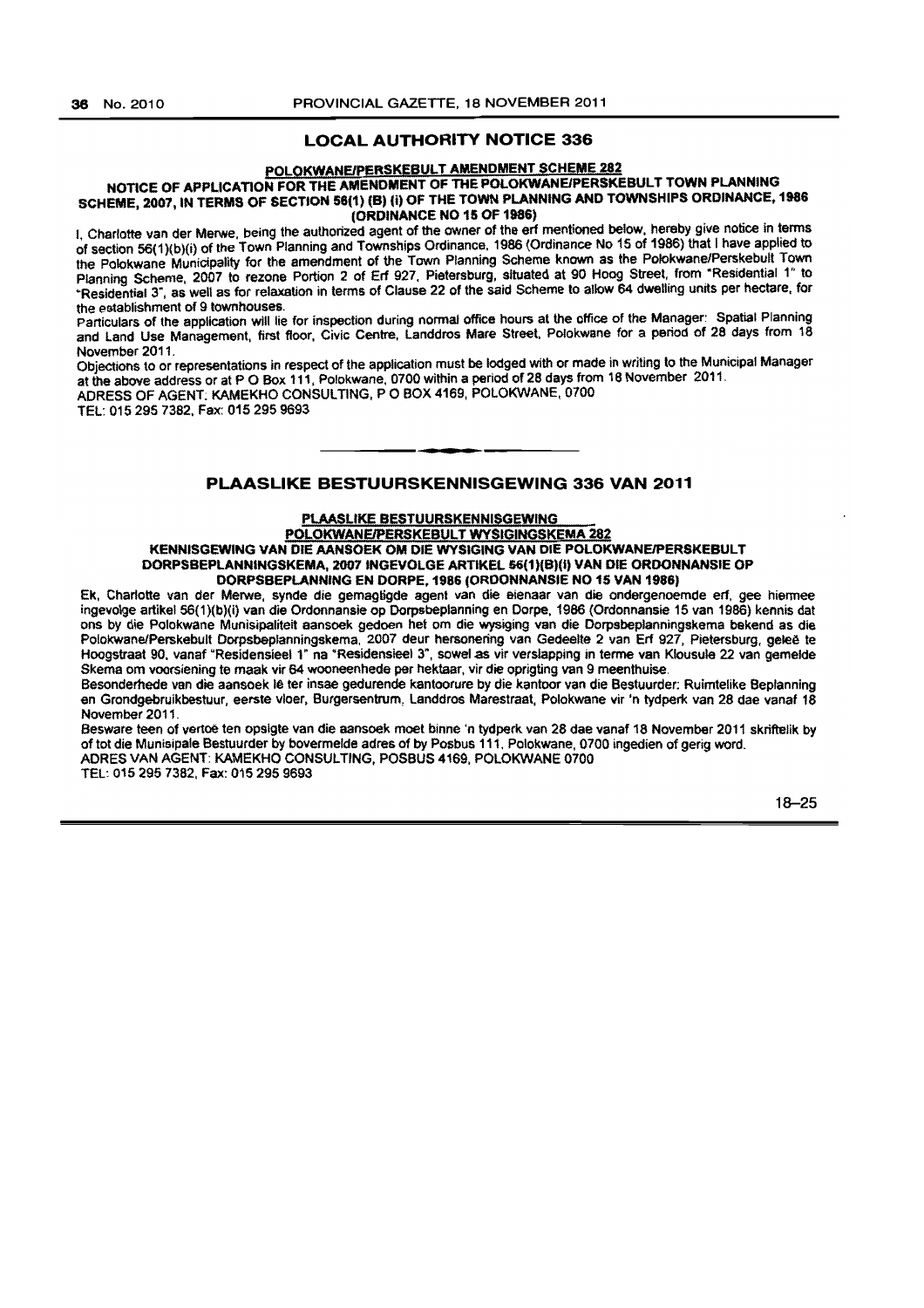#### LOCAL AUTHORITY NOTICE 331

#### POLOKWANE LOCAL MUNICIPALITY

#### PERMANENT CLOSURE OF ERF 7860 LOCATED IN PIETERSBURG X25

Notice is hereby given in terms of section 68 of the Local Government Ordinance, 1939, that the Polokwane Local Municipality, proposes to permanently close Erf 7860, Pietersburg X25, situated at the southern entrance of Polokwane City (where the former N1 road from Pretoria enters) bordering Thabo Mbeki Street, on the south-east and Grobler Street on the north-west.

Particulars of the application will lie for inspection during normal office hours at the office of the Manager: Spatial Planning and Land Use Management, Directorate Planning and Development, Polokwane Municipality, First Floor, West Wing, Civic Centre, Landdros Mare Street, Polokwane, for a period of 30 days from 11 November 2011.

Objections to or representations in respect of the application must be lodged with or made in writing to the town planner at the above address or at P.O. Box 111, Polokwane, 0700, within a period of 30 days from 11 November 2011.

All correspondence also to be forwarded to: Pieterse, du Toit and Associates CC, P.O. Box 11306, Bendor, 0713. Tel: (015) 297-4970/1. Fax: (015) 297-4584. E-mail: theo@profplanners.co.za

#### MS FANISA LYDIA LAMOLA, Municipal Manager

#### PLAASLIKE BESTUURSKENNINSGEWING 331

**•** 

#### POLOKWANE PLAASLIKE MUNISIPALITEIT

#### PERMANENTE SLUITING VAN ERF 7860 GELEE IN PIETERSBURG X25

Kennis geskied hiermee ingevolge artikel 68 van die Ordonnansie op Plaaslike Bestuur, 1939, dat die Polokwane Plaaslike Munisipaliteit van voornemens is om Erf 7860, Pietersburg X25, gelee by die suidelike ingang van Polokwane (waar die voormalige N1 pad vanaf Pretoria inkom) aangrensend aan Thabo Mbekistraat aan die suid-oostelike kant en Groblerstraat aan die noord-westelike kant, permanent te sluit.

Besonderhede van die aansoek lê ter insae gedurende gewone kantoorure by die kantoor van die Bestuurder Ruimtelike Beplanning & Grondgebruiksbeheer, Direktoraat Beplanning en Ontwikkeling, Polokwane Munisipaliteit, Eerste Vloer, Wesvleuel, Burgersentrum, Landdros Marestraat, Polokwane, vir 'n tydperk van 30 dae vanaf 11 November 2011.

Besware teen of vertoë ten opsigte van die aansoek moet binne 'n tydperk van 30 dae vanaf 11 November 2011, skriftelik by of tot die Stadsbeplanner by bovermelde adres of by Posbus 111, Polokwane, 0700, ingedien of gerig word.

Aile korrespondensie moet ook aangestuur word na: Pieterse du Toit en Assosiate Bk, Posbus 11306, Bendor, 0713. Tel: (015) 297-4970/1. Faks: (015) 297-4584. E-pos: theo@profplanners.co.za

#### MEV FANISA LYDIA LAMOLA, Munisipale Bestuurder

 $11 - 18$ 

#### LOCAL AUTHORITY NOTICE 332

#### LOCAL AUTHORITY NOTICE 0312011, GREATER TUBATSE LOCAL MUNICIPALITY GREATER TUBATSE AMENDMENT SCHEME 1612006

It is hereby notify in terms of the provisions of section 57 (1) (a) (ii) of the Town-planning and Townships Ordinance, 1986 (Ordinance 15 of 1986), that the Greater Tubase Municipality has approved the amendment of the Greater Tubatse Land Use Management Scheme, 2006, by the rezoning of Erven 138, 174, 175, 176, 184 and 185, Burgersfort Ext 5, from "Residential 1" to "Residential 2".

Map 3 and the scheme clauses of the amendment scheme are filed with the Municipal Manager of the Greater Tubatse Municipality, Burgersfort and are open for inspection during normal office hours.

This amendment is known as Greater Tubatse Amendment Scheme 16/2006 and shall come into operation on the date of publication of this notice.

#### MF MOKOKO, Municipal Manager

PO Box 216, Burgersfort, 1150

#### PLAASLIKE BESTUURSKENNINGSGEWING 332

**-**

#### PLAASLIKE BESTUURSKENNISGEWING 0312011, GROETER TUBATSE MUNISIPALITEIT GROETER TUBATSE WYSIGINGSKEMA 16/2006

Hiermee word ingevolge die bepalings van artikel 57 (1) (a) (ii) van die Ordonnansie op Dorpsbeplanning en Dorpe, 1986 (Ordonnansie 15 van 1986), bekendgemaak dat die Groter Tubatse Munisipaliteit die wysiging van die Groter Tubatse-dorpsbeplanningskema, 2006, goedgekeur het deur die hersonering van Erwe 138, 174, 175, 176, 184 en 185, Burgersfort Uitbreiding 05 van "Residensieel 1" na "Residensieel 2".